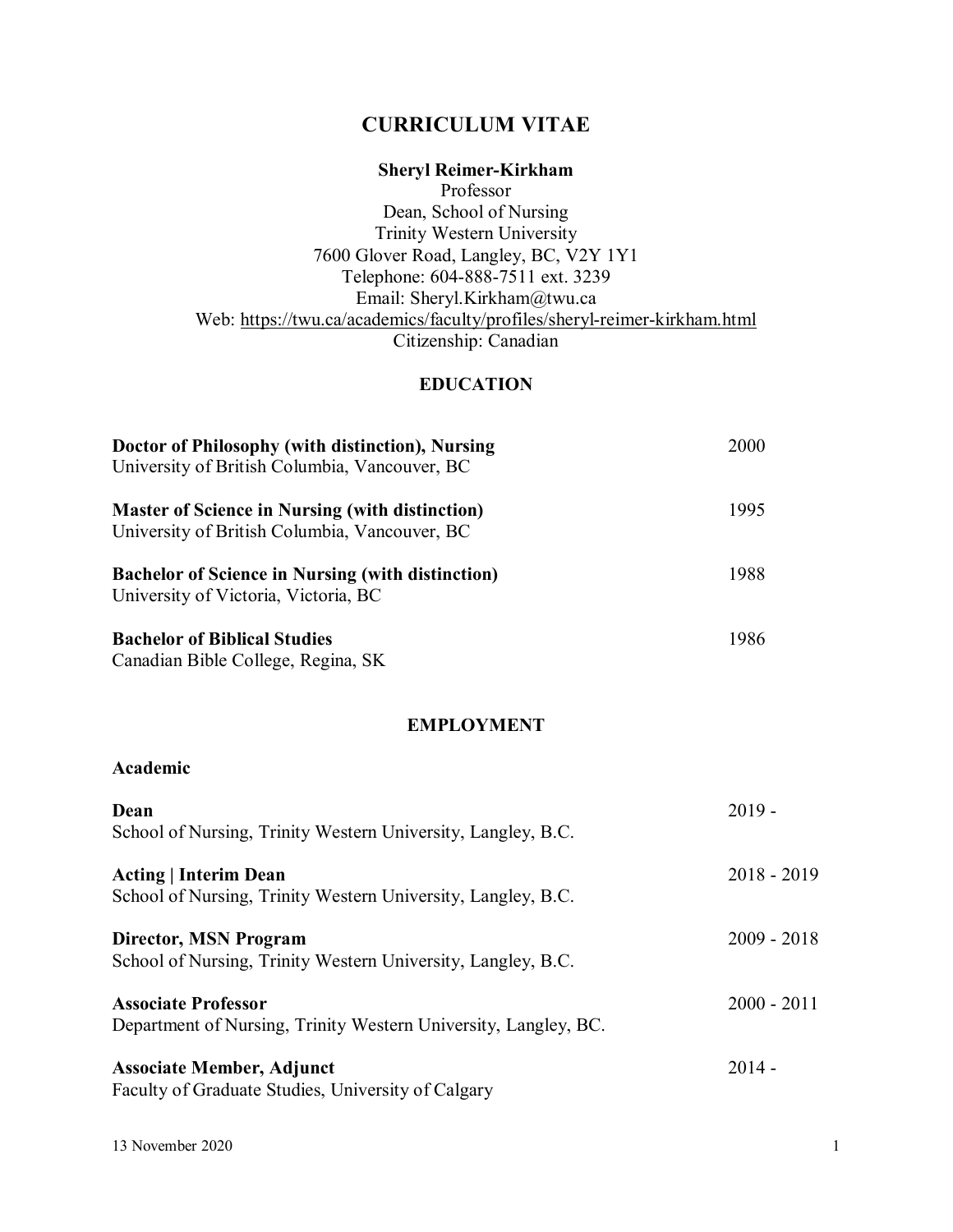| <b>Associate Member, Adjunct</b><br>Faculty of Graduate Studies, University of Victoria                             | $2012 -$       |
|---------------------------------------------------------------------------------------------------------------------|----------------|
| <b>Program Director</b><br>Master of Science in Nursing, Trinity Western University                                 | 2009 - present |
| <b>Program Developer</b><br>Master of Science in Nursing, Trinity Western University                                | $2007 - 2009$  |
| Coordinator<br>Scholarship Initiatives, Master of Arts in Leadership, Trinity Western University, Langley, BC.      | $2004 - 2009$  |
| Coordinator<br>Health Care Stream, Master of Arts in Leadership, Trinity Western University, Langley, BC.           | $2000 - 2004$  |
| <b>Sessional Lecturer</b><br>University College of the Fraser Valley (Nursing Research), Abbotsford, B.C.           | 2004           |
| <b>Course Author, Tutor</b><br>Faculty of Nursing and Distance Education Technology, University of British Columbia | $1999 - 2002$  |
| <b>Graduate Research Assistant</b><br>Dr. Joan Anderson, School of Nursing, University of British Columbia          | 1995-2000      |
| <b>Teaching Assistant</b><br>School of Nursing, University of British Columbia                                      | $1996 - 1997$  |
| <b>Clinical Instructor</b><br>Nursing Department, Trinity Western University                                        | 1996           |
| <b>Nursing Instructor</b><br>Camosun College, Victoria, BC.                                                         | $1989 - 1996$  |
| <b>Related</b>                                                                                                      |                |
| <b>Head Nurse</b><br>Gynecology, Grace General Hospital, Winnipeg, MB.                                              | $1988 - 1989$  |
| <b>Registered Nurse</b><br>Obstetrics, Greater Victoria Hospital Society, Victoria, BC.                             | 1988           |
| <b>Registered Nurse</b><br>Obstetrics, Gynecology, Grace General Hospital, Winnipeg, MB.                            | $1984 - 1988$  |
| <b>Registered Nurse</b>                                                                                             | $1983 - 1984$  |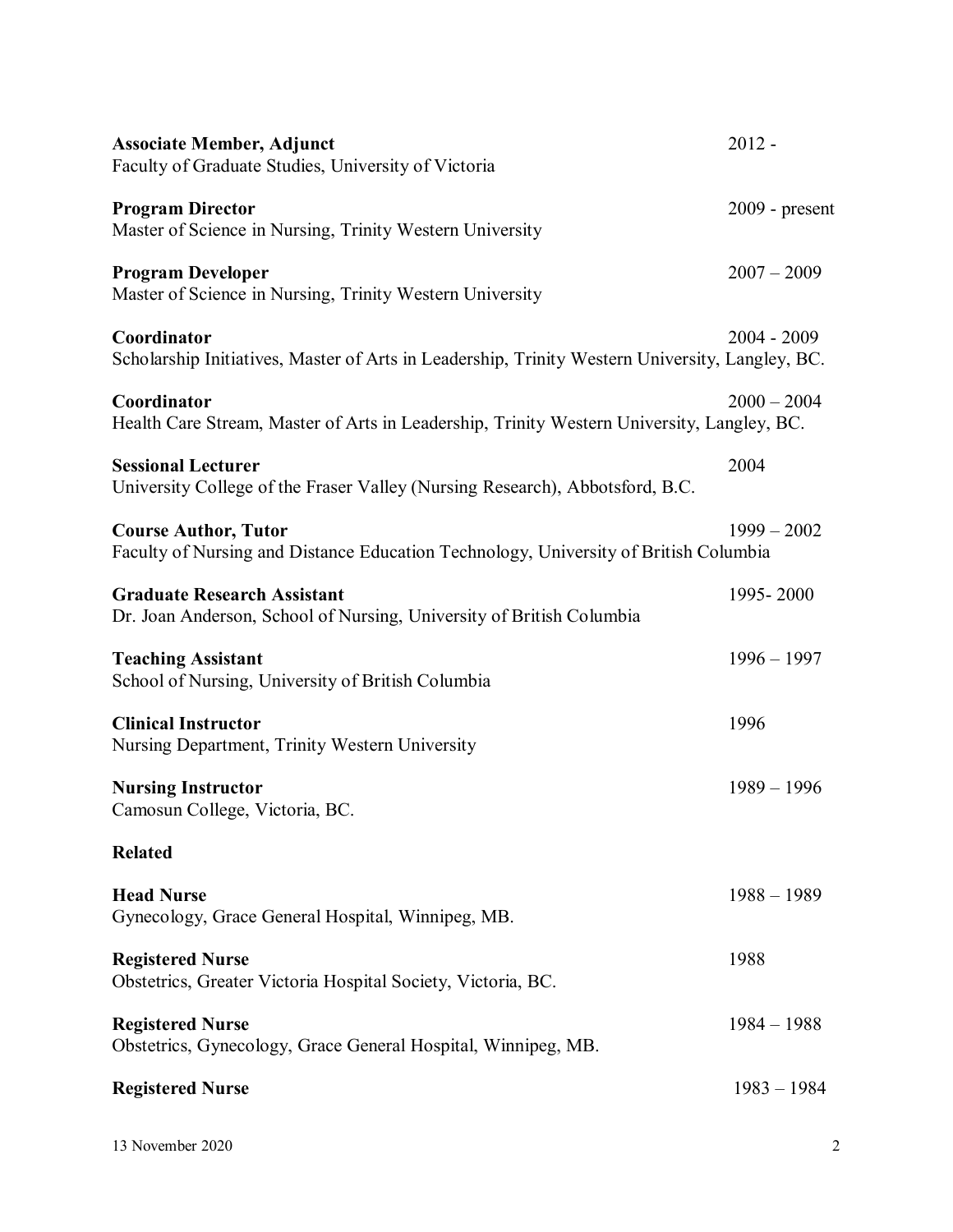Medicine, Grace General Hospital, Winnipeg, MB.

#### **Registered Nurse** 1979 – 1983

Orthopedics, Grace General Hospital, Winnipeg, MB.

#### **RESEARCH INTERESTS**

Culture, Immigration, Religion, and Health; Health Equity and Vulnerable Populations; Aboriginal Health; Nursing Education; Knowledge Translation; Health Care Leadership; Health Care Ethics; Research Methodology; Home Health; Critical Perspectives; Palliative Approach.

## **RESEARCH FUNDING AND COLLABORATIONS**

#### **Research Funding**

TWU Internal Grant (\$7000). Principal Investigator: Jantzen, D. *Educating for Human Flourishing in Nursing (BSN) Education*. Co-applicants: **Reimer-Kirkham, S**., Wolff, A., Sellman, D., & Fyfe, M. 2020 – 2022.

BC Support Unit Patient-Oriented Research (\$147.974.28). Principal Investigator: Wolff, A. *Guidelines for Healthcare Providers' Application of Patient‐Centred Measurement (PCM) Data in Practice.* **Reimer-Kirkham, S**. (Co-Investigator) with 13 co-investigators and 9 collaborators and advisors.  $2019 - 2021$ .

Social Sciences and Humanities Research Council Insight Grant (\$289,592). **Reimer-Kirkham**, S. (applicant); Co-applicants: Astle, B., Beaman, L., Ibhawow, B., Tettey, W.; Collaborators: Ero, IK., Imafidon, E., Sharma, S., Panchuk, K.; Site Collaborators: Senkora, P., Rwela, E., Mgijima-Konopi, I., Kromberg, J., Mazibuko, G., Waifi, B. *Mothering, albinism, and human rights in Africa: Mapping patterns of resilience at the juncture of gender, colourism, and religion*. File Number: 435-2019-1120. 2019 - 2023.

Social Sciences and Humanities Research Council Partnership Grant. (305,000). Principal Applicant: Beaman, Lori. *Understanding Nonreligion in a complex future.* **Reimer-Kirkham, S** (collaborator) with 20 co-applicants and collaborators. 2019 – 2026.

Sociology of Religion Study Group (SocRel), British Sociological Association (£5000). *Living well together? Learning from women healthcare chaplains about religion, gender, and human flourishing.* Principal Investigator: Sharma, S. Co-Investigator: **Reimer-Kirkham**, S.  $2019 - 2020$ .

TWU SSHRC Small Institution Grant (\$6020). *Inspiring person-centredness: A call to action*. Funding to support Faith and Nursing conference, Vancouver, 2019. Principal Investigator: **Reimer-Kirkham**, Co-Investigator: B. Astle. 2019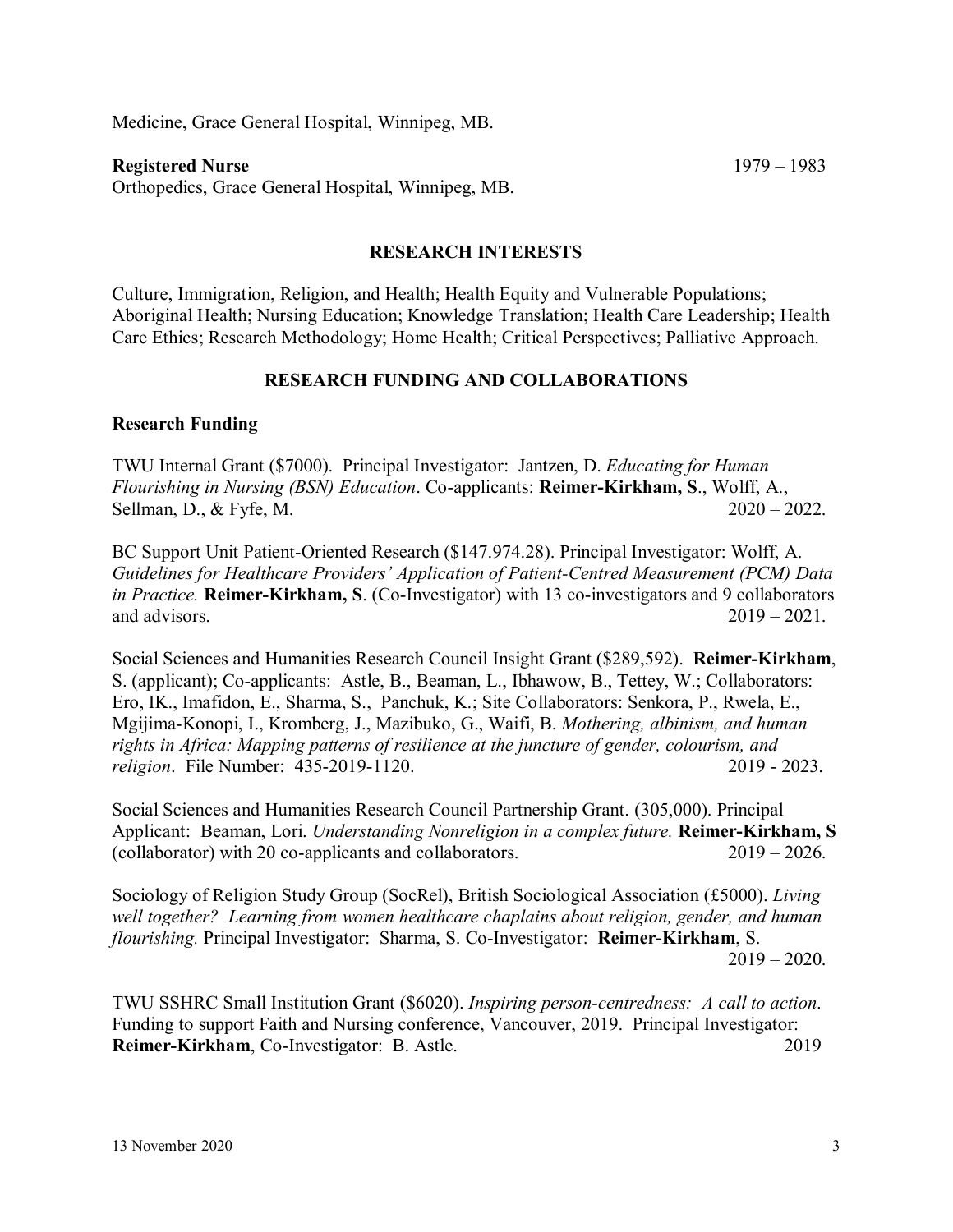Vancouver Coastal Health Research Challenge (\$5000). *Compassion Care after a Code Blue: A study of a psychological based group debriefing tool on a medical unit.* Principal Investigator: Barbara Drake. Co-Investigators: Matthew Heyn, Nathalie Shivji. Mentor: **Sheryl Reimer-Kirkham** with Graduate Research Assistant Amy Dirksen (TWU MSN student). 2019.

Vancouver Foundation (\$100,000). *Improving access to palliative approaches to care for vulnerable and marginalized populations.* Principal Investigator: Kelli Stajduhar. Co-Investigators: **Reimer-Kirkham**, S., Jakubec, S. Community Partners: Victoria Cool Aid Society, Victoria Hospice, Island Health. 2018 – 2019.

Reid Trust Foundation. (\$3000). *Faith and nursing symposium: Inspiring person-centredness.*  Principal Investigator: **Reimer-Kirkham**, S., Co-investigators: S.Grypma, R.Sawatzky, B.Astle. 2018 – 2019.

TWU Internal Grant (Aid to Small Universities) (\$7000). **Reimer-Kirkham, S.** (applicant); Coapplicants: Sharma, S., Astle, B., & Ero, IK. *Mothering and albinism in Tanzania.* 2018 – 2020.

SSHRC Insight Development Grant (\$74,890). **Reimer-Kirkham, S**. (applicant); Coapplicants: Astle, B., Beaman, L., Ibhawow, B., Tettey, W; Consultants: Ero, IK, Dixon, D., Sawatzky, R., HQP: Panchuk, K. *The welfare and security of persons with albinism: Developing a Research-Policy Network to address the interplay of spiritual/cultural practices and human rights*. 2017 – 2019.

Canadian Cancer Society Research Institutes, Quality of Life Grant 2017-2019, (\$99,787). Stajduhar, K. Principal Investigator (Co-I's: **Reimer-Kirkham, S**., Pauly, B., Wallace, B., Dosani, N., Colgan, S., Kvakic, K., Kamano, B., Showler, G., McGregor, D., & Sawatzky, R.). *Realizing the benefits of a palliative approach for vulnerable and marginalized people living with cancer*. 2017-2019.

CIHR Planning and Dissemination Grant – Institute Community Support (\$25,000). Stajduhar, K., Kvakic, K., McGregor, D., Showler, G., Pauly, B., **Reimer-Kirkham, S**., Wallace, B. *Structural vulnerability, aging and care at the end-of-life.* 2017.

Peter Wall Institute for Advanced Studies. *Mobilizing research for transformative health care delivery and practices.* (\$1000). Funding for Theme Development Workshop. PI: Anderson, J., Co-Applicants: Browne, A., & **Reimer-Kirkham, S**. 2016.

Under the Same Sun (Non-government organization) (\$5000). *A scoping review on the health implications of spiritual and cultural practices for people with albinism: A global health perspective.* PI: **Reimer-Kirkham**, Co-PI: B. Astle. 2016- 2017.

TWU Internal Grant (\$5000). *Developing and piloting interventions that facilitate resiliency in health care managers to improve patient health outcomes.* PI: Theron, M., Co-PI: Musto, L., Co-applicant: K. Sandhu; Collaborators: J. McKay, C. Still, J. Carlson, B. Astle, **S.Reimer-Kirkham.** 2016 - 2018.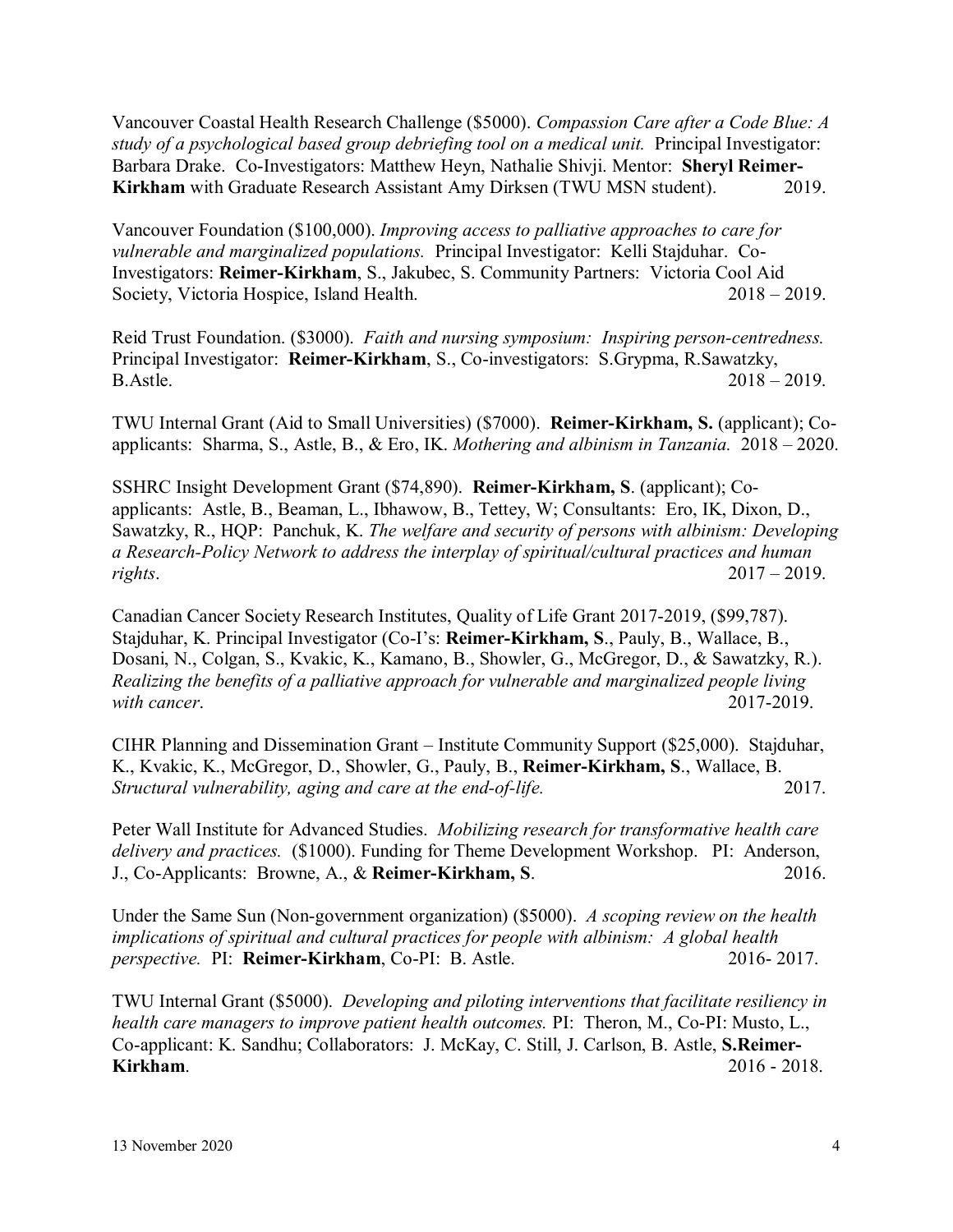Canadian Frailty Network, Catalyst Grant (\$100,000). *An integrated palliative approach in acute care (iPAC-AC).* PI: Stajduhar, K., Co-PI: Hilliard, N., Doane, G., Matheson Jennings, L., **Reimer-Kirkham, S**., Roberts, D., Roy, P., Sawatzky, R., Wikjord, N. 2016-2017.

Canadian Institutes of Health Research, Electronic Health Innovation Partnership Program; (\$749,816). *Integrating a quality of life assessment and practice support system in homecare services for older adults with life-limiting illness and their families.* R. Sawatzky (principal investigator); R. Cohen, K. Schick-Makaroff, K. Stajduhar (co-principal investigators); N. Hilliard (clinician lead/principal knowledge user); L. Zetes-Zanatta (decision maker/ principal knowledge user); Bottorff, S. Bryan, P. Dodek, K. Fraser, A. Gadermann, E. Laforest, M. Parrilla Lopez, **S. Reimer-Kirkham**, P.A. Ratner, L. Russell, H. Tsang, M. Santana, D. Whitehurst (coinvestigators); T. Edwards, G. Ewing, G. Grande, J. Öhlén (international collaborators); S. Baxter, S. Brown, J. Carlson, S. Cory, L. Cuthbertson, J. Gerke, B. McLeod, C. Paul, J. Resin, D. Roberts, C. Tayler, D. Williscroft, J. Warneboldt (knowledge users); J. Haskins, M. Kundert (collaborators). Partners: Fraser Health; Cambian Business Services, Inc; J. Voth & Intogrey Research and Development. This research is supported by: Geoff Cowman, CARP (Richmond/Delta. www.carp.ca); Barb MacLean, Family Caregivers of British Columbia (www.familycaregiversbc.ca); Canadian Hospice Palliative Care Association (www.chpca.net); The Canadian Virtual Hospice www.virtualhospice.ca); Mary Lok, Alies Maybee, Catherine Yau (patient/family caregiver representatives). 2015 –2019.

Social Sciences and Humanities Research Council (\$245,301). *Praying to Transgress? Exploring Accommodation of and Resistance to Prayer in Public Spaces.* Principal Investigator: Sheryl **Reimer-Kirkham**. Collaborators: Sonya Sharma, Lori Beaman, Paul Bramadat, Sylvie Mayo-Collins, Andrew Todd. 2015 – 2018.

Technology Evaluation for the Elderly, Fellowship. Lee, J. (PI). **Reimer-Kirkham**, S. (Co-I), Astle, B. (Co-I), & Theron, M. (Co-I) (Trinity Western University [TWU]. *Evaluation of an online knowledge translation course for nurse in higher education.* 2015-2017.

Technology Evaluation for the Elderly, Catalyst Program (\$99,983). *Integrating a Quality of Life Assessment and Practice Support System in Palliative Homecare*. R. Sawatzky (PI) & R. Cohen (PI); K. Stajduhar (co-PI); C. Tayler (knowledge user co-PI); Bottorff, S. Bryan, P. Dodek, A. Gadermann, P.A. Ratner, **S. Reimer-Kirkham**, K. Schick-Makaroff, H. Tsang, M. Santana (coinvestigators); G. Ewing, G. Grande, J. Öhlén, T. Edwards (international collaborators); S. Baxter, C. Beveridge, S. Cory, M. Johnson, H. Lee, B McLeod, J. Warneboldt (knowledge users); E. Laforest, S. Wang (TVN trainees). This research is in partnership with: J. Voth & Intogrey Research and Development; Fraser Health [\(www.fraserhealth.ca\)](http://www.fraserhealth.ca/); (The Canadian Virtual Hospice [\(www.virtualhospice.ca\)](http://www.virtualhospice.ca/); Canadian Hospice Palliative Care Association [\(www.chpca.net\)](http://www.chpca.net/).  $2015 - 2016$ .

The Swedish Foundation for International Cooperation in Research and Higher Education (\$130,000). *Development of a framework for international partnership for palliative care research and a graduate course.* Project Leads: Joakim Ohlen and Rick Sawatzky; Co-Investigators: Arestedt, K., Astle, B., & **Reimer-Kirkham, S**. 2014-2015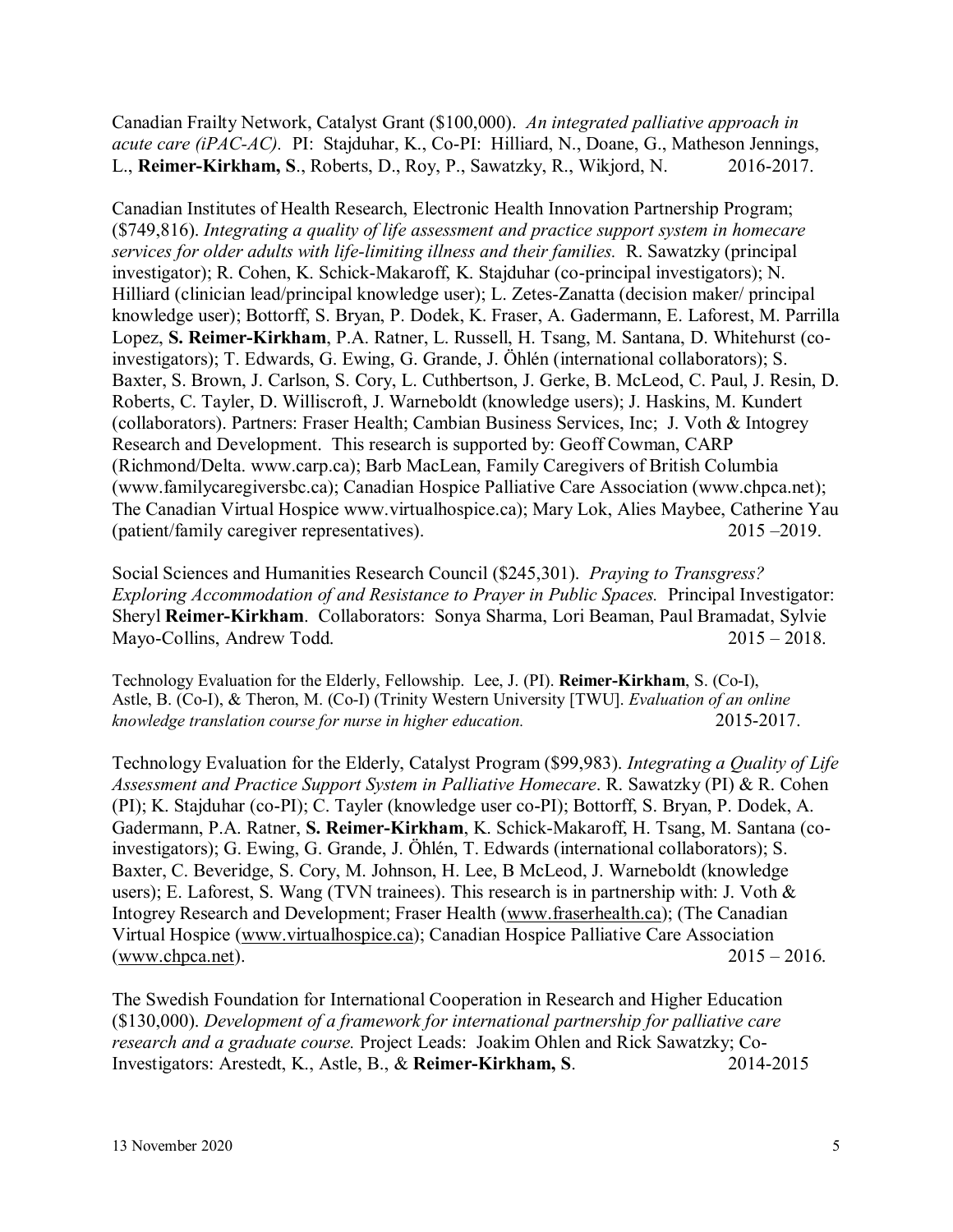Trinity Western University Aid to Small Universities (\$5000). *Prayer as transgression? Prayer in residential care settings.* Principal Investigator: **Sheryl Reimer-Kirkham**; Co-investigator: Sonya Sharma. 2014-2016.

TechValueNet (\$100,000). *Integrating quality of life assessments into acute care for older adults with chronic life-limiting illness.* Principal Investigator: Rick Sawatzky; Co-Investigator: **Reimer-Kirkham** and 11 co-investigators and 15 knowledge users. 2014-2015

Fraser Health Authority Seed Grant (\$71,874.35). *Understanding the factors which promote long term retention of Registered Nurses in critical care and emergency departments.* Principal Investigators: K.Scarborough and M.Van Osch; Co-Investigators: **S.Reimer-Kirkham** and 5 coinvestigators. 2014-2015

Canadian Virtual Hospice (Canadian Partnership Against Cancer). (\$1,000,000). *Cultural, spiritual and religious perspectives tool.* Cory, S. (PI) and Canadian Virtual Hospice with **S.Reimer-Kirkham** and 20 co-investigators. 2014-2017

Canadian Institutes of Health Research (\$488,535). *Access to End of Life Care for Vulnerable and Marginalized Populations.* Principal Investigator: Kelli Stajduhar Co-Investigators: Ryan McNeil, Bernadette Pauly, Sheryl **Reimer-Kirkham**, Bruce Wallace. Knowledge Users: Danica Gleave, Kristen Kvakic, Caite Meagher, Grey Showler. 2014 - 2017

Trinity Western University Internal Grant. (\$3333). *Preparing for the future: Exploring global health competences for undergraduate nursing students.* B.Astle, S.**Reimer-Kirkham**.  $2014 - 2016$ 

Michael Smith Health Research Foundation Knowledge Translation. (\$150,000). *Integrated knowledge translation: Examining the efficiency of a collaborative knowledge translation approach*. **Reimer-Kirkham**, S., Elisabeth Antifeau, Gweneth Doane, Barb Pesut, Pat Porterfield, Della Roberts, Kelli Stajduhar. 2012 - 2014

Michael Smith Foundation for Health Research (MSHRF). (\$800,000). *Integration of a palliative approach for nursing*. K. I. Stadjuhar (Co-PI), Carolyn Tayler (Co-PI), **Reimer-**Kirkham, S and 13 other co-investigators. 2011 – 2017

Western Northern Region Canadian Association Schools of Nursing. (\$5000). *Nursing students partnering: A Zambian-Canadian case study*. D.Pankratz, B.Astle, S.**Reimer-Kirkham**. 2012 - 2014

Michael Smith Health Research Foundation BC Nurses Research Initiative. (\$250,000). *A mixed methods knowledge synthesis to support nursing care delivery models for a palliative approach.* Principal Investigators: R.Sawatzky, P.Porterfield. Co-investigators: K.Stajduhar, S. **Reimer-Kirkham**, D.Roberts, B.Pesut. 2012 – 2014

Michael Smith Health Research Foundation BC Nurses Research Initiative. (\$249,695). *Enhancing educational capacity for a palliative approach in rural nursing: A research*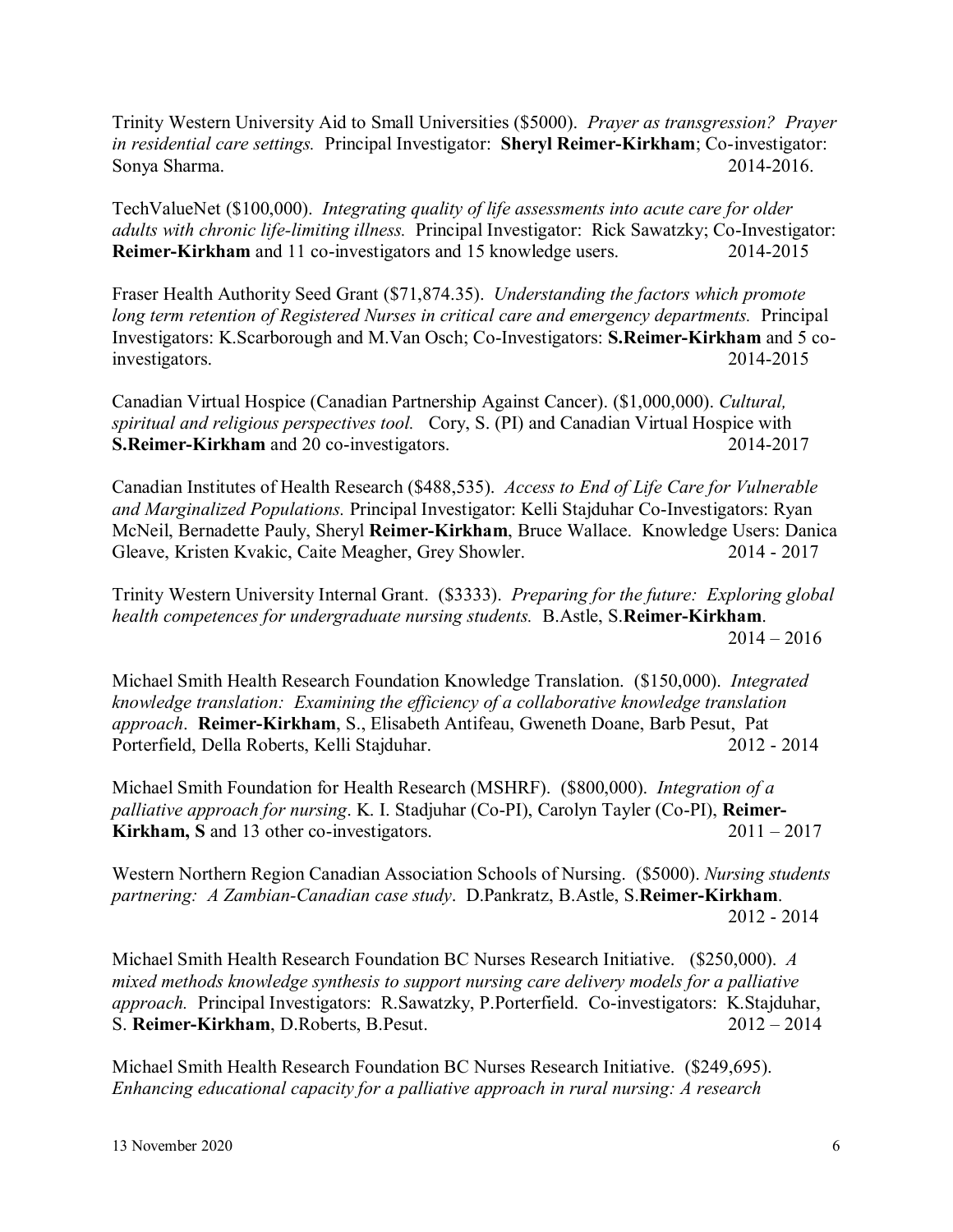*demonstration project.* Researcher Co-leader – Barbara Pesut, University of British Columbia Practitioner Co-leader – Gail Potter, Selkirk College. McLean, T., **Reimer-Kirkham**, S., Doane, G., Hutchings, D., McLeod, B., Schmitz, R., Stajduhar, K. 2012 – 2014

Canadian Institutes of Health Research (CIHR). (\$19,023). *Culture, pedagogy, practice, and research*. Meetings, dissemination and planning grant. Principal Investigators: Harrowing, J., D.Gregory, Co-investigators: C.Baker, A.Browne, S. Ferzacca, B.Hall, V.Holmes, S.Mahara, D.Martin, J.Popp, L.Racine, S.**Reimer-Kirkham**, B.Shore, D.Smith, V.Smye, C.Varcoe, 2011

Reid Trust Foundation. (\$7000). *Faith and nursing symposium: Religion and ethics in pluralistic healthcare contexts.* Principal Investigator: **Reimer-Kirkham**, S., Co-investigators: S.Grypma, R.Sawatzky, L.Terblanche. 2011

TWU Internal Grants. (\$3800). *Faith and nursing symposium: Religion and ethics in pluralistic healthcare contexts*. Principal Investigator: L. Terblanche Co-investigators: S. **Reimer-Kirkham**, S.Grypma, R.Sawatzky. 2011

Social Sciences and Humanities Research Council (SSHRC). (\$113,240). *Considering place: Religious, spiritual, and cultural plurality in home health care*. **Reimer-Kirkham,** S. (PI), Grypma, S., Pesut, B., Sawatkzy, R., Sharma, S., Beaman, L., Klassen, P., Rodney, P., Thorne, S., Wilkinson, M., Zimmerman, J., Anderson, J., Woodland, G. 2009 – 2012

Canadian Institutes of Health Research (CIHR). (\$3000). *Café Scientifique: Access to health care: A gendered perspective*. **Reimer-Kirkham**, S. (PI), Anderson, J., & Jule, A.  $2009 - 2010$ 

Social Sciences and Humanities Research Council (SSHRC). (\$63,341). *The negotiation of religious and spiritual plurality in health care.* **Reimer Kirkham**, S. (PI), Meyerhoff, H., Pesut, B., Sawatzky, R. 2006 - 2009

Coalition of Christian Colleges and Universities Networking for Christian Scholars Grant, (\$15,000). *A Christian theoretical framing for religion, culture & spirituality in healthcare*. Pesut, B., Fowler, M., **Reimer Kirkham**, S. 2006 - 2009

Canadian Institutes of Health Research (CIHR). (\$300,000). *Cultural safety and knowledge uptake in clinical settings: A model for practice for culturally diverse populations*. Anderson, J., University of British Columbia; **Reimer Kirkham**, S., Browne, A., Lynam, J., Rodney, P., Semeniuk, P., Wong, S. 2005 – 2008

TWU Diabetes Research Fund. (\$43,711). *Partnering with Aboriginal communities: Type II diabetes prevention in children and youth.* Meyerhoff, H.; Van Hofwegen, L., **Reimer Kirkham**, S., Terblanche, L., Luke, B. 2005 – 2008

Western Region Canadian Association of Schools of Nursing (WRCASN) Nursing Education Research Grant. \$2500. *The use of innovative clinical placements in nursing education: A*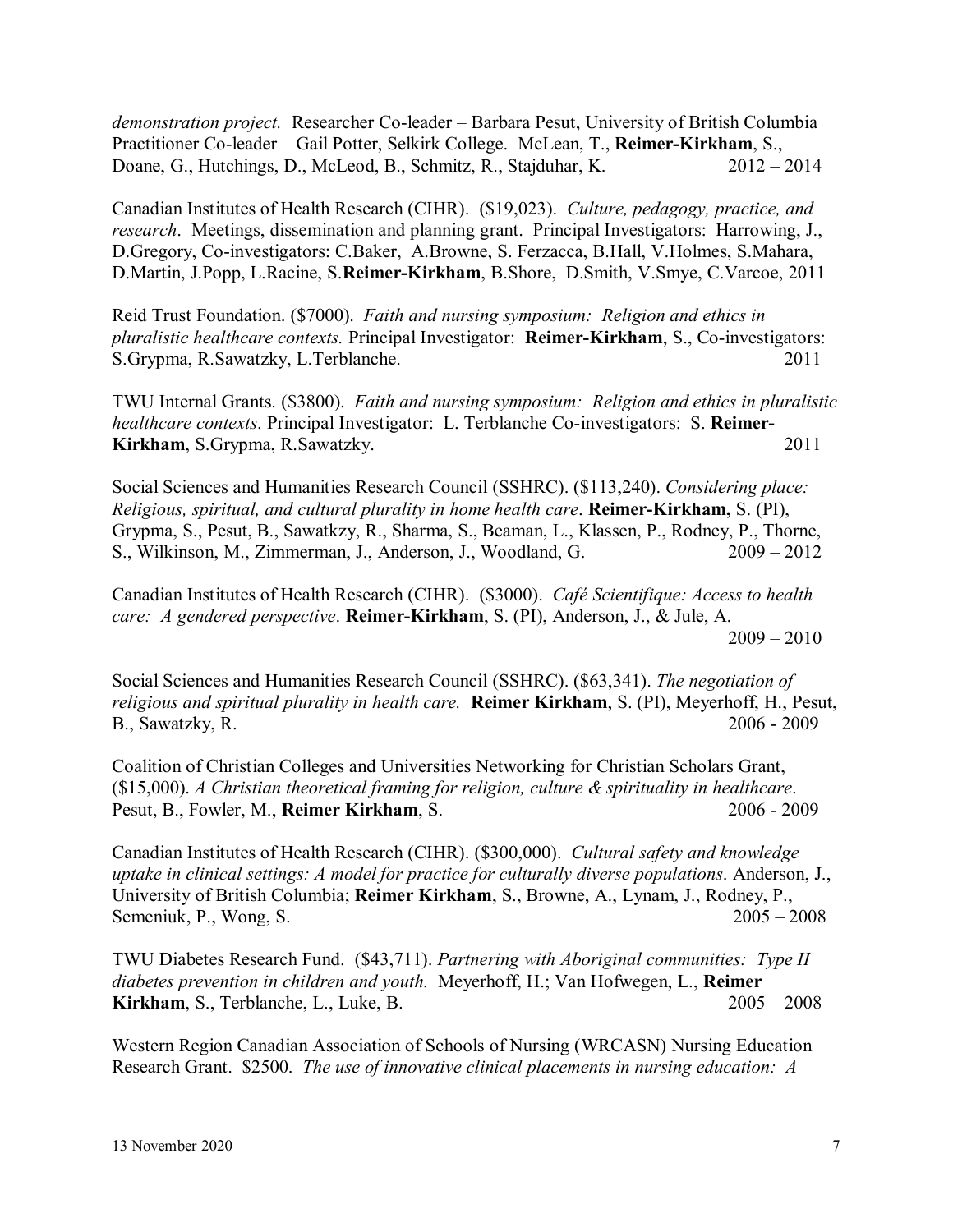*national survey.* **Reimer Kirkham**, S. (PI); Hoe Harwood, C.; Co-investigators: Van Hofwegen, L., Terblanche, L.; Collaborator: Sawatzky, R. 2005 – 2007

SSHRC/TWU Small Universities Grant. (\$3000). *Keeping the vision: Sustaining social consciousness with nursing students following international learning experiences*. **Reimer Kirkham**, S. (PI), Van Hofwegen, L., Pankratz, D. 2004 - 2004 - 2006

SSHRC/TWU Small Universities Grant. (\$950). *Religion, culture, and ethics: Moral dilemmas encountered by nurses in the provision of intercultural spiritual care. Phase II.* **Reimer Kirkham**, S. (PI), Meyerhoff, H.; Pesut, B.; Sawatzky, R 2004

Western Region Canadian Association of University Schools of Nursing (WRCAUSN) Nursing Education Research Grant. (\$2500). *Innovative clinical settings: A descriptive study.* **Reimer Kirkham**, S. (PI), Hoe Harwood, C.; Van Hofwegen, L. 2002 - 2005

Canadian Institutes Health Research. (\$510,000). *Hospitalization and help-seeking experiences of ethnocultural communities: Phase II.* Anderson, J., University of British Columbia; **Reimer Kirkham**, S. 2002 - 2005

SSHRC/TWU Small Universities Grant. (\$3875). *Religion, culture, and ethics: Moral dilemmas encountered by nurses in the provision of intercultural spiritual care.* **Reimer Kirkham,** S. (PI), Meyerhoff, H., Pesut, B., Sawatzky, R. 2000 - 2003

#### **Awards and Honours**

| Fellow of the Canadian Academy of Nursing (FCAN)                                          | 2020 |
|-------------------------------------------------------------------------------------------|------|
| Social Sciences and Humanities Research Council (SSHRC) Impact Award (TWU Nominee)        | 2020 |
| University of British Columbia School of Nursing, Centenary Medal of Distinction          | 2019 |
| Royal Society of Canada, Member of the College of New Scholars, Artists and Scientists    | 2014 |
| Myrtle Crawford Lectureship (\$4000). College of Nursing, University of Saskatchewan      | 2012 |
| Trinity Western University Promotion to Full Professor                                    | 2011 |
| College of Registered Nurses of British Columbia, Award of Excellence in Nursing Research | 2010 |
| <b>Trinity Western University Tenure</b>                                                  | 2007 |
| Elizabeth Kenny McCann Outstanding Dissertation Award, UBC School of Nursing              | 2001 |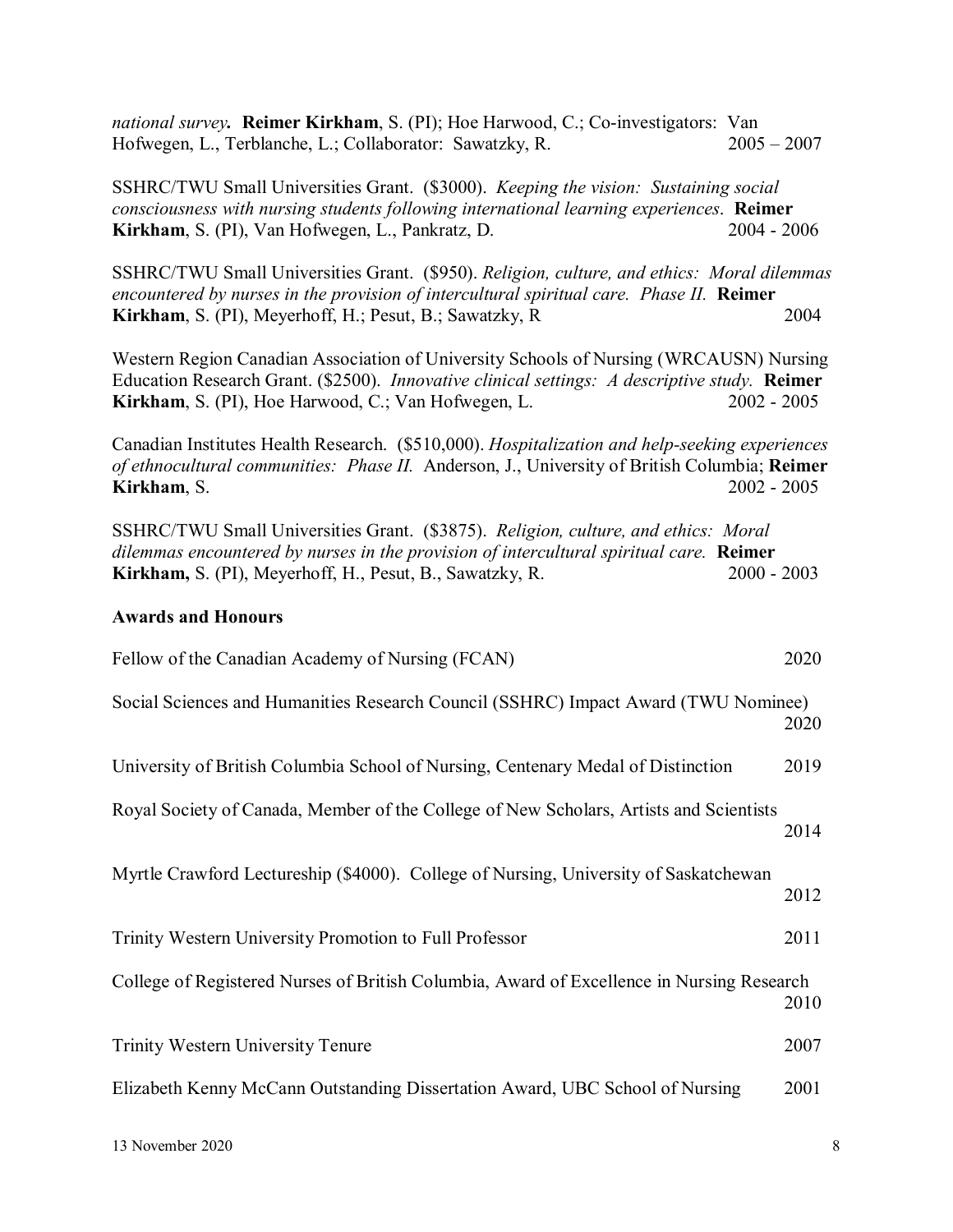| Governor General's Gold Medal, University of British Columbia                                  | 2000          |
|------------------------------------------------------------------------------------------------|---------------|
| National Health Research and Development Program Doctoral Fellowship (\$36,000)                | $1997 - 1999$ |
| St. Paul's Hospital Doctoral Student Research Award (\$5,000)                                  | 1999          |
| Social Sciences and Humanities Research Council Doctoral Fellowship<br>$(\$30,000)$ (declined) | $1997 - 2000$ |
| Xi Eta Chapter, Sigma Theta Tau Honor Society, Doctoral Student Award (\$500)                  | 1998          |
| University Graduate Fellowship, UBC (\$10,000)                                                 | 1997          |
| Wyness-Reid Scholarship in Nursing Award, UBC (\$2,000)                                        | 1996          |
| University Graduate Fellowship, UBC (\$10,000)                                                 | 1995          |
| University Graduate Fellowship, UBC (\$6,000)                                                  | 1994          |
| Margaret A. Evans Scholarship in Nursing,<br>University of Victoria, (\$2,300)                 | 1987          |

# **PUBLICATIONS AND OTHER SCHOLARLY OUTPUT**

Citations: 6256 h-index: 34 i10-index: 55 (As of August 11, 2020)

| Summary (Total Lifetime Numbers)   |           |                |                  |
|------------------------------------|-----------|----------------|------------------|
| <b>Publication Type</b>            | Total $#$ | # as Principal | # as $Co-Author$ |
|                                    |           | Author         |                  |
| <b>Books Authored</b>              |           |                |                  |
| <b>Books Edited</b>                |           |                |                  |
| Chapters in Books                  | 18        | 9              | 9                |
| Articles in Peer-reviewed Journals | 76        |                |                  |
| <b>Technical Writings</b>          |           |                |                  |
| <b>Book Reviews</b>                | 3         | 3              |                  |
| <b>Blog Posts</b>                  |           | 19             |                  |
| Articles accepted for publication  |           |                |                  |
| Submitted articles                 |           |                |                  |
| Work in preparation                |           |                |                  |

(\* peer reviewed)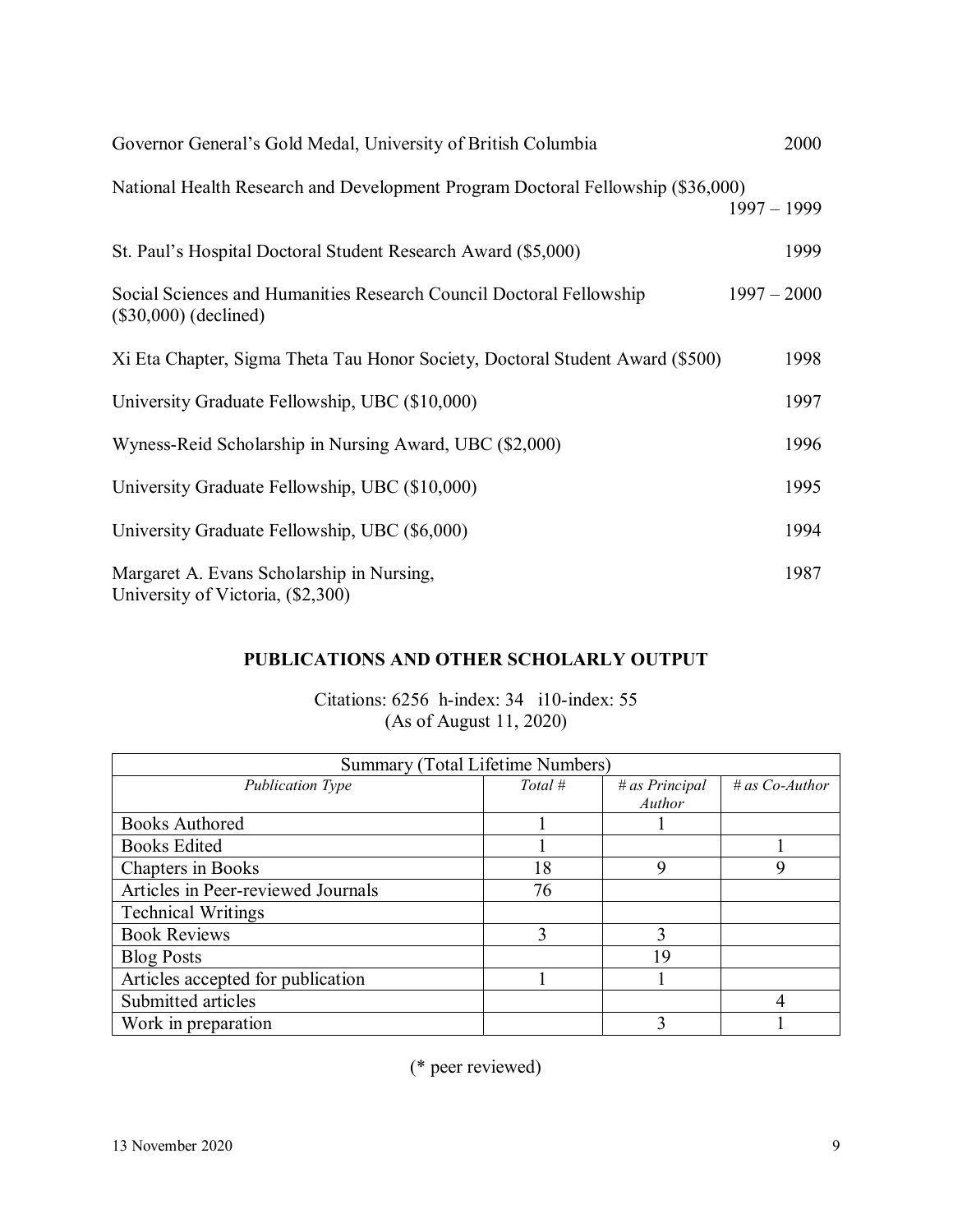## **Books**

- 1. **\*Reimer-Kirkham, S**., Sharma, S., Brown, R., and Calestani, M., with Beardsley, C., Beaman, L., Bramadat, P., Collins-Mayo, S., Corcoran Smith, B., Quinn, B., & Todd, A. (2020). *Prayer as transgression? The social relations of prayer in healthcare.* Montreal: McGill-Queens University Press. **Awarded**: Awards to Scholarly Publications Program (ASPP) \$8000
- 2. \*Fowler, M., **Reimer-Kirkham**, S., Sawatzky, R., & Johnston-Taylor (2012). *Religion, religious ethics, and nursing*. New York: Springer Publishers.

# **Book Chapters**

- 1. \*Ero, I., **Reimer-Kirkham, S**., Astle, B., Strobell, E., & Buyco, M. (invited, in press). Women human rights defenders: A case of activism of mothers of children with albinism in Tanzania. In M.Rioux and R.Addlakha (eds.) *Handbook of critical disability studies in a globalizing world.* Springer.
- 2. **\*Reimer-Kirkham, S**. (invited, in press). Nurses on the frontline of secular and religious knowledges. In D. Lüddeckens, P.Klassen, J. Stein, P.Hetmanczyk (Eds.) *Handbook of Religion, Medicine, and Health.* Routledge.
- 3. **Reimer-Kirkham**, S., Sharma, S., & Corcoran, B. (2020). Spiritual caregiving in long-term care settings: Person-centred approaches. In M. Taher (Ed.) *Multifaith perspectives in Canadian spiritual & religious care.* Canadian Multifaith Federation.
- 4. \***Reimer-Kirkham, S**. & Cochrane, M. (2016). Resistant, reluctant or responsible? The negotiation of religious and cultural plurality in Canadian healthcare. In S.Sharma and D. Llewellyn (Eds), *Religion, equality, and inequalities* (pp.65 – 76)*.* Surrey, UK: Ashgate.
- 5. \*Browne, A., & **Reimer-Kirkham**, S. (2014). Problematizing social justice discourses in nursing. In P.Kagan, M.Smith, & P.Chinn (eds). *Philosophies and practices of emancipatory nursing: Social justice as praxis* (pp. 21-38). Routledge.
- 6. \*Sharma, S., **Reimer-Kirkham**, S. & Cochrane, M. (2013). Prayer as transgression: Stories from healthcare. In G.Giordan & L.Woodhead (eds.) *Annual Review of the Sociology of Religion* (pp.189-204). Oxford: Brill*.*
- 7. \*Fowler, M., & **Reimer-Kirkham**, S. (2012). Religious ethics, religious social ethics, and nursing. In M.Fowler et al. (ed.) *Religion, religious ethics, and nursing* (pp.27-60). New York: Springer Publishers.
- 8. \***Reimer-Kirkham**, S. (2012). A critical reading across religion and spirituality: Seeking analytic leverage from postcolonial and critical race theories. In M.Fowler et al. (ed.) *Religion, religious ethics, and nursing* (pp.93-112). New York: Springer Publishers.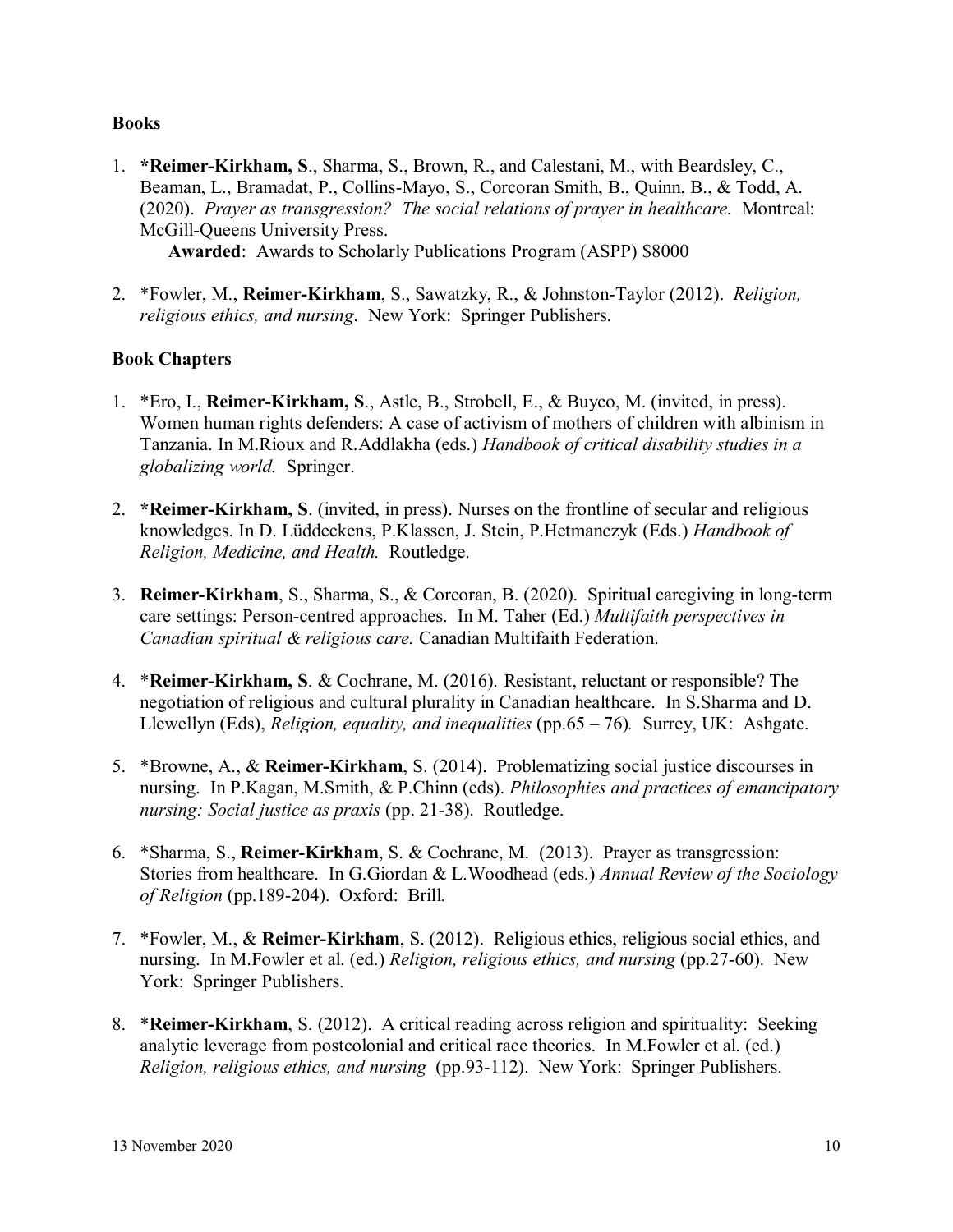- 9. \***Reimer-Kirkham,** S. & Sharma, S. (2012). Intersectional analyses of culture, religion, ethics and nursing. In M. Fowler et al. (ed.) *Religion, religious ethics, and nursing* (pp.113- 128). New York: Springer Publishers.
- 10. \*Sharma, S., & **Reimer-Kirkham**, S., & Fowler, M. (2012). Emergent spiritualities and nursing ethics. In M.Fowler et al. (ed.) *Religion, religious ethics, and nursing* (pp.295-312). New York: Springer Publishers.
- 11. \*Anderson, J., Khan, K., & **Reimer-Kirkham**, S. (2011). Community research from a postcolonial feminist perspective: Exemplars from health research in Canada and India. In G. Creese, & W. Frisby, (Eds.). *Feminist community research: Case studies and methodologies*. Vancouver, BC: UBC Press.
- 12. **Reimer-Kirkham**, S. (2011). Spiritual formation and social justice in nursing education: Seeking an inspired integrated approach (p.1 – 29). In G.Chutter (ed.) *Called to transform*. Trinity Western University.
- 13. \***Reimer-Kirkham**, S., & Sharma, S. (2011). Adding religion to gender, race, and class: Seeking new insights on intersectionality in health care contexts. In Hankivsky, O. (Ed.). *Health inequities in Canada: Intersectional frameworks and practices*. (pp. 112-127). Vancouver, B.C.: UBC Press.
- 14. \***Reimer-Kirkham**, S., & Anderson, J. (2011). The advocate-analyst dialectic in critical and postcolonial feminist research: Reconciling tensions around scientific integrity. Reprinted in P.G.Reed & N.B. Crawford Shearer, *Perspectives on nursing theory*, 6th ed. Lippincott.
- 15. \***Reimer Kirkham**, S., Baumbusch, J., Schultz, A..S.H., & Anderson, J.M. (2009). Knowledge development and evidence-based practice: Insights and opportunities from a postcolonial feminist perspective for transformative nursing practice. Reprinted in P.G. Reed & N.B. Crawford Shearer, *perspectives on nursing theory*, 5th Ed. (pp 349-364). Lippincott.
- 16. \*Anderson, J., **Reimer Kirkham**, S, & Waxler-Morrison, N. (2005). Conclusion: Delivering culturally responsive care. In N. Waxler-Morrison, J. Anderson, & E. Richardson (Eds.) *Cross-cultural caring: A handbook for health professionals in Western Canada* (2nd ed). Vancouver, BC: University of British Columbia Press.
- 17. \*Anderson, J., & **Reimer Kirkham**, S. (1998). Discourses on health: A critical perspective. In H. Coward and P. Ratanajul (Eds.), *An intercultural dialogue on health care ethics*. (pp. 47-67). Waterloo, ON: Wilfred Laurier University Press.
- 18. \*Anderson, J., & **Reimer Kirkham**, S. (1998). Constructing nation: The gendering and racializing of the Canadian health care system. In S. Grace, J. Anderson, A. Eisenberg, & V. Strong-Boag (Eds.), *Painting the maple: Essays on race, gender, and the construction of Canada* (pp. 242-261). Vancouver, BC: UBC Press.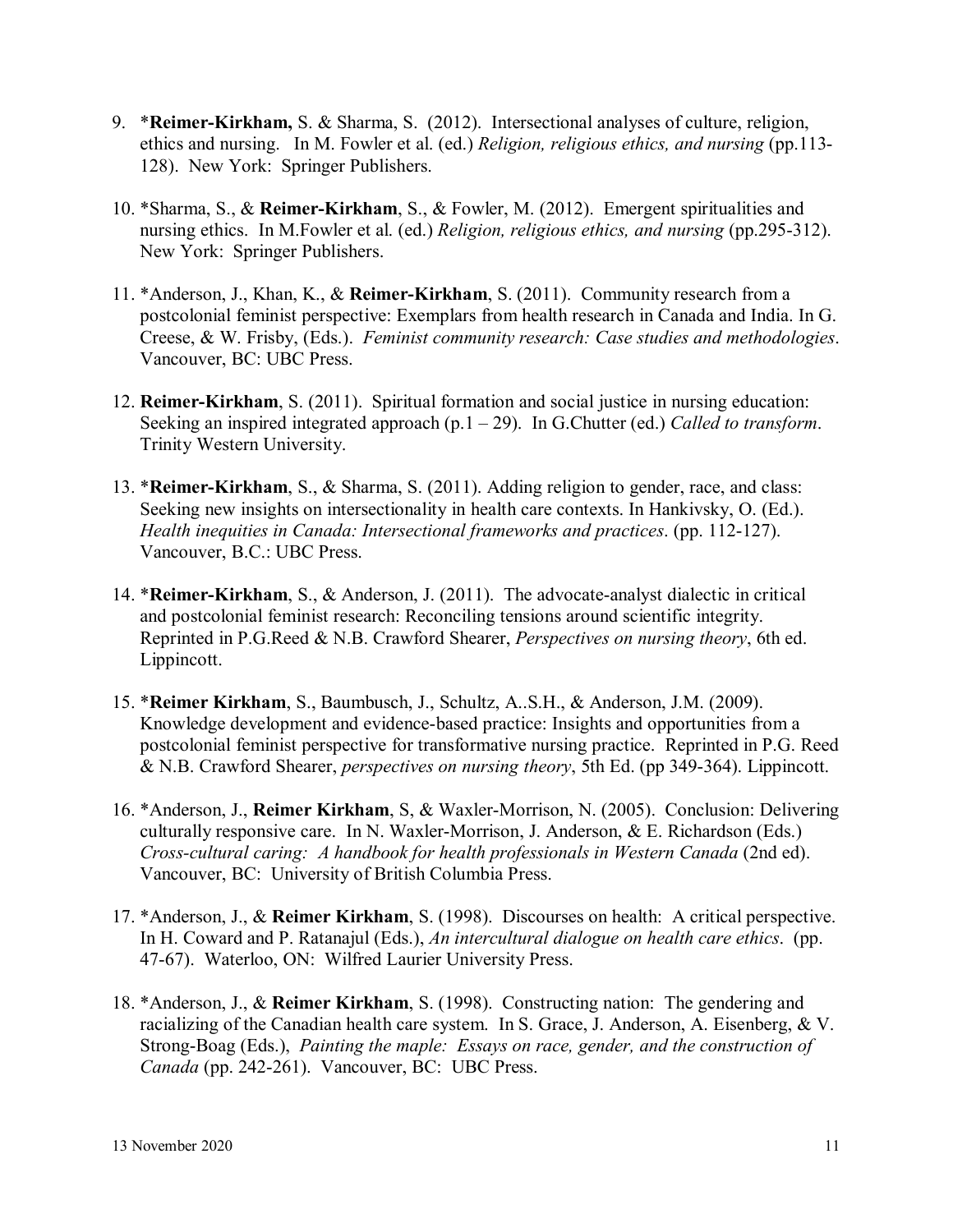# **Articles**

- 1. \***Reimer-Kirkham**, S., Astle, B., Ero, I., Imafidon, E., & Strobell, E. (2020). The disproportionate impact of health-related stigma and associated worldviews on the security and well-being of mothers affected by albinism. *Journal of Foundation of Science*. Online first.
- 2. \*Terblanche, L., & **Reimer-Kirkham, S**. (2020). Nursing leadership implications for clinical placements in corrections units. *Nursing Leadership*, *33*(1):35-51. DOI: 10.12927/cjnl.2020.26193.
- 3. \*Cooke, S., Ngyuen, V.; Anastakis, D.; Scott, S.; Turetsky, M.; Amirfazli, A.; Hearn, A.; Milton, C.; Loewen, L.; Smith, E.; Norris, R.; Lavoie, K.; Aiken, A.; Ansari, D.; Antle, A.; Babel, M.; Bailey, J.; Bernstein, D.; Birnbaum, R.; Bourassa, C.; Calcagno, A.; Campana, A.; Chen, B.; Collins, K.; Connelly, C.; Denov, M.; Dupont, B.; Eric, G.; Gregory-Eaves, I.; High, S.; Hill, J..; Jackson, P.; Jette, N.; Jurdjevic, M.; Kothari, A.; Khairy, P.; Lamoureux, S.; Ladner, K.; Landry, C.; Légaré, F.; Lehoux, N.; Leuprecht, C.; Lieverse, A.; Luczak, A.; Mallory, M.; Manning, E.; Mazalek, A.; Murray, S.; Newman, L.; Oosterveld, V.; Potvin, P.; **Reimer-Kirkham**, S.; Rowsell, J.; Stacey, D.; Tighe, S.; Vocadlo, D.; Wilson, A.; Woolford, A. (2020). Diverse Perspectives on Interdisciplinarity from the Members of the College of The Royal Society of Canada. *FACETS, 5(1).* doi:10.1139/facets-2019-0044
- 4. **\*Reimer-Kirkham**, S. DaCosta, A., De Boer, M., Dresselhuis, A., Hall, B., Optland, P., Pan, M. & Williams, G. (2020). Inclusion and quality of life for older adults in Canada: Nurses advocating for policy change. *Home Healthcare Now, 38*(3), 154-162. doi: 10.1097/NHH.0000000000000865.
- 5. \*Astle, B., **Reimer-Kirkham**, S., Theron, M., & Lee, J. (2020). An innovative online knowledge translation curriculum in graduate education. *WORLDViews on Evidence-Based Nursing. 17*(3), 229-238.
- 6. \***Reimer-Kirkham**, S. (2019). Complicating nursing's views on religion and politics in healthcare. *Nursing Philosophy, 2*0(4). doi.org/10.1111/nup.12282.
- 7. \*Stajduhar, K.I., Mollison, A., Giesbrecht, M., McNeil, R., Pauly, B., **Reimer-Kirkham**, S., Dosani, N., Wallace, B., Showler, G., Meagher, C., Kvakic, K., Gleave, D., Teal, T., Rose, C., Showler, C., Rounds, K. (2019). "Just too busy living in the moment and surviving": Barriers to accessing health care for structurally vulnerable populations at end-of-life. *BMC Palliative, 18* Article 11. doi:10.1186/s12904-019-0396-7.
- 8. **\*Reimer-Kirkham, S.,** Astle, B., Ero, I., Panchuk, K., Dixon, D. (2019). The influence of spiritual and cultural practices on health and healthcare of persons with albinism: A scoping review. *Disability & Society, 34*(5) 747-774. <http://dx.doi.org/10.1080/09687599.2019.1566051>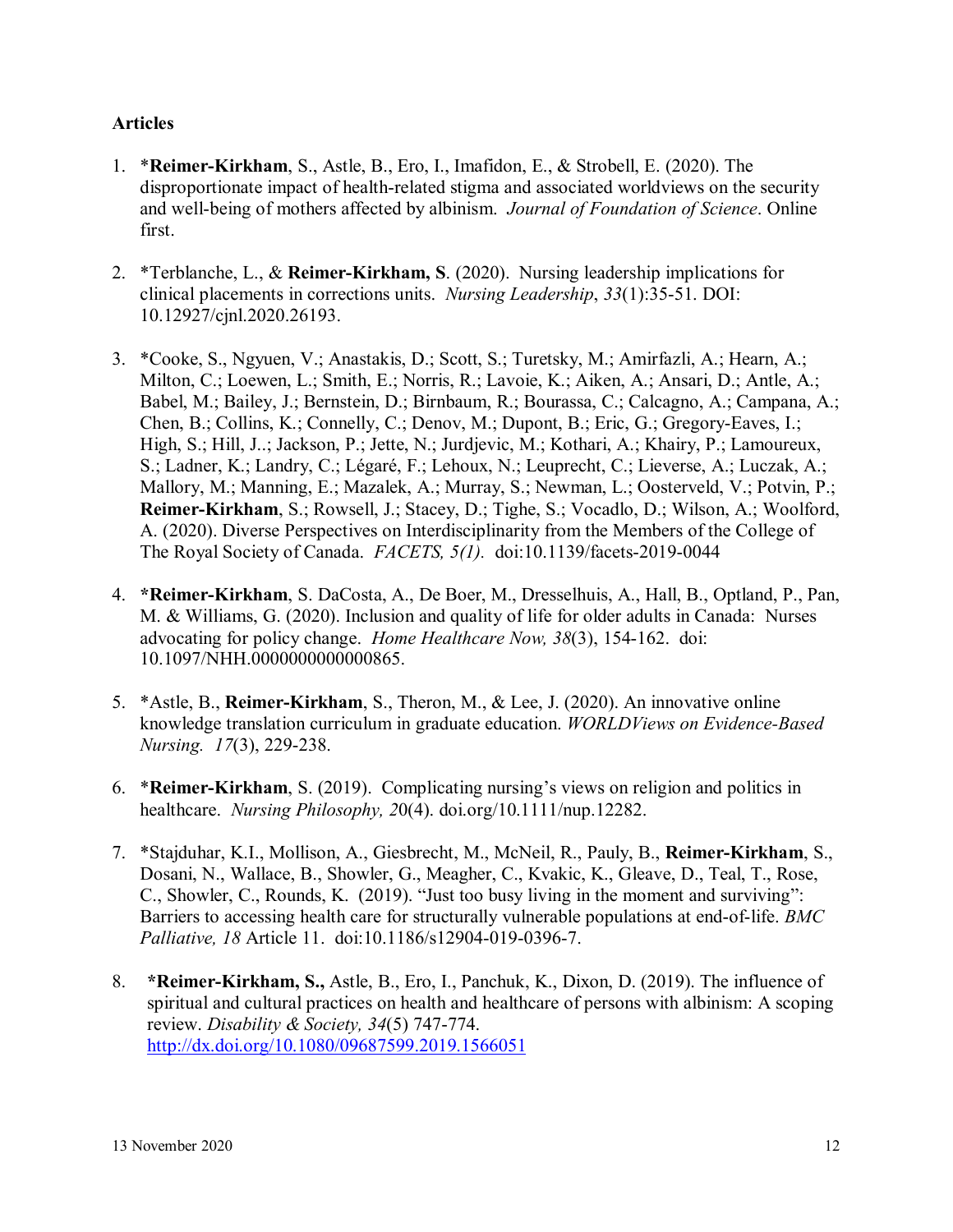- 9. \*Janzen, K., **Reimer-Kirkham, S**., & Astle, B. (2019). Nurses' perspectives on spiritual caregiving: Tending to the sacred. *Journal of Christian Nursing, 36*(4), 251-257. http://dx.doi.org/10.1097/CJN.00000000000000575
- 10. \*Shea, L., **Reimer-Kirkham,** S., & Frisch, N. (2018). Nursing perspectives on Integral Theory in nursing practice and education: An interpretive descriptive study. *Nursing Inquiry,*  Available online first. <http://dx.doi.org/10.1111/nin.12276>
- 11. \*Giesbrecht, M., Stajduhar, K.I., Mollison, A., Pauly, B., **Reimer-Kirkham**, S., McNeil, R., Wallace, B., Dosani, N., Rose, C. (2018). Hospitals, clinics, and palliative care units: Placebased experiences of formal healthcare settings by people experiencing structural vulnerability at the end-of-life. *Health & Place, 53*: 43-51.
- 12. \*Sawatzky, R., Laforest, E., Schick-Makaroff, K., Stajduhar, K., **Reimer-Kirkham, S**., Krawczyk, M., Öhlén, J., McLeod, B., Hilliard, N., Tayler, C., & Cohen, R. (Accepted July 20, 2018). Design and introduction of a quality of life assessment and practice support system: Perspectives from palliative care settings. *Journal of Patient-Reported Outcomes.*
- 13. \*Krawczyk, M., Sawatzky, R., Schick-Makaroff, K., Stajduhar, K., Öhlen, J., **Reimer-Kirkham**, S., Laforest, E., & Cohen, S. R. (2018). Micro-meso-macro practice tensions in using patient-reported outcome and experience measures in hospital palliative care. *Qualitative Health Research*. (Online first). doi: 10.1177/1049732318761366
- 14. \*Van Osch, M., Scarborough, K., Crowe, S., Wolff, A., & **Reimer-Kirkham**, S. (2017). Understanding the factors which promote Registered Nurses' intent to stay in critical care and emergency areas. *Journal of Clinical Nursing, 27:*5-6.
- 15. \*Millard, R., **Reimer-Kirkham**, S., & Reimer-Kent, J. (2018). Canadian cardiovascular nurses' knowledge, practice and advocacy role in promoting evidence-based pre-procedural fasting guidelines. *Canadian Journal of Cardiovascular Nursing, 28*(2), 11-18.
- 16. **\*Reimer-Kirkham,** S., Sharma, S., Smith, B., Schutt, K., & Janzen, K. (2017). Expressions of prayer in residential care homes. *Journal of Health Care Chaplaincy.* 24(2):67-85. doi: 10.1080/08854726.2017.1386269.
- 17. **\*Reimer-Kirkham, S**., Sharma, S., Grypma, S., Pesut, B., Sawatzky, R., & Wolfs, D. (2017). "The elephant on the table": Religious and ethnic diversity in home health services. *Journal of Religion and Health. (*Published online 01 September 2017). doi.org/10.1007/s10943-017-0489-7.
- 18. \*Öhlén, J., **Reimer-Kirkham, S**., Astle, B., Håkanson, C., Lee, J., Eriksson, M., Sawatzky, R. (2017). Person-centred care dialectics in palliative care—Inquired in the context of palliative care. *Nursing Philosophy, 18*(4).
- 19. \*Sawatzky, R., Porterfield, P., Roberts, D., Lee, J., Liang, L., **Reimer-Kirkham, S**., Pesut, B., Schalkwyk, T., Stajduhar, K., Tayler, C., Baumbusch, J., Thorne, S. (2016). Embedding a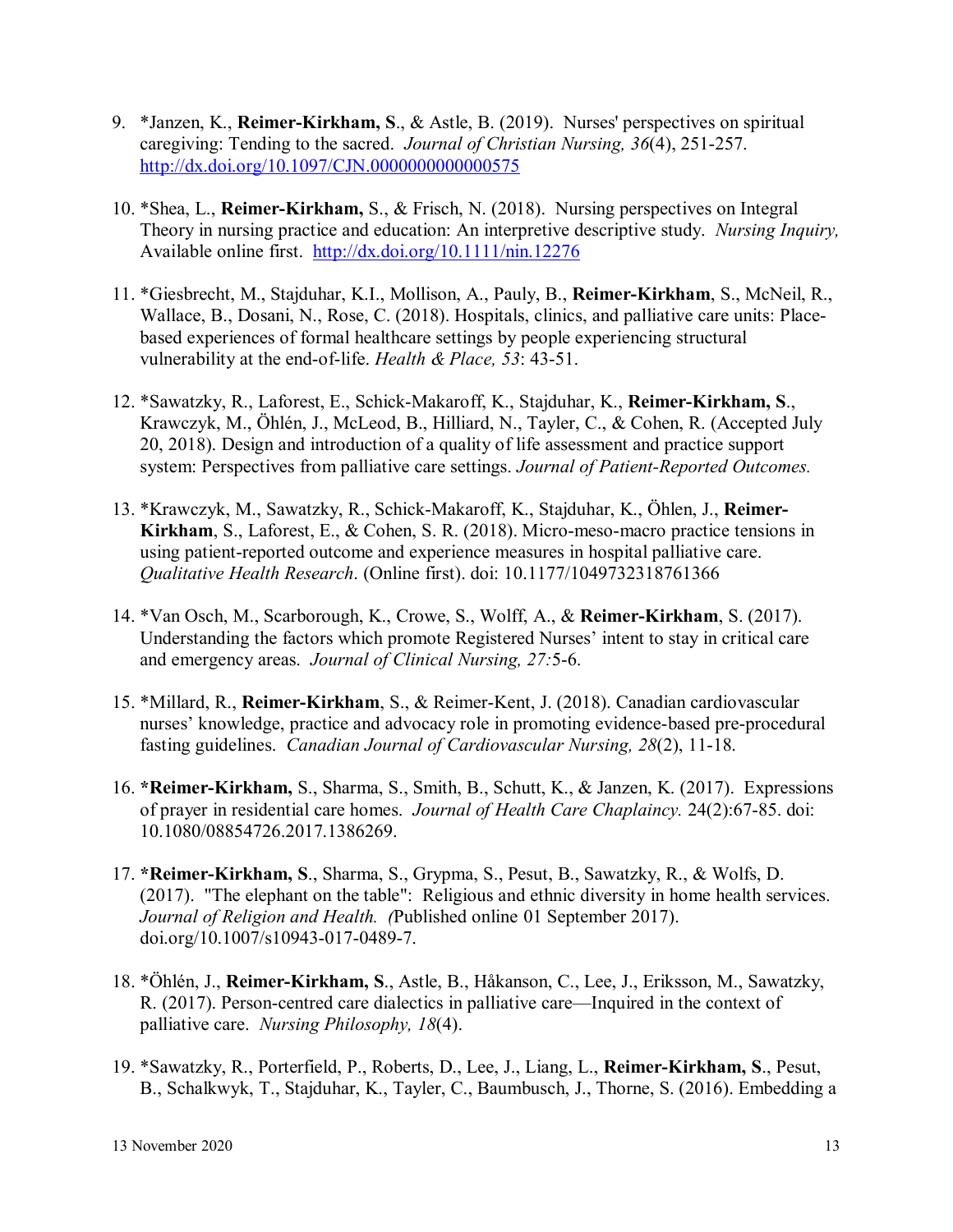palliative approach in nursing care delivery: An integrated knowledge synthesis. *Advances in Nursing Science, 32*(4), 282-294*.*

- 20. **\*Reimer-Kirkham, S**., Stajduhar, K., Pauly, B., Giesbrecht, M., Mollison, A., McNeil, R., Wallace, B. (2016). Death is a social justice issue: Perspectives on equity-informed palliative care. *Advances in Nursing Science, 39*(4), 293-307*.*
- 21. **\*Reimer-Kirkham, S**., Sawatzky, R., Roberts, D., Cochrane, M., & Stajduhar, K. (2016). "Close to" a palliative approach. *Journal of Clinical Nursing*, 25(15-16), 2189-2199.
- 22. \*Werunga, J., **Reimer-Kirkham, S**., & Ewashen, C. (2016). A decolonizing methodology for health research on Female Genital Cutting. *Advances in Nursing Science, 39*(1), 150-164.
- 23. **\*Reimer-Kirkham, S**., Terblanche, L., Sawatzky, R., Hoe Eriksen. (2016). Host agency perspectives on facilitating community-based clinical experiences for nursing students. *Quality Advancement in Nursing Education - Avancées en formation infirmière 2*(1), Article 3*.*
- 24. \*Pesut, B., McLean, T., **Reimer-Kirkham, S**., Hartrick-Doane, G., Hutchings, D., & Russell, L. B. (2015). Educating registered nursing and healthcare assistant students in community-based supportive care of older adults: A mixed methods study. *Nurse Education Today, 35*(9), e90-e96.
- 25. \*Hartrick Doane, G., **Reimer-Kirkham, S.,** Antifeau, E., & Stajduhar, K. (2015). (Re)theorizing integrated knowledge translation: A heuristic for Knowledge-As-Action. *Advances in Nursing Science.* 38(3), 175-186.
- 26. \***Reimer-Kirkham**, S., Hartrick Doane, G., Antifeau, E., Pesut, B., Porterfield, P., Roberts, D., Stajduhar, K., Wikjord, N. (2015). Translational scholarship and a palliative approach: Enlisting the Knowledge-*As*-Action Framework. *Advances in Nursing Science.* 38(3), 187- 202.
- 27. \*Sharma, S. & **Reimer-Kirkham**, S. (2015). Faith as social capital: Diasporic women stretching the rules of secularized healthcare services. *International Women's Studies Forum, 49*, 34-42.
- 28. \*Thomas, S., **Reimer-Kirkham**, S., & Kohr, R. (2015). Wound dressings during cancer radiotherapy: A survey of Canadian practice*. Clinical Journal of Oncology Nursing*. *19*(4), E87-E91 DOI: 10.1188/15.CJON.E87-E91
- 29. \***Reimer-Kirkham**. S. (2014). Nursing research on religion and spirituality through a social justice lens. *Advances in Nursing Science. 37*(3), 249–257.
- 30. \*Burgess, C., **Reimer-Kirkham**, S., & Astle, B. (2014). Motivation and international clinical placements: Shifting nursing students' perspectives to critical global citizenship. *International Journal of Nursing Education Scholarship*. *11*(1), 75-82.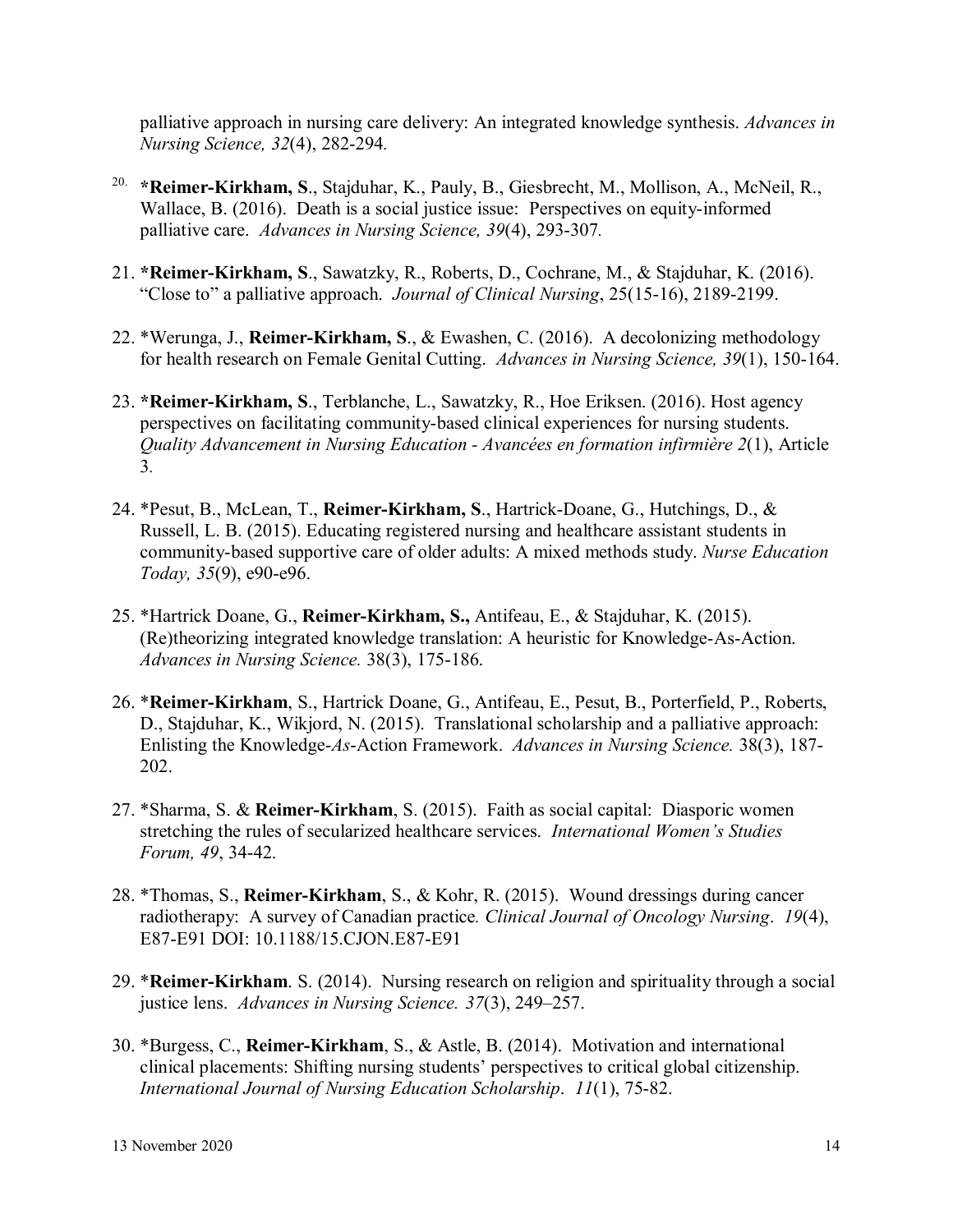- 31. \***Reimer-Kirkham**, S., & Jule, A. (2014). Crosstalk: Public cafés as places for knowledge translation concerning health care research. *Health Communication*, (ahead-of-print), 1-8.
- 32. **Reimer-Kirkham**, S. (2014). The intersection of religion and race in the context of health, health inequities and health services. In W. Cockerham, R. Dingwall, & S. Quah (eds.) *The Wiley-Blackwell Encyclopedia of Health, Illness, Behavior, and Society*. Oxford: Blackwell Publishing.
- 33. \*Afriyie Asenso, B., **Reimer-Kirkham**, S., & Astle, B. (2013). 'In real time': Exploring nursing students' learning during an international experience. *International Journal of Nursing Education Scholarship*. *10*(1)1-10.
- 34. \***Reimer-Kirkham**, S., Grypma, S., & Terblanche, L. (2013). Religion and ethics in pluralistic healthcare contexts. (invited) *JCN Online Extra* E1-E6.
- 35. \***Reimer-Kirkham**, S., Pesut, B., Sawatzky, R., Cochrane, M., & Redmond, A. (2012). Discourses of spirituality and leadership in nursing: A mixed methods analysis. *Journal of Nursing Management*. *20*(8), 1029 – 1038.
- 36. \*Grypma, S., Wolfs, D., & **Reimer-Kirkham**, S. (2012). Returning home: Historical influences on home health care in Canada. *Home Healthcare Nurse. 30*(8)453-460.
- 37. \*Sharma, S., **Reimer-Kirkham**, S., & Meyerhoff, H. (2011). Aboriginal youth and filmmaking for Type 2 Diabetes prevention. *Pimatisiwin: A Journal of Indigenous and Aboriginal Community Health. 9*(2), 423-440.
- 38. \***Reimer-Kirkham**, S., Sharma, S, Pesut, B., Sawatzky, R., Meyerhoff, H., & Cochrane, M. (2011). Sacred spaces in public places: Religious and spiritual plurality in healthcare. *Nursing Inquiry, 19*(3) 202-212. DOI: 10.1111/j.1440-1800.2011.00571.x
- 39. \*Pesut, B., **Reimer-Kirkham**, S., Sawatzky, R., Woodland, G., & Peverall, P. (2010). Hospitable hospitals in a diverse society: From chaplains to spiritual care providers. *Journal of Religion and Health*. 51(3),825-836.
- 40. \*Anderson, J., Khan, K., McDonald, H., Peltonen, A., Browne, A., **Reimer-Kirk**ham, S., Lynam, J., Rodney, P., Tan, E., Varcoe, C., Wong, S., Baumbusch, J., Reimer, J., Semeniuk, P., Smye, V. (2010). The uptake of critical knowledge in nursing interventions: Insights from a knowledge translation study. *Canadian Journal of Nursing Research. 42*(3), 106-122.
- 41. \***Reimer-Kirkham**, S. & Anderson, J. (2010). The advocate-analyst dialectic in critical and postcolonial feminist research: Reconciling tensions around scientific integrity. *Advances in Nursing Science, 33*(3), 196–205.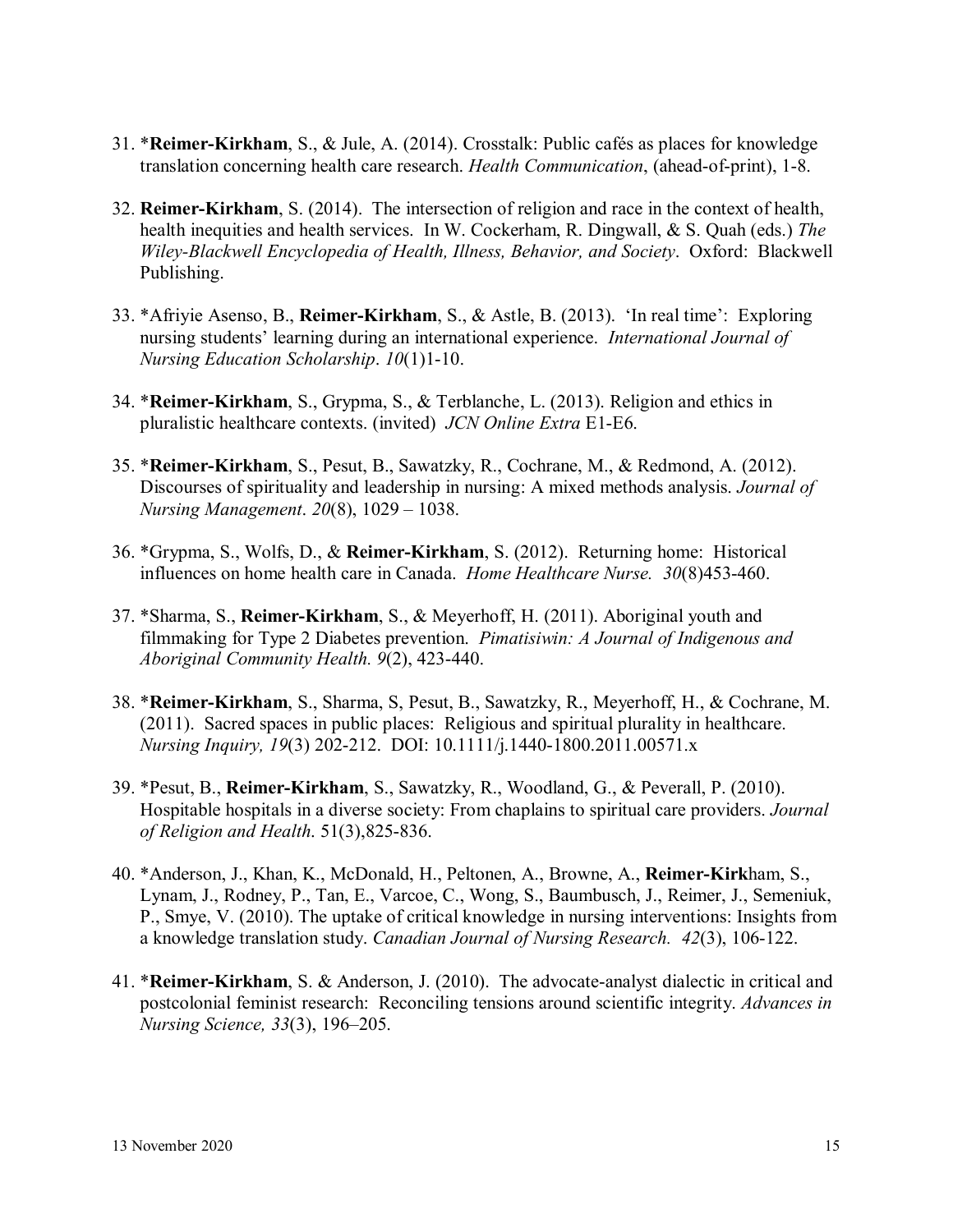- 42. \*Pesut, B., & **Reimer-Kirkham**, S. (2010). Situated clinical encounters in the negotiation of religious and spiritual plurality: A critical ethnography. *International Journal of Nursing Studies. 47*(7), 815-825.
- 43. \*Anderson, J., Khan, K., Peltonen, A., Rodney, P., Varcoe, C., Browne, A., **Reimer-Kirkham**, S., Lynam, J., McDonald, H., Tan, E., Wong, S., Baumbusch, J., Semeniuk, P. (2009). Inequities in health and health care viewed through the ethical lens of critical social justice: Contextual knowledge for the global priorities ahead. *Advances in Nursing Science. 32*(4), 1–13.
- 44. \*McCall, J., Browne, A., **Reimer-Kirkham**, S., & Spittal, P. (2009). Struggling to survive: The difficult reality of Aboriginal women living with HIV/AIDS in an urban context*. Qualitative Health Research. 19*(12), 1769-1782.
- 45. \*Pesut, B., Fowler, M., **Reimer-Kirkham**, S., Johnson Taylor, E., & Sawatzky, R. (2009). Particularizing spirituality in points of tension: Enriching the discourse. *Nursing Inquiry. 16*: 337–346.
- 46. \*Sharma, S., **Reimer-Kirkham**, S., & Cochrane, M. (2009). Practising the awareness of embodiment in qualitative health research: Methodological reflections. *Qualitative Health Research. 19*(11) 1642–1650.
- 47. \*Hoe Harwood, C., **Reimer-Kirkham**, S., Sawatzky, R., Terblanche, L., & Van Hofwegen, L. (2009). Innovation in community clinical placements: A Canadian survey. *International Journal of Nursing Education Scholarship. 6*(1), Article 28.
- 48. \***Reimer-Kirkham**, S. (2009). Lived religion: Implications for healthcare ethics. *Nursing Ethics 16*(4), 406-17.
- 49. \***Reimer-Kirkham**, S., Varcoe, C., Browne, A., Khan, K., Lynam, J., & Anderson, J. (2009). Critical inquiry and knowledge translation: Exploring compatibilities and tensions. *Nursing Philosophy. 10*(3), 152-66.
- 50. Pesut, B., Fowler, M., Taylor, E. J., **Reimer**‐**Kirkham**, S., & Sawatzky, R. (2009). Commentary on Paley J (2009) Religion and the secularisation of health care. *Journal of Clinical Nursing 18*, 1963–1974. *Journal of Clinical Nursing*, *18*(15), 2245-2246.
- 51. \*Browne, A., Varcoe, C., Smye, V., Wong, S., Anderson, J., Lynam, J., **Reimer-Kirkham**, S., McDonald, H., Rodney, P., Tan, E. (2009). Cultural safety and the challenges of translating critically-oriented knowledge in practice. *Nursing Philosophy. 10*(3), 167-79.
- 52. \***Reimer Kirkham**, S., Van Hofwegen, L., & Pankratz, D. (2009). "Keeping the vision": Sustaining social consciousness following international learning experiences. *International Journal of Nursing Education Scholarship. 6*(1), article 3.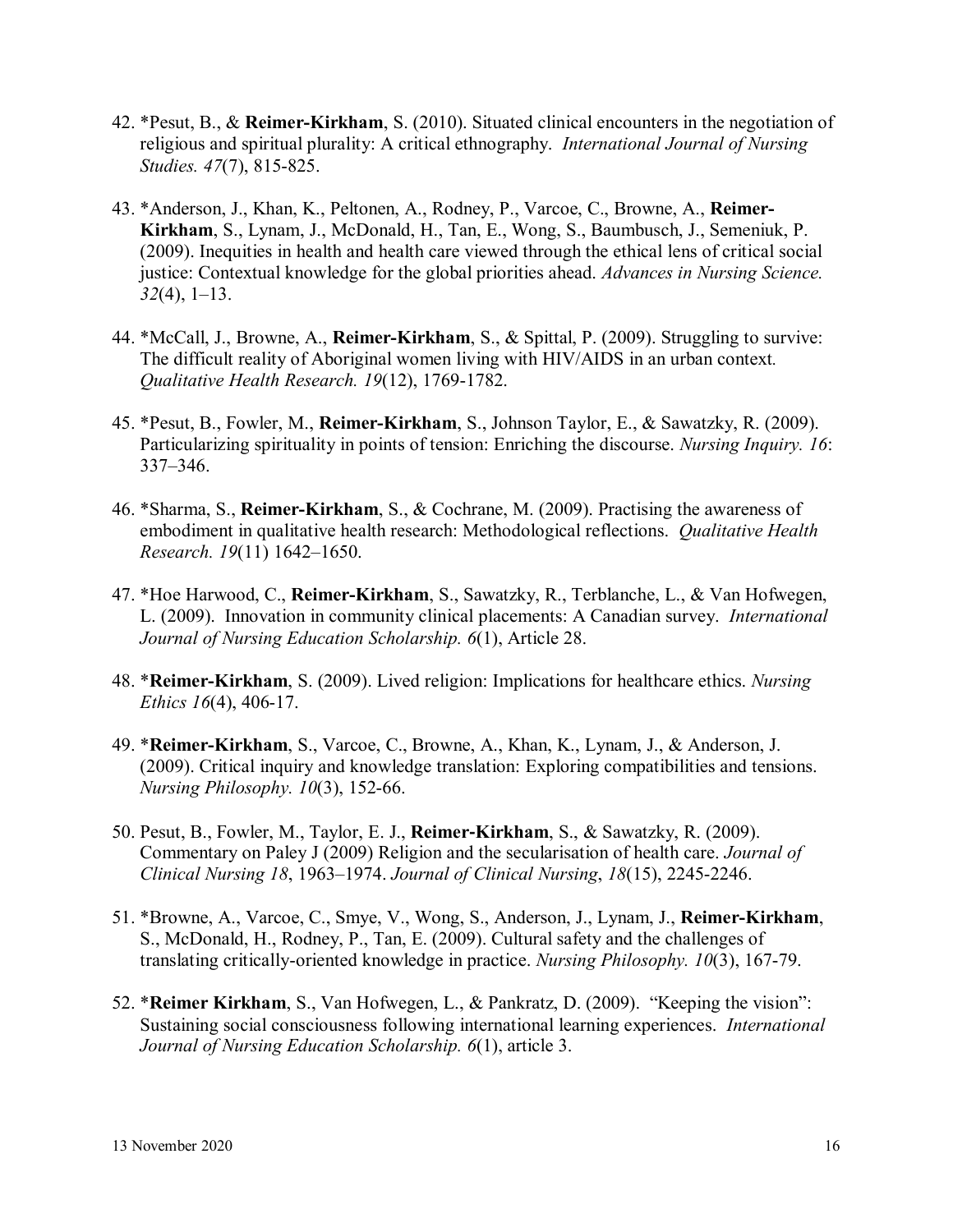- 53. **Reimer-Kirkham**, S. (2009). Spiritual caregiving in plural contexts. *Nurses Christian Fellowship Spring Newsletter.*
- 54. \*Pesut, B., Fowler, M., Johnston Taylor, **Reimer-Kirkham**, S., & Sawatzky, R. (2008). Conceptualizing spirituality and religion for healthcare. *Journal of Clinical Nursing. 17*(21), 2803-2810.
- 55. \*Baumbusch, J., **Reimer Kirkham**, S., Khan, K., McDonald, H., Semeniuk, P., Tan, E., & Anderson, J. (2008). Pursuing common agendas: A collaborative model for knowledge translation in clinical settings. *Research in Nursing and Health. 31*, 130-140. [One of top 20 most cited articles in *Research in Nursing and Health* in 2008].
- 56. \*Anderson, J., **Reimer Kirkham**, S; Lynam, J., & Browne, A. (2007). Continuing the dialogue: Postcolonial feminist scholarship and Bourdieu — discourses of culture and points of connection. *Nursing Inquiry. 14*(3), 178-188.
- 57. \*Baumbusch, J., Semeniuk, P., MacDonald, H; Khan, K., **Reimer Kirkham**, S., Tan, E., & Anderson, J. (2007). Easing the transition between hospital and home: Translating knowledge into action. *The Canadian Nurse. 103*(8), 24 – 29.
- 58. \*Khan, K., McDonald, H., Baumbusch, J., **Reimer Kirkham**, S., Tan, E., & Anderson, J. (2007). Taking up postcolonial feminist methodology in the field: Working through a method. *Women's Studies International Forum. 30*(3), 228-242.
- 59. \*Lynam, J., Anderson, J., **Reimer Kirkham,** S., & Browne, A. (2007). Re-thinking 'culture': What might we learn from Bourdieu? *Nursing Inquiry, 14*(1), 23-34.
- 60. \***Reimer Kirkham,** S, Baumbusch, J., Schultz, A., Anderson, J. (2007). Knowledge development and evidence-based practice: Insights and opportunities from a post-colonial feminist perspective. *Advances in Nursing Science, 30*(1), 26-40.
- 61. \***Reimer Kirkham**, S. & Browne, A. (2006). Toward a critical theoretical interpretation of social justice discourses in nursing. *Advances in Nursing Science, 29*(4), 324-339.
- 62. \*Baumbusch, J., McDonald, H., Anderson, J.M., **Reimer Kirkham**, S., Khan, K.B., Blue, C., Semeniuk, P., & Tan, E. (2006). A collaborative model of knowledge translation for sustainable practice change. In: *CIHR Institute of Health Services and Policy Research. Evidence in action, acting on evidence: A case book of health services and policy research knowledge translation stories* (pp19-22). Ottawa, ON: CIHR.
- 63. \***Reimer Kirkham,** S., Van Hofwegen, L., & Hoe Harwood, C. (2005). Narratives of social justice: Student learning in innovative clinical placements. *International Journal of Nursing Education Scholarship. 2*(1), article 28. Available: http://www.bepress.com/ijnes/vol2/iss1/art28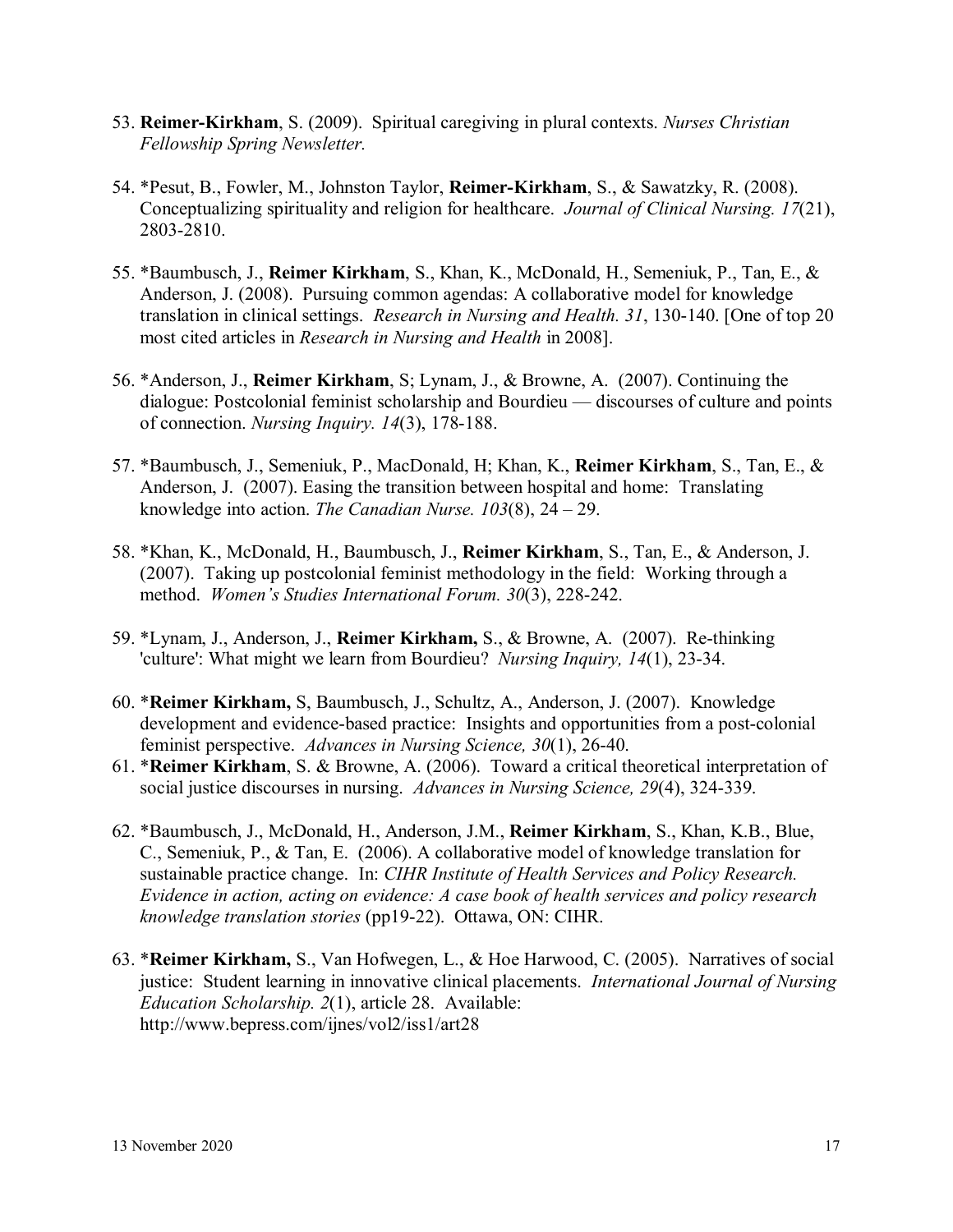- 64. \*Van Hofwegen, L., **Reimer Kirkham**, S., & Hoe Harwood, C. (2005). Accessing the strength of rural health settings: Implications for undergraduate nursing education. *International Journal of Nursing Education Scholarship. 2*(1), article 27.
- 65. \***Reimer Kirkham**, S., Hoe Harwood, C., & Van Hofwegen, L. (2005). Capturing the vision: Undergraduate nursing students in innovative clinical settings. *Nurse Educator, 30*(6):263-270.
- 66. \***Reimer Kirkham,** S., Pesut, B., Meyerhoff, H., & Sawatzky, R. (2004). Spiritual caregiving at the juncture of religion, culture, and state. *Canadian Journal of Nursing Research, 36*(4), 248-269.
- 67. \*Thorne, S., **Reimer Kirkham**, S., & O'Flynn-Magee, K. (2004). The analytic challenge in interpretive description. *International Journal of Qualitative Methods, 3*(1).
- 68. \*Anderson, J., Perry, J., Blue, C., Browne, A., Henderson, A., Basu Khan, K., **Reimer Kirkham**, S., Lynam, J., Sememiuk, P., Smye, V., (2003). 'Re-writing' cultural safety within the postcolonial and postnational feminist project: Toward new epistemologies of healing. *Advances in Nursing Science. 26*(3), 196-214.
- 69. \***Reimer Kirkham**, S. (2003). The politics of belonging and intercultural health care provision. *Western Journal of Nursing Research. 25*(7), 762-780.
- 70. \***Reimer Kirkham**, S., Smye, V., Tang, S., Anderson, J., Coles, R., Dyck, I., Henderson, A., Lynam, J., Perry, J., Semeniuk, P. & Shapero, L. (2002). Rethinking cultural safety while waiting to do fieldwork: Methodological implications for nursing research. *Research in Nursing and Health, 25*(3), 222-232.
- 71. \***Reimer Kirkham**, S. & Anderson, J. (2002). Postcolonial nursing scholarship: From epistemology to method. *Advances in Nursing Science. 25*(1), 1 – 17.
- 72. \*Thorne, S., **Reimer Kirkham**, S., & Henderson, A. (1999). Ideological implications of paradigm discourse. *Nursing Inquiry, 6*, 123-131.
- 73. \***Reimer Kirkham**, S. (1998). Nurses' experiences of caring for culturally diverse clients. *Clinical Nursing Research, 7*(2), 125-146
- 74. \*McCormick, J., **Reimer Kirkham**, S., & Hayes, V. (1998). Abstracting women: Essentialism in women's health research. *Health Care for Women International, 19*(6), 495- 503.
- 75. \*Thorne, S., Canam, C., Dahinten, S., Hall, W., Henderson, A., & **Reimer Kirkham**, S. (1998). Nursing's metaparadigm concepts: Disimpacting the debates. *Journal of Advanced Nursing, 27*(6), 1257-1268.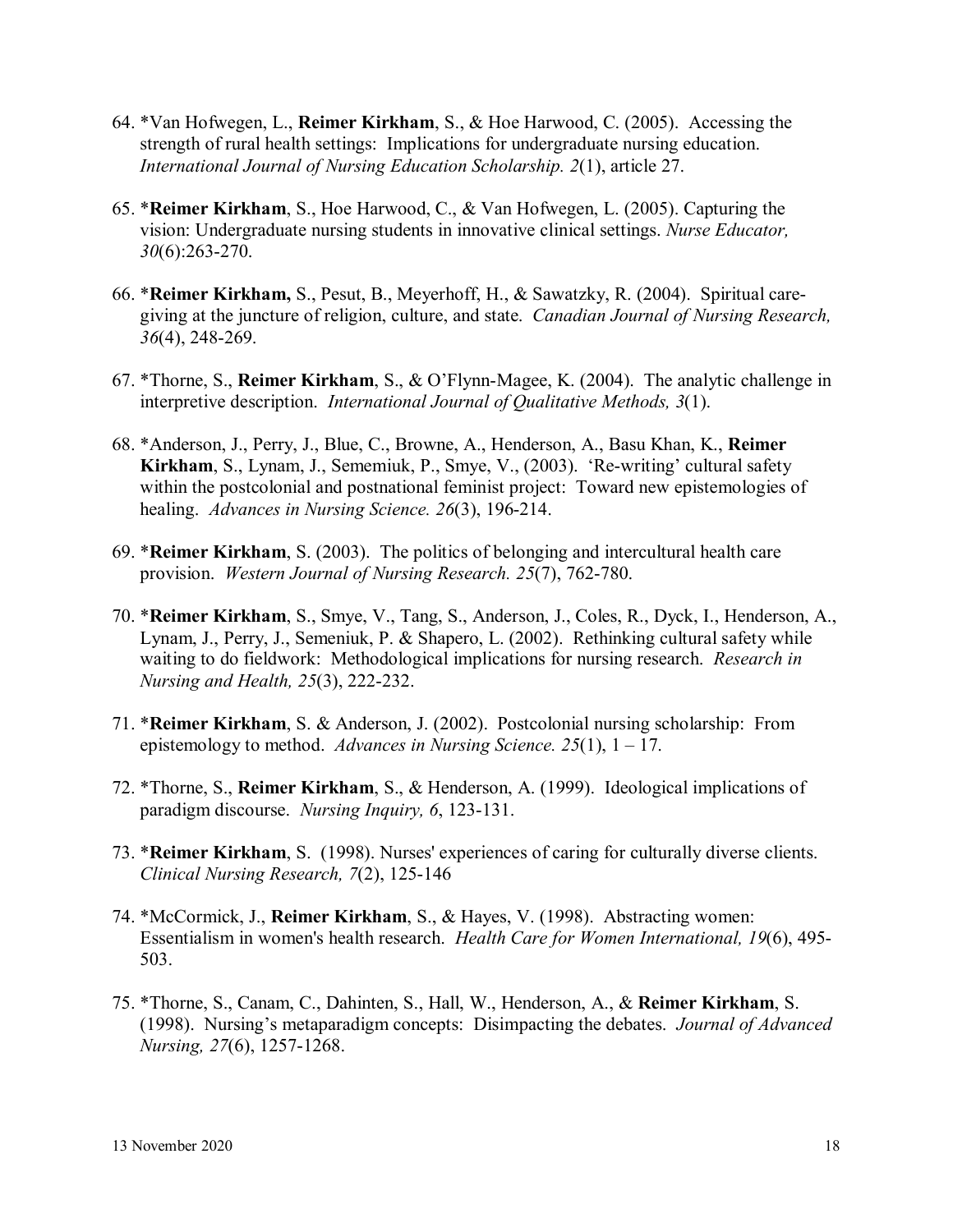76. \*Thorne, S., **Reimer Kirkham**, S., & MacDonald-Emes. J. (1997). Interpretive description: A non-categorical alternative for developing nursing knowledge. *Research in Nursing and Health, 20*, 169-177.

## **Reviews**

- 1. **\*Reimer-Kirkham, S.** (2018).Book review:The Christian college and the meaning of academic freedom: Truth-seeking in community. *Christian Scholars Review*. 42(2), 16-169
- 2. **Reimer Kirkham**, S. (2015). Book review: Religion in the public sphere: Canadian case studies by S. Lefebvre & L. Beaman. *Religion in Canada Institute blog <http://religioncanada.blogspot.ca/2015/08/a-review-of-religion-in-public-sphere.html>*
- 3. \***Reimer Kirkham**, S. (2006). Book review: Cultural safety in Aotearoa New Zealand by Dianne Wepa. *Contemporary Nurse, 22*(2), 333-334.

## **Reports**

- 1. **Reimer-Kirkham,** S., Astle, B., Strobell, E. (November, 2019). *2nd Field Visit Report to UTSS: Summary of Data Collection, Case Follow-ups, and Knowledge Exchange*. [Project: Mothering, albinism, and human rights: Mapping pattern of resilience at the juncture of gender, colourism, and religion. SSHRC Funded. Project Leads: Drs. **Reimer-Kirkham** & Astle (Trinity Western University) and IK Ero (UTSS and UN Independent Expert Albinism)].
- 2. **Reimer-Kirkham,** S., Astle, B., Strobell, E. (May 2019). *1st Field Visit Report to UTSS: Summary of Data Collection, Case Follow-ups, and Knowledge Exchange*. [Project: Mothering, albinism, and human rights: Mapping pattern of resilience at the juncture of gender, colourism, and religion. SSHRC Funded. Project Leads: Drs. **Reimer-Kirkham** & Astle (Trinity Western University) and IK Ero (UTSS and UN Independent Expert Albinism)].
- 3. **Reimer-Kirkham**, S. & Grypma, S. (2019). *Trinity Western University PhD in Nursing Proposal*. Unpublished Proposal. Langley, BC: Trinity Western University.
- 4. **Reimer-Kirkham, S**., Sharma, S., & Corcoran Smith, B. (2019). *When prayer shows up: The social relations of prayer in healthcare.* Unpublished research report. Langley, BC: Trinity Western University.
- 5. Stajduhar, K., **Reimer-Kirkham**, with 19 partners and co-investigators. *Too little, too late.*  How we fail vulnerable Canadians as they die and what to do about it. Unpublished report. University of Victoria, BC.
- **6.** Ero, I., **Reimer-Kirkham, S.,** Astle, B., Dixon, D., Sawatzky, R., Panchuk, K., Strobell, E., Beaman, L., Ibhawoh, B., & Tettey, W. (2018). *Roundtable on albinism and human rights.*  UN Human Rights Commission, Geneva, Switzerland.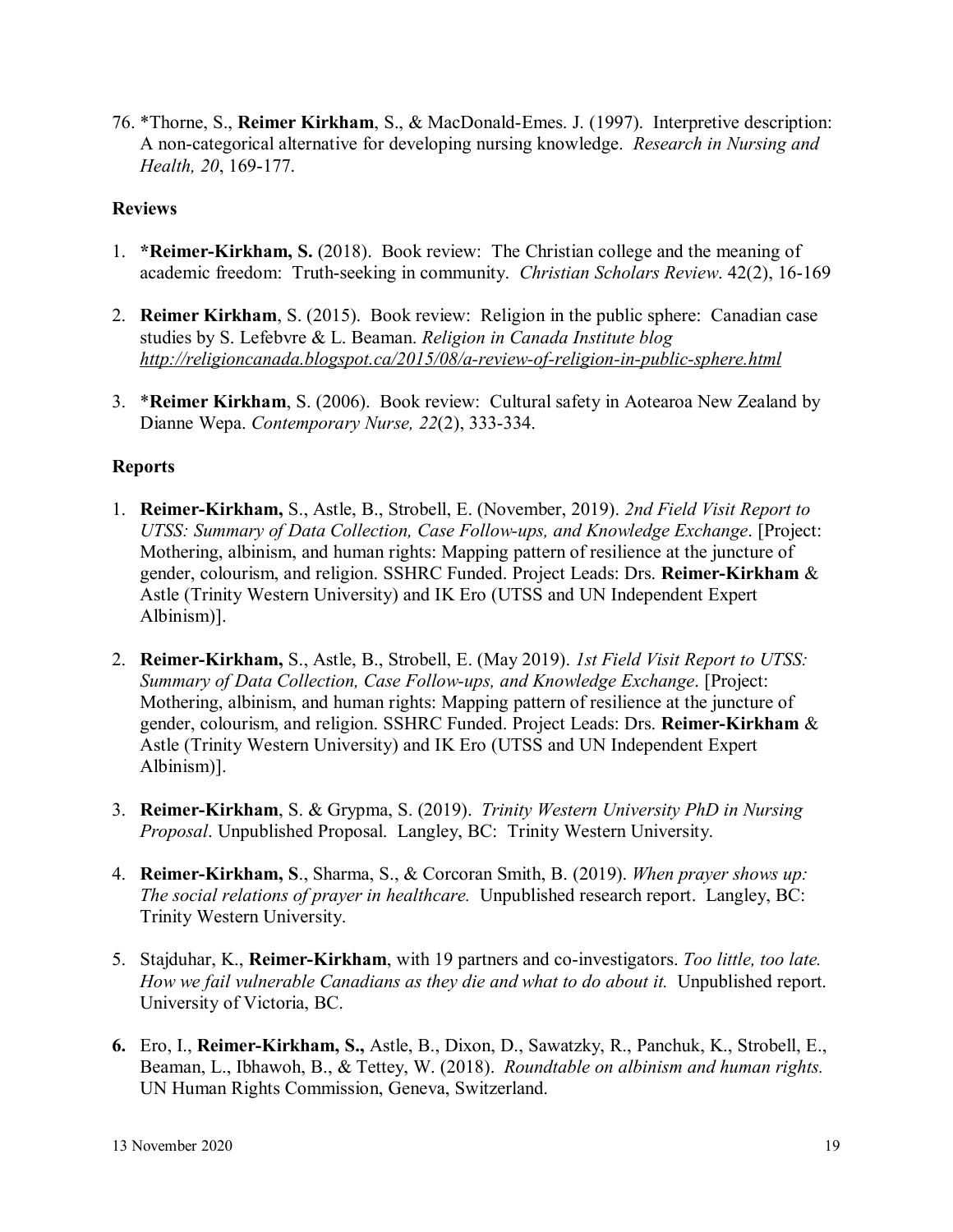- 7. **Reimer-Kirkham, S**. with 7 graduate students (October 2017). Submission to the Parliamentary Committee, Government of Canada.
- 8. **Reimer-Kirkham**, S. (2017). *Program Review Master of Science in Nursing,* Trinity Western University, Langley, B.C. (Submission to the Province of British Columbia Degree Quality Assessment Board).
- 9. Sawatzky, R., Roberts, D., **Reimer-Kirkham**, S., Tayler, C., Stadjuhar, K., & iPANEL team (2014). Integration of a palliative approach in home, acute, and residential care settings: Findings from a province-wide survey. Figshare. <http://dx/doi.org/10.6084/m9.figshare.1455949>
- 10. **Reimer-Kirkham**, S. (2013). *Program Review Master of Science in Nursing,* Trinity Western University, Langley, B.C. (Submission to the Province of British Columbia Degree Quality Assessment Board).
- 11. **Reimer-Kirkham**, S., Pesut, B., Meyerhoff, H., Sawatzky, R., Sharma, S. and Cochrane, M. (2010). *Spirit: The Negotiation of Religious and Spiritual Plurality in Healthcare*, Final Report. Langley, BC: Trinity Western University.
- 12. Meyerhoff, H., **Reimer-Kirkham**, S., Sharma, S., Van Hofwegen, L., Richardson, F., Terblanche, L., Neufeld, C., Khounviseth, N. and Seabird Island Community. *Partnering with the Seabird Island Community: Type 2 Diabetes Prevention in Children and Youth*, Final Report. Langley, BC: Trinity Western University. 2010.
- 13. *Proposal Master of Science in Nursing Program*. Trinity Western University, Langley, B.C., Froment, E., & **Reimer-Kirkham**, S., 2008.
- 14. *Innovative Clinical Placements in Nursing Education: A Pilot Study with Host Agencies.*  **Reimer-Kirkham**, S., Sawatzky, R., Hoe-Harwood, C., Terblanche, L., Pankratz, D., 2008
- 15. *The use of innovative clinical placements: A national survey.* **Reimer Kirkham**, S., Hoe Harwood, C., Terblanche, L., Van Hofwegen, L., & Sawatzky, R., 2007.
- 16. *Rural Nursing as Clinical Setting: A Descriptive Pilot Study*. **Reimer Kirkham**, S., Van Hofwegen, L., 2001.
- 17. *Parish Nursing as Clinical Setting: A Descriptive Pilot Study*. **Reimer Kirkham,** S., Hoe Harwood, C.; Leng, S.; Van Hofwegen, L., 2001.

# **Unpublished Manuscripts**

1. **Reimer Kirkham**, S. (2005). Background paper: *MAL internship policy*. Unpublished discussion paper, Master of Arts in Leadership program. Trinity Western University, Langley, BC.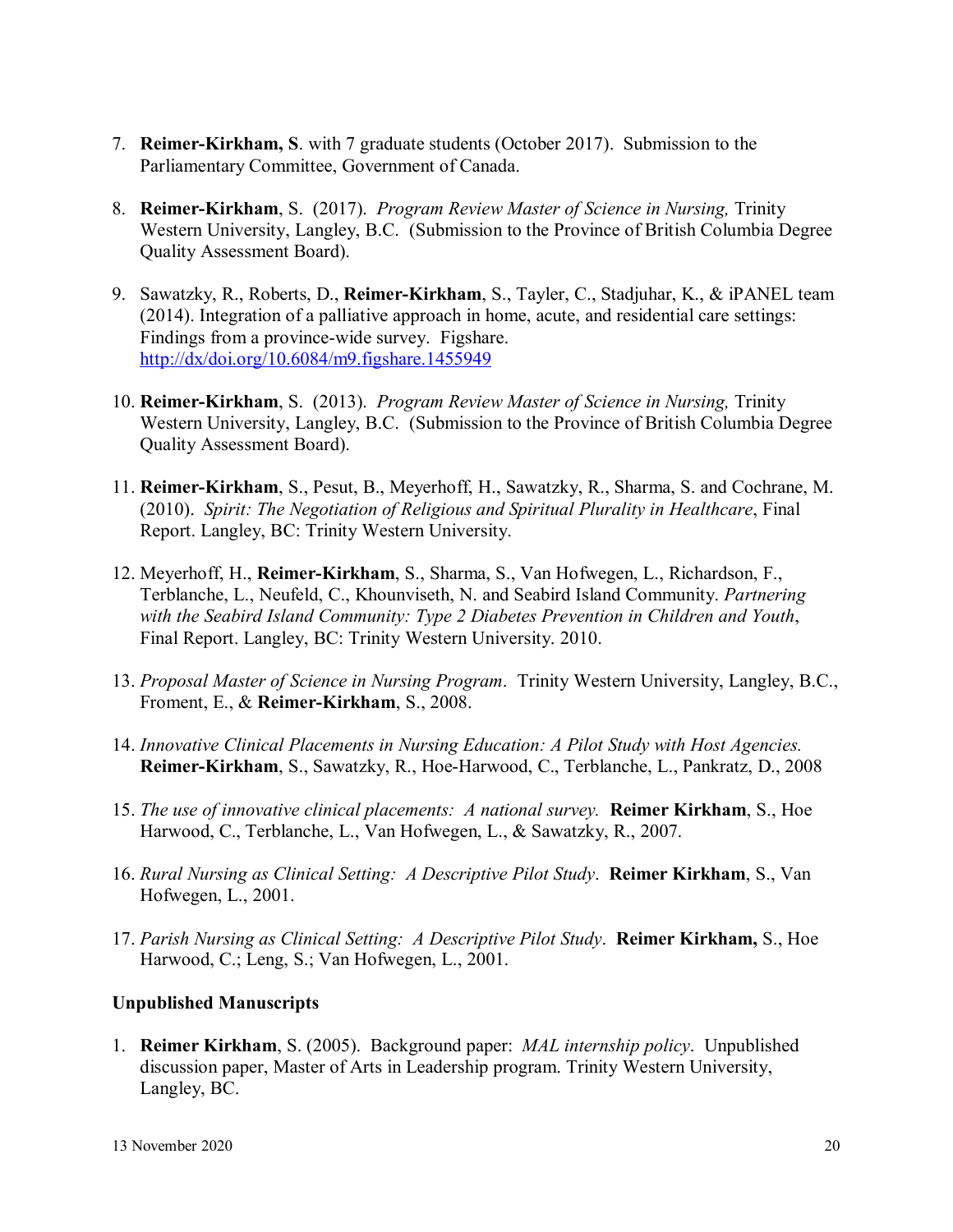- 2. **Reimer Kirkham**, S. (2004). *Scholarship for best leadership practices*. Unpublished discussion paper, Master of Arts in Leadership program. Trinity Western University, Langley, BC.
- 3. **Reimer Kirkham**, S. (2000). *"Making sense of difference": Intergroup relations in health care provision.* Unpublished doctoral dissertation. University of British Columbia, Vancouver, BC.
- 4. **Reimer,** S. (1995). *Nurses' descriptions of the experience of caring for culturally diverse clients.* Unpublished masters thesis. University of British Columbia, Vancouver, B.C.

## **Presentations**

- 1. \*Buyco, M., Strobell, E., **Reimer-Kirkham**, S., Astle, B. (August 28, 2020- Virtual). *Recognizing human rights in the everyday: Multidisciplinary research on albinism and human rights in Tanzania, South Africa, and Ghana*. Research and Creativity Symposium, Trinity Western University. Langley, BC.
- 2. \*Egert, A., Astle, B., & **Reimer-Kirkham**, S. (Accepted May 25-26. Cancelled due to COVID-19). Faculty preparation for accompanying nursing students on international experiences: Moving beyond trial-and-error. CASN Biennial Canadian Nursing Education Conference 2020, Calgary, AB. Canada.
- 3. Astle, B., **Reimer-Kirkham, S**., Ikponwosa, E., & Strobell, E. (February 1, 2020 Invited). *Humanizing the experiences of person with albinism: Global perspectives on human rights and access to health and social services.* International Joint Commission for Allied Health Professionals in Ophthalomology (IJCHPO). Banff, Canada.
- 4. \*Egert, A., Astle, B. & **Reimer-Kirkham**, S. (October 17 29, 2019). *Preparing nursing faculty for international experiences with students: Moving beyond "trial-and-error"*. 25th Canadian Conference on Global Health, Ottawa, Canada.
- 5. \*Strobell, E., **Reimer-Kirkham**, S., Astle, B. (October 17 19, 2019). *Engaging the experiences of mothers impacted by albinism in Tanzania: An Ethnographic Study towards health equity.* 25<sup>th</sup> Canadian Conference on Global Health, Ottawa, Canada.
- 6. \***Reimer-Kirkham, S**., Schutt, K., Driedger, T., & Kaur, P. (September 26, 2019). *How artsbased contemplative practices enhance student nurses' learning about spirituality.*  Concurrent presentation (paper). VERGE Conference Arts and Wellness, Trinity Western University, Langley, B.C.
- 7. \*Kirkham, H., & **Reimer-Kirkham, S**. (September 27, 2019). *Two vantage points on the aesthetics of healing spaces in hospitals.* Concurrent presentation (paper). VERGE Conference Arts and Wellness, Trinity Western University, Langley, B.C.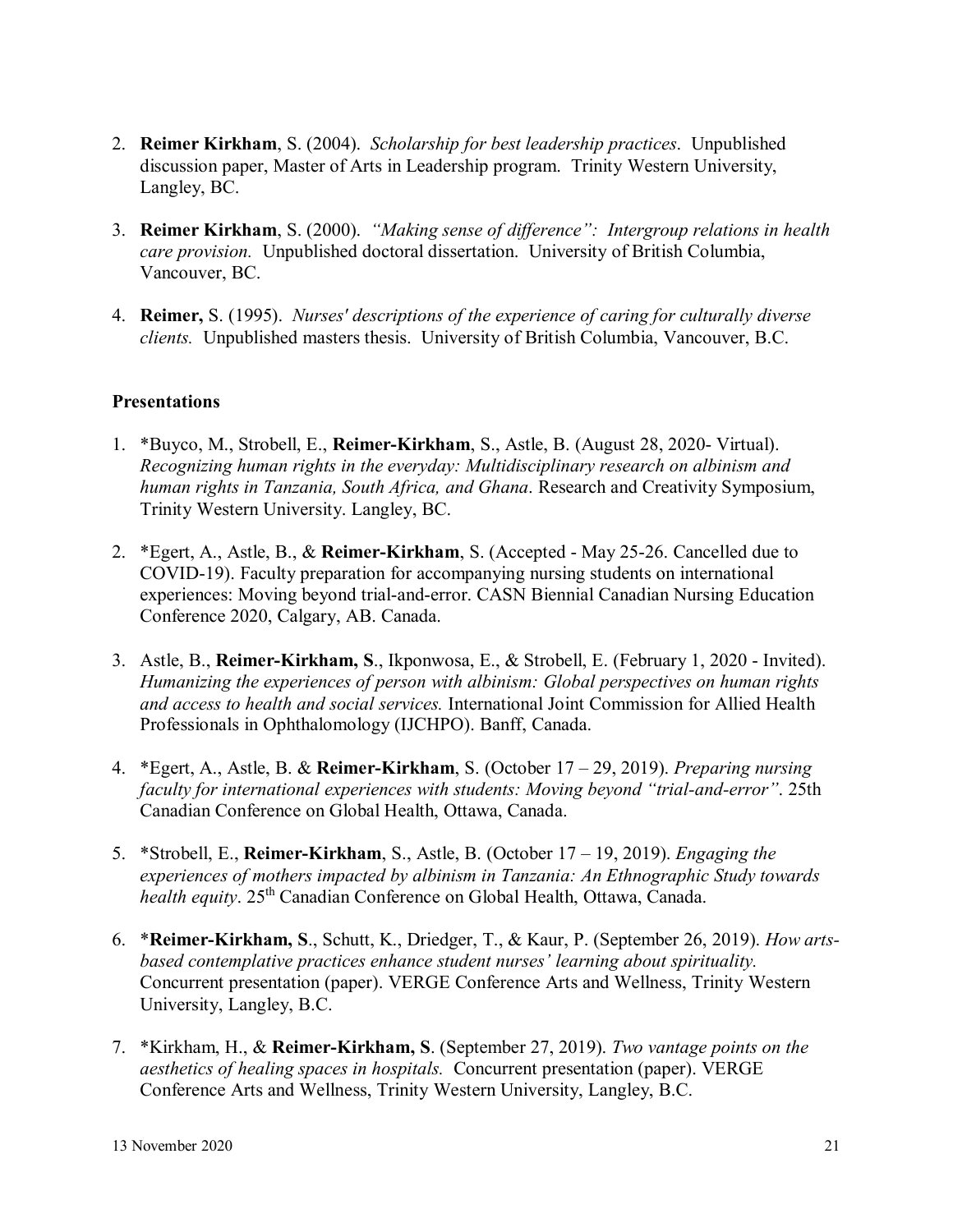- 8. \***Reimer-Kirkham, S.,** Sharma, S. (June 20, 2019). *When prayer shows up: Transgressing clinical spaces.* Concurrent Session. 5th International Spirituality in Healthcare Conference, Dublin, Ireland.
- 9. \*Egert, A., Astle, B. & **Reimer-Kirkham**, S. (May 21, 2019). *Perspectives on Faculty Preparation for Accompanying Nursing Students on international Experiences (IEs).* Local Engagement for Global health Change: 2019 Graduate Student Research Symposium in partnership with the UBC School of Nursing. Vancouver, BC.
- 10. \*Strobell, E., **Reimer-Kirkham**, S., Astle, B. (May 21, 2019). *Mothering and Albinism in Tanzania: An Ethnographic Study*. Local Engagement for Global health Change: 2019 Graduate Student Research Symposium in partnership with the UBC School of Nursing. Vancouver, BC.
- 11. **\*Reimer-Kirkham, S.,** De Bono, C., Sharma, S., & Quinn, B. (May 10, 2019). *A controversy café: Tensions in spiritual care.* Interactive Panel (90 minutes). Inspiring Person-Centredness: A Call to Action Conference, Vancouver, BC.
- 12. \*Khang-Dhillon, B., Varcoe, C., **Reimer-Kirkham**, S. (May 10, 2019). "Dark night of the soul": Delivery spiritual healthcare in British Columbia. Concurrent Session. Inspiring Person-Centredness: A Call to Action Conference, Vancouver, BC.
- 13. \*Barra-Navratil, T., **Reimer-Kirkham,** S., & Terblanche, L. (May 10, 2019). Patient Voices Network volunteers' insights on patient-centred care. Concurrent Session. Inspiring Person-Centredness: A Call to Action Conference, Vancouver, BC.
- 14. \*Jamal, S., Stajduhar, K., **Reimer-Kirkham**, S., & Kobayashi, K. (May 9, 2019). *South Asian families' decision-making about long-term residential care: A call for a personcentred approach.* Concurrent Session. Inspiring Person-Centredness: A Call to Action Conference, Vancouver, BC.
- 15. \*Schutt, K., **Reimer-Kirkham**, S., & Klaassen, D. (May 9, 2019). *Exploring how family members experience medical assistance in dying.* Concurrent Session. Inspiring Person-Centredness: A Call to Action Conference, Vancouver, BC.
- 16. **Reimer-Kirkham,** S, Astle, B., Panchuk, K., & Strobell, E.. (May 9, 2019). *Nothing about us without us*.Lightning Talk, Inspiring Person-Centredness: A Call to Action Conference, Vancouver, BC.
- 17. **\*Reimer-Kirkham, S.,** Astle, B., Ero, I., Panchuk, K, Strobell, E., & Dixon, D. (January 10, 2019). *Witchcraft, albinism, and human rights: Evidence from a mixed methods study.* Paper presented at witchcraft and Human Rights: Past, Present and Future Conference, Lancaster, UK.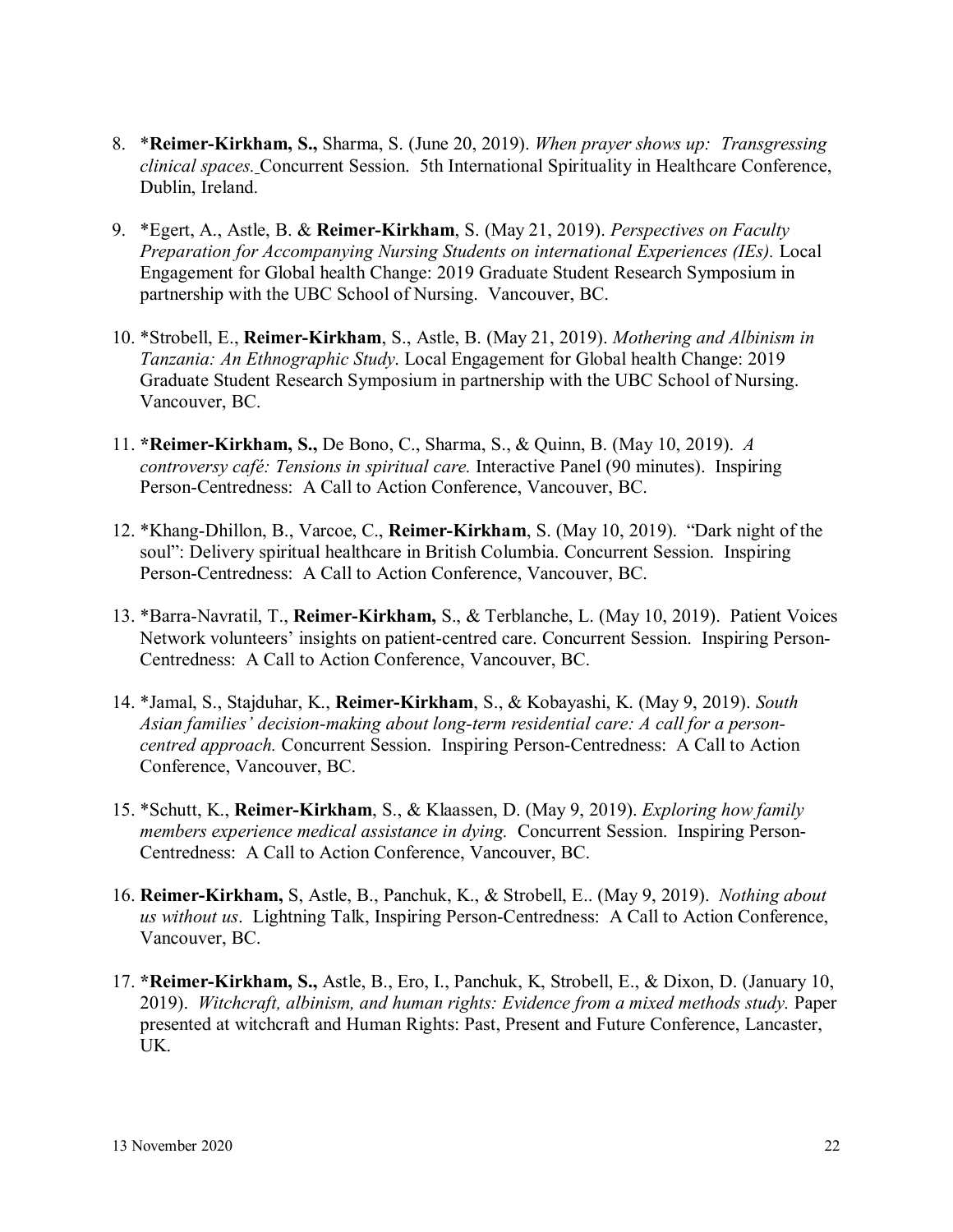- 18. **Reimer-Kirkham, S.** (November 16, 2018). *Albinism and human rights*. Pecha Kucha presentation. Royal Society of Canada Celebration of Excellence Annual Meeting. Halifax, Nova Scotia.
- 19. **\***Astle, B., **Reimer-Kirkham, S**., Ero, I., Panchuk, K., Strobell, E. (November 20, 2018). *The influence of spiritual and cultural practices on healthcare for persons with albinism: Insights from a scoping review.* Paper presented at 24<sup>th</sup> Annual Canadian Conference on Global Health, Toronto, ON.
- 20. **Reimer-Kirkham, S**. (September 20, 2018). *Synthesis of research on human rights and albinism*. Panel presentation. Roundtable on Human Rights and Albinism. United Nations Office of the High Commission on Human Rights, Geneva, Switzerland.
- 21. **Reimer-Kirkham, S**. (September 20, 2018). *Synthesis of research on albinism, culture and spirituality.* Panel presentation. Roundtable on Human Rights and Albinism. United Nations Office of the High Commission on Human Rights, Geneva, Switzerland.
- 22. **Reimer-Kirkham, S**. (August 21, 2018). *Hospitality reading group.* TWU Faculty Retreat, Cedar Springs Retreat Centre, Sumas, Washington.
- 23. **Reimer-Kirkham, S**. (May 10, 2018). *A research program on religion and health.* TWU Emeriti Annual Lunch. Trinity Western University
- 24. **Reimer-Kirkham, S.** (May 3, 2018). *Key Findings from Research Project on Prayer*. Invited Presentation to Providence Health Care Board.
- 25. Sharma, S., **Reimer-Kirkham, S**. (March 13, 2018). *Key Findings from Research Project on Prayer*. Chelsea and Westminster University Hospital.
- 26. Sharma, S., & **Reimer-Kirkham, S.** (February 7, 2018). *Prayer in London and Vancouver hospitals: A conversation about interdisciplinary, international research.* Brown bag lunch, School of Nursing, Trinity Western University, Langley, B.C.
- 27. **Reimer-Kirkham, S**. (January 25, 2018). *Inclusivity in the classroom*. Presenter. TWU Faculty Professional Development Seminar. Trinity Western University, Langley, B.C.
- 28. **Reimer-Kirkham, S.** (October 27, 2017). Religion/nonreligion: Social theory and public demographics refracted through health services. Invited presentation. Religion and Diversity Workshop, University of Ottawa, (October 27 – 28, 2017).
- 29. **\*Reimer-Kirkham, S., Sharma, S., Calestani, M., & Smith, B.** (September 28, 2017). *Prayer and art as lived experience: Images from British and Canadian hospitals.* Verge Conference Arts + Spirituality, Trinity Western University, Langley, B.C. (September 28 – 29, 2017).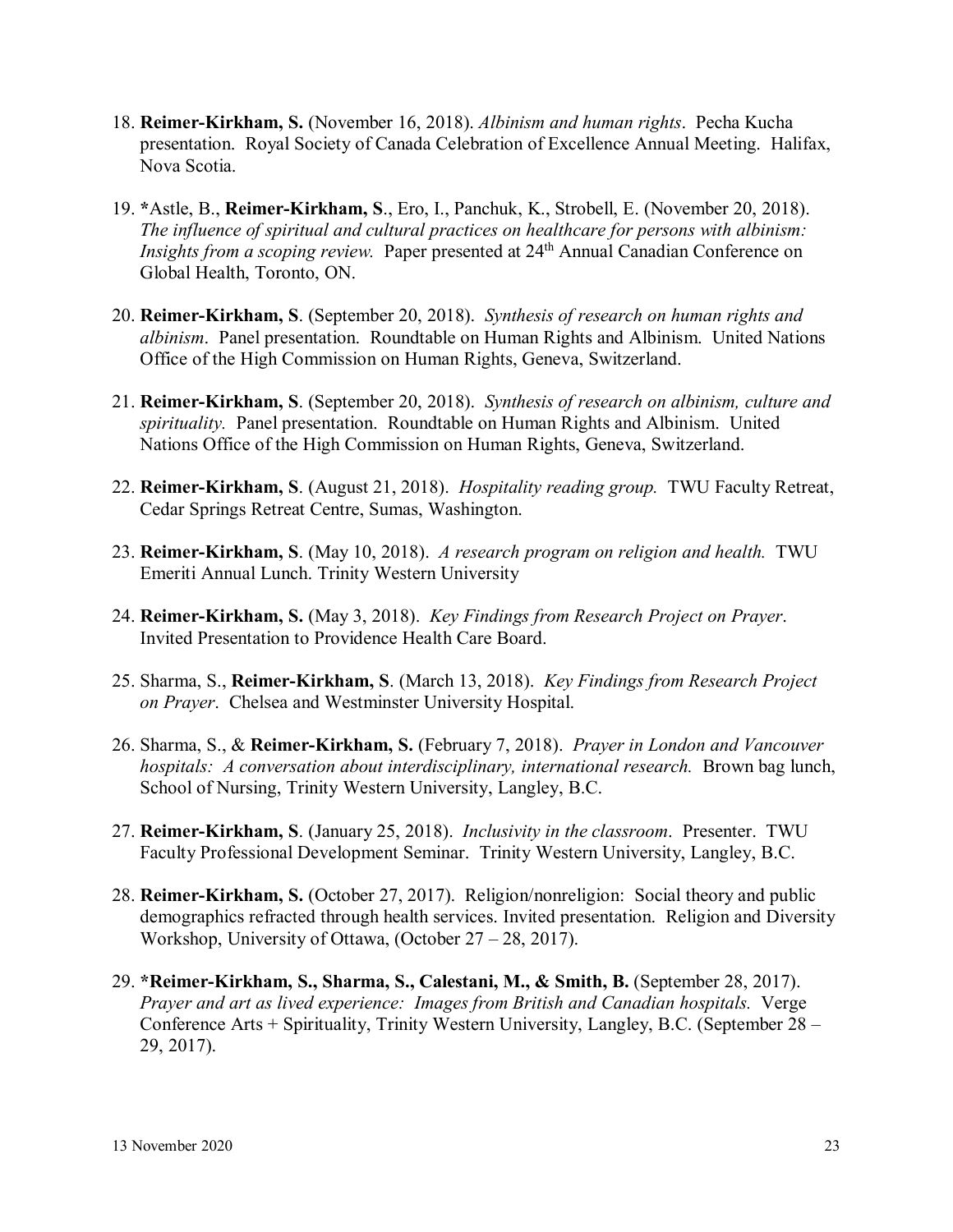- 30. **Reimer-Kirkham, S**. (September 7, 2017). *When prayer shows up: Expressions of prayer in healthcare*. Moderator and presenter, Seminar. St. Paul's Hospital, Vancouver, BC.
- 31. **Reimer-Kirkham, S**. (August 21, 2017). *Academic Freedom Panel*. Panelist. TWU Faculty Retreat, Cedar Springs, WA.
- 32. **Reimer-Kirkham, S.** (August 22, 2017). *Inclusive Classroom Panel*. Panel Moderator and Commentary. TWU Faculty Retreat, Cedar Springs, WA.
- 33. **\*Reimer-Kirkham, S**., Astle, B., Ero, I., Dixon, D., Janzen, K., & Panchuk, K. (July 13, 2017). *A scoping review on the health implications of spiritual and cultural practices for persons with albinism: A global health perspective*. Paper presented at the XI Eta and Region 1 – 2017 International Nursing Research and Leadership Conference: Vancouver, B.C.
- 34. \*Astle, B., **Reimer-Kirkham, S**., Redmond, A. (July 13, 2017). *Global health competencies for undergraduate nursing students: Preparing for the future.* Paper presented at the XI Eta and Region 1 – 2017 International Nursing Research and Leadership Conference: Vancouver, B.C.
- 35. \*Sharma, S., **Reimer-Kirkham, S**., Beardsley, C., Calestani, M., Collins-Mayo, S., & Todd, A. (July 11, 2017). *Transgression in the study of prayer in hospitals: Emerging findings from a Canada/UK study.* Paper presented at the Sociology of Religion Study Group (SOCREL) Annual Conference, Leeds, UK.
- 36. \*Sharma, S., & **Reimer-Kirkham**, S. (July 4, 2017). *Prayer, cooperation and conflict in diverse healthcare settings: emerging findings from a Canada/UK study*. Paper presented at International Society of Sociology of Religion, Lausanne, Switzerland.
- 37. \***Reimer-Kirkham**, S., Sharma, S., Brown, R., & Calestani, M. (May 20, 2017). *The politics of prayer and belonging in Canadian hospitals*. Paper presented at Canadian Society for the Study of Religion, CONGRESS, May 27 – 30, 2017, Ryerson University, Toronto.
- 38. \*Astle, B., **Reimer-Kirkham**, S., & Redmond, A. (May 30, 2017). *Undergraduate nursing students' perspective on global health competencies*. Nurses at the forefront transforming care. International Council of Nursing (ICN) Congress 2017. May 17 – June 1, 2017. Barcelona, Spain.
- 39. \*Schutt, K., & **Reimer-Kirkham**, S. (May 3, 2017). *Medical assistance in dying.* Graduate Student Forum, University of British Columbia, Vancouver, B.C.
- 40. \*Stajduhar, K., Mollison, A., Giesbrecht, M., McNeil, R., Pauly, B., **Reimer-Kirkham, S**., Dosani, N., Wallace, B., Rose, C., Gleave, D., Kvakic, K., Meagher, C., Showler, G., Teal, T., Showler, C. & Rounds, K. *How the social determinants of health shape end-of-life experiences for vulnerable populations and their care providers*. 15th World Congress of the European Association for Palliative Care. (18-20 May 2017). Presented by K. Stajduhar & A. Mollison.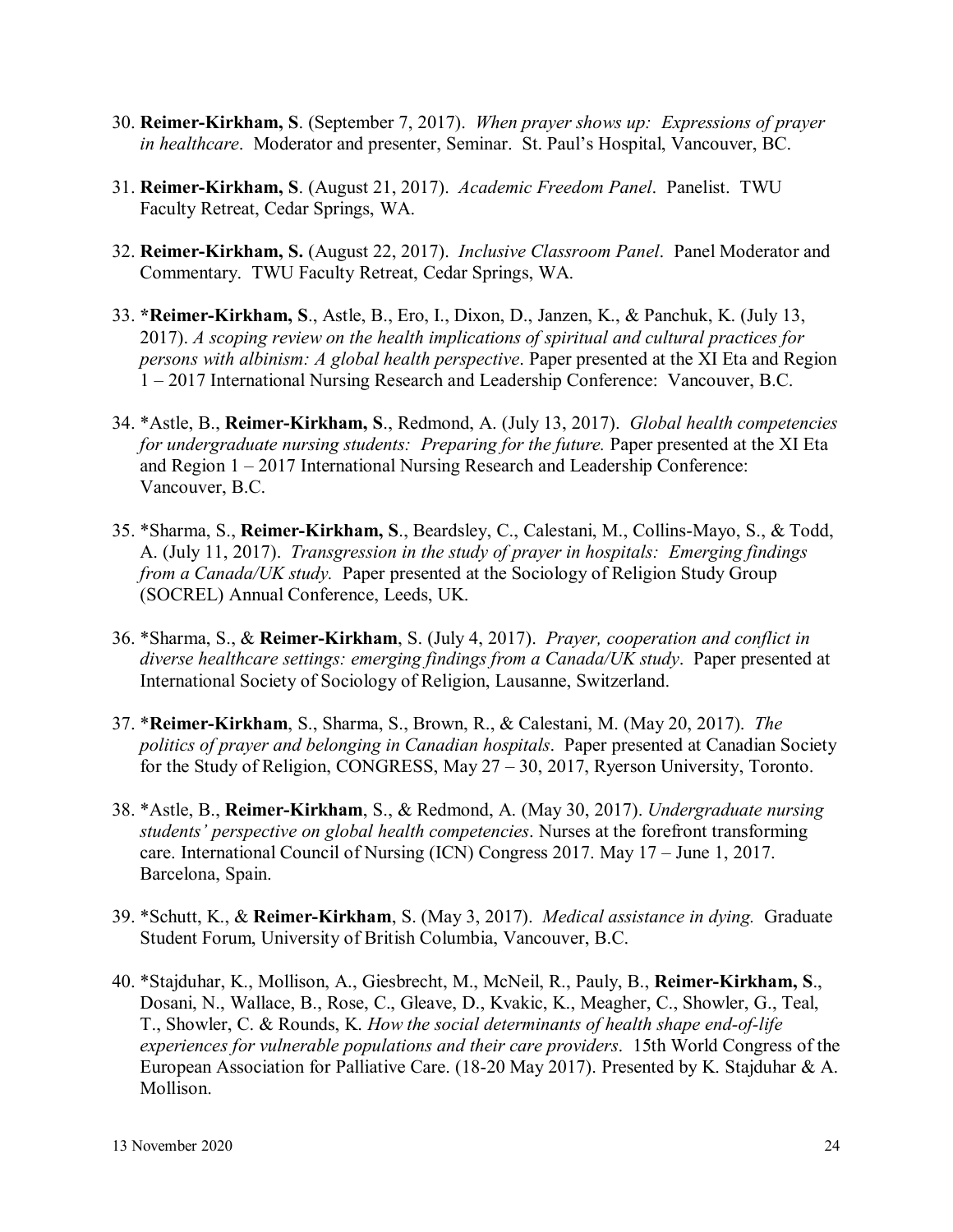- 41. Brown, R., & **Reimer-Kirkham, S**. (January 24, 2017). *Problematizing prayer in the context of Cascadia.* Coffee Talk, Centre for the Study of Religion, University of Victoria, B.C.
- 42. **\*Reimer-Kirkham, S.,** & Browne, A. (February 16, 2017). *On the threshold of critical inquiry in nursing and health research.* Western Northern Region Canadian Association Schools of Nursing Conference, Victoria, B.C.
- 43. **\***Bughiu, F., Astle, B., & **Reimer-Kirkham, S**. (February 16, 2017). *Upholding social justice in nursing: The value of clinical educational experiences.* Western Northern Region Canadian Association Schools of Nursing Conference, Victoria, B.C.
- 44. **\***Millard, R., **Reimer-Kirkham, S**., & Reimer-Kent, J. (May 26 27, 2017). *Canadian cardiovascular nurses' knowledge, practice and advocacy role in promoting evidence-based pre-procedural fasting guidelines.* **"**Update Your Cardiovascular Nursing Toolkit" 2017 Canadian Council of Cardiovascular Nurses Spring Conference, Victoria, BC.
- 45. **\*Reimer-Kirkham, S**., & Browne, A. (November 1, 2016). *Conditions of possibility: Critical inquiry in nursing and health research*. Paper presented at 2nd Critical Perspectives in Nursing and Health Care International Conference, Sydney, Australia October 31 – November 2, 2016.
- 46. \*Sinclair, S., Horst, G., Fang, M., Gallagher, R., Sixsmith, J., Stajduhar, K., Courtney, K., Cory, S., Thomas, B., Collacutt, V., Kwong, S., See, I., **Reimer-Kirkham, S**. (abstract accepted). *LivingMyCulture.ca: New online tool to support culturally safe care.* International Congress on Palliative Care, McGill University, Montreal, QB (October 18 –  $21<sup>st</sup>$ , 2016).
- 47. \*Stajduhar, K., Mollison, A., McNeil, R., Pauly, B., Wallace, B., **Reimer Kirkham, S**., Dosani, N., Rose, C., Gleave, D., Kvakic, K., Meagher, C., Showler, G., Teal, T., Showler, C. & Rounds, K. (October 18-21, 2016). *Barriers to accessing palliative care for structurally vulnerable populations.* 21st International Congress on Palliative Care. Presented as a research paper by K. Stajduhar. Montreal, QC: October 2016.
- 48. **\*Reimer-Kirkham, S**. & Sharma, S. (2016). *Transgressing institutional spaces: prayer in care homes.* Association for the Sociology of Religion 78th Annual Meeting, Seattle, Washington. (August  $19-21^{st}$ , 2016).
- 49. \*Sharma, S., & **Reimer-Kirkham, S**. (2016). *Walking through spaces and practices of prayer in residential care homes.* British Society of Gerontology Conference, University of Stirling. (July  $6 - 8^{th}$ , 2016).
- 50. \*Öhlén J, **Reimer-Kirkham S,** Astle B, Håkanson C, Lee J, Eriksson M & Sawatzky R. (2016) *Person-centred Care Dialectics in Palliative Care - An Inquiry Informed by Ricœur's*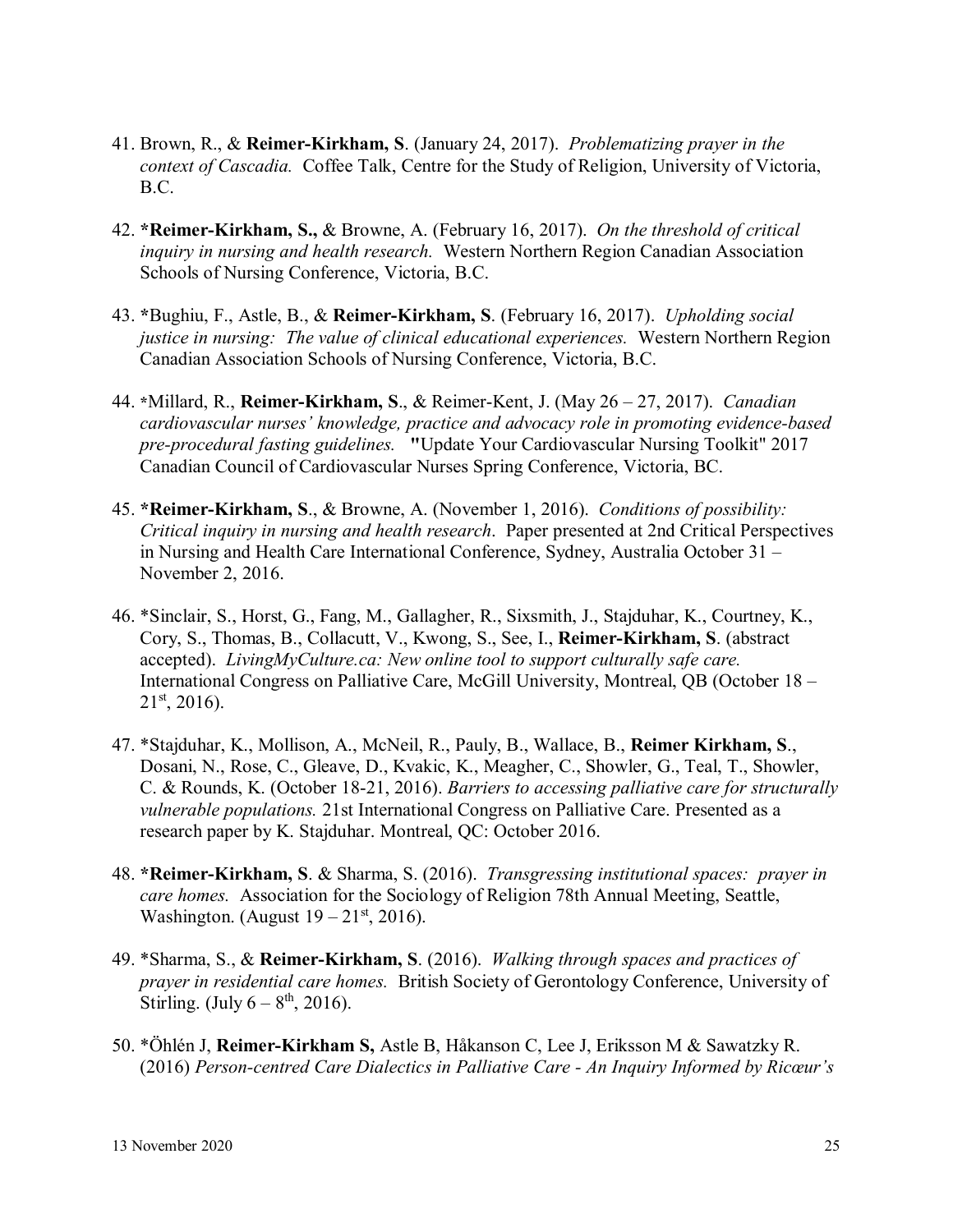*Hermeneutics* (Abstract presented at the 9th World Research Congress of the European Association for Palliative Care; Dublin, Ireland). Palliative Medicine 30(6), NP349-50.

- 51. **Reimer-Kirkham, S.** (April 20, 2016). *Prayer in residential care settings: Data analysis NVIvo.* Brown bag lunch, School of Nursing, Trinity Western University, Langley, B.C.
- 52. Grypma, S., Musto, L., Richardson, F., Astle, B., & **Reimer-Kirkham, S.** (November 6, 2015). *Today's urgent social concerns--engaging in socially responsible ways***.** Panel discussion, Faith and Nursing Workshop: Nursing and Society. Trinity Western University, Langley, B.C.
- 53. Ohlen, J., Hakanson, C., Eriksson, M., Sawatzky, R., **Reimer-Kirkham, S**., Astle, B., & Lee, J. (September 22, 2015). *Workshop: Tension between person-centred care palliative care*. Trinity Western University, Langley, BC.
- 54. \*Öhlén, J., Astle, B., Eriksson, M., Håkanson, C., Lee, J., **Reimer-Kirkham, S***.,* Sawatzky, R. (August 24-26, 2015). *Is it possible to integrate tensions in opposing views related to notions of individualization and generalization in palliative care?* International Philosophy of Nursing Society (IPONS) Conference 2015. Technology, Health Care and Personcenteredness: Beyond Utopia and Dystopia. Thinking the Future. IPONS Karolinska Institutet, Stockholm, Sweden.
- 55. \***Reimer-Kirkham, S**., & Sharma, S. (July 7 9, 2015). *Walking through spaces and practices of prayer in residential care homes*. Sociology of Religion Study Group (SOCREL) Annual Conference. High Leigh, UK.
- 56. \*Astle, B., **Reimer-Kirkham**, S., Pankratz, D., & Kasapo Ntinde, C. (February 19, 2015). *Implications for nursing education with international placements*. WNRCASN Conference, Cranbrook, BC, Canada.
- 57. \*Astle, B., Pankratz, D., **Reimer-Kirkham**, S., & Kasapo Ntinde, C. (November 3, 2014). *Nursing students partnering: A Zambian-Canadian case study.* Canadian Conference on Global Health (CCGH), Ottawa, ON, Canada.
- 58. **Reimer-Kirkham, S.** (September 19, 2014). *Spiritual health services in B.C.* Invited presentation, Ministry of Health Standing Committee Spiritual Health Advisory, Victoria, B.C.
- 59. \***Reimer-Kirkham**, S. (July 10, 2014). *Identifying best practices for negotiating diversity in publicly-administered healthcare: A Canadian perspective*. Paper presented at Diversity in Organizations, Communities and Nations Conference, Vienna, Austria.
- 60. \***Reimer-Kirkham**, S. (June 23, 2014). *Critical questions for nursing education on spirituality and religion.* Workshop Presentation. 5th International Nursing Education Conference, Noordwijkerhout, Netherlands.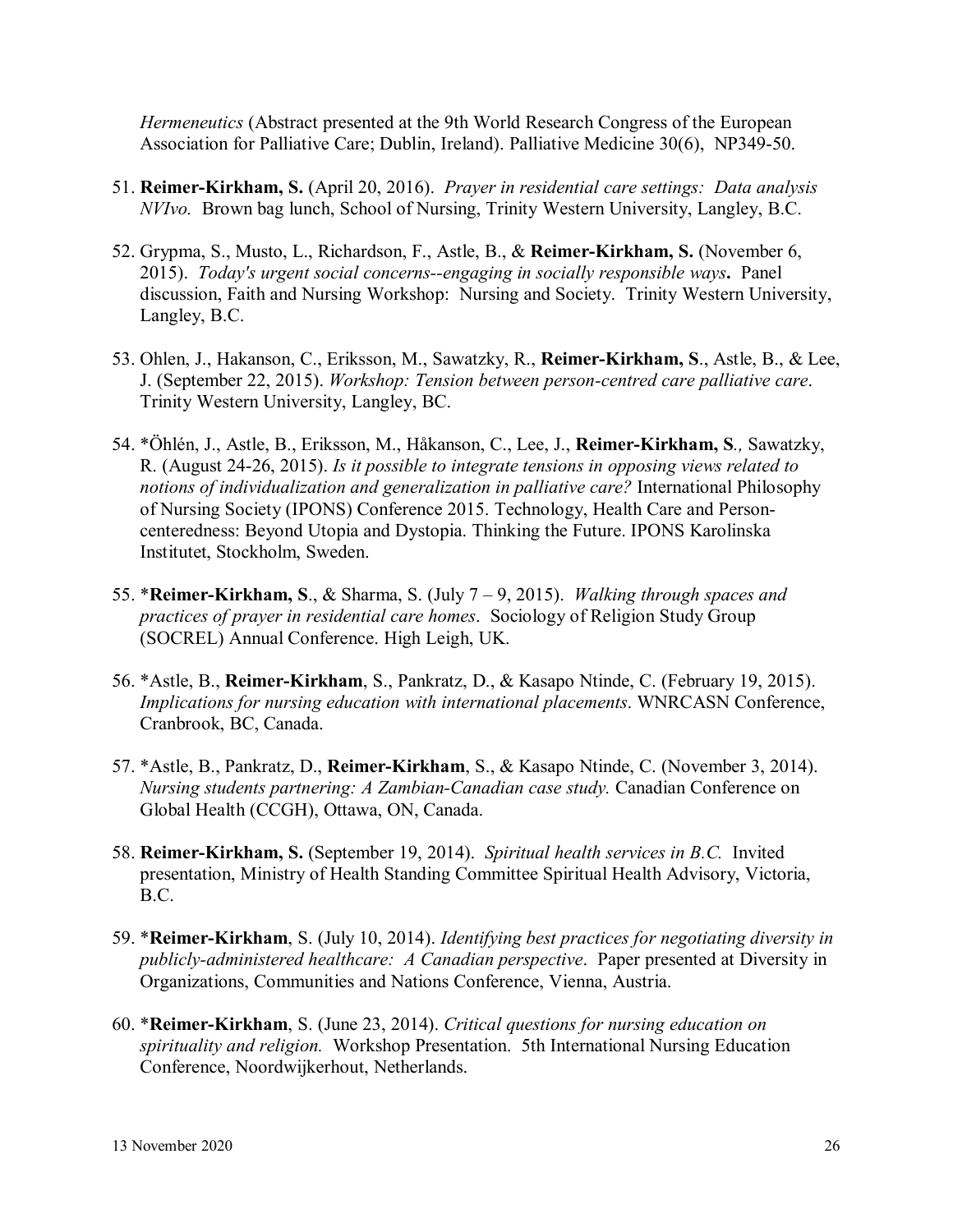- 61. \***Reimer-Kirkham**, S. (June 23-25, 2014). *Applying an intersectional lens to the case of health services in the "superdiverse" context of Metro Vancouver.* Abstract accepted. Institute for Research in Superdiversity Conference 2014: Theory, method and practice in an era of change. Birmingham, UK. (Presentation withdrawn)
- 62. \*Niewiadomski, S., Astle, B., **Reimer-Kirkham**, S. (April, 2014)). *Are the sexual health education needs of youth being met through public school programs? A knowledge translation (KT) project – recommendations*. Nanaimo, BC.
- 63. \***Reimer-Kirkham**, S., & Sharma, S. (April 26, 2014). *"Lost Meaning? Examining the Salience and Challenges of Incorporating Religion into Intersectional Analyses"* International Intersectionality Conference, Vancouver, B.C.
- 64. \*Astle, B., **Reimer-Kirkham**, S., & Pankratz, D. (February 20, 2014). *Nursing students partnering: A Zambian-Canadian Case study – Challenges in conducting global research.* Western Northern Region Canadian Association Schools of Nursing Conference, Winnipeg, Manitoba.
- 65. \*Burgess, C., **Reimer-Kirkham**, S, & Astle, B. (October 28, 2013). *Shifting Nursing Students' Perspectives to Critical Global Citizenship.* Paper presentation at Global Health in 2013: Are We Having an Impact? 20th Canadian Conference on Global Health, Ottawa.
- 66. \***Reimer-Kirkham**, S., Astle, B., & Grypma, S. (June 19, 2013). *Historical and critical perspectives on global health and nursing: Missions and Non-Governmental Organizations.*  Critical Perspectives in Nursing and Healthcare International Conference, Vancouver, B.C.
- 67. \***Reimer-Kirkham**, S., & Grypma, S. (June 20, 2013). *A decolonizing reclamation project: Examining the relevance of religion in equity-informed intersectional analyses.* Critical Perspectives in Nursing and Healthcare International Conference, Vancouver, B.C.
- 68. \*Burgess, C., **Reimer-Kirkham**, S., & Astle, B. (February 21, 2013). *Understanding motivation: Why do undergraduate nurses seek out international clinical placements?* Western Northern Region Canadian Association Schools of Nursing Conference, Edmonton, Alberta.
- 69. \*Grypma, S., Astle, B., **Reimer-Kirkham**, S., & Healey, R. (August 22, 2012). *"Don't ask, don't tell": Critical questions about global health and missions - historical and contemporary perspectives.* Faculty Retreat, Trinity Western University.
- 70. \*Astle, B., Grypma, S., & **Reimer-Kirkham**, S. (May 12, 2012). *What's faith got to do with it?" Historical and contemporary perspectives on global health, missions and nursing.* Faith & Nursing Symposium, Trinity Western University, Langley, B.C.
- 71. \***Reimer-Kirkham**, S., Cochrane, M., & Wolfs, D. (May, 2012). *Across the threshold: Religious, spiritual, and cultural plurality in home health.* Faith & Nursing Symposium, Trinity Western University, Langley, B.C.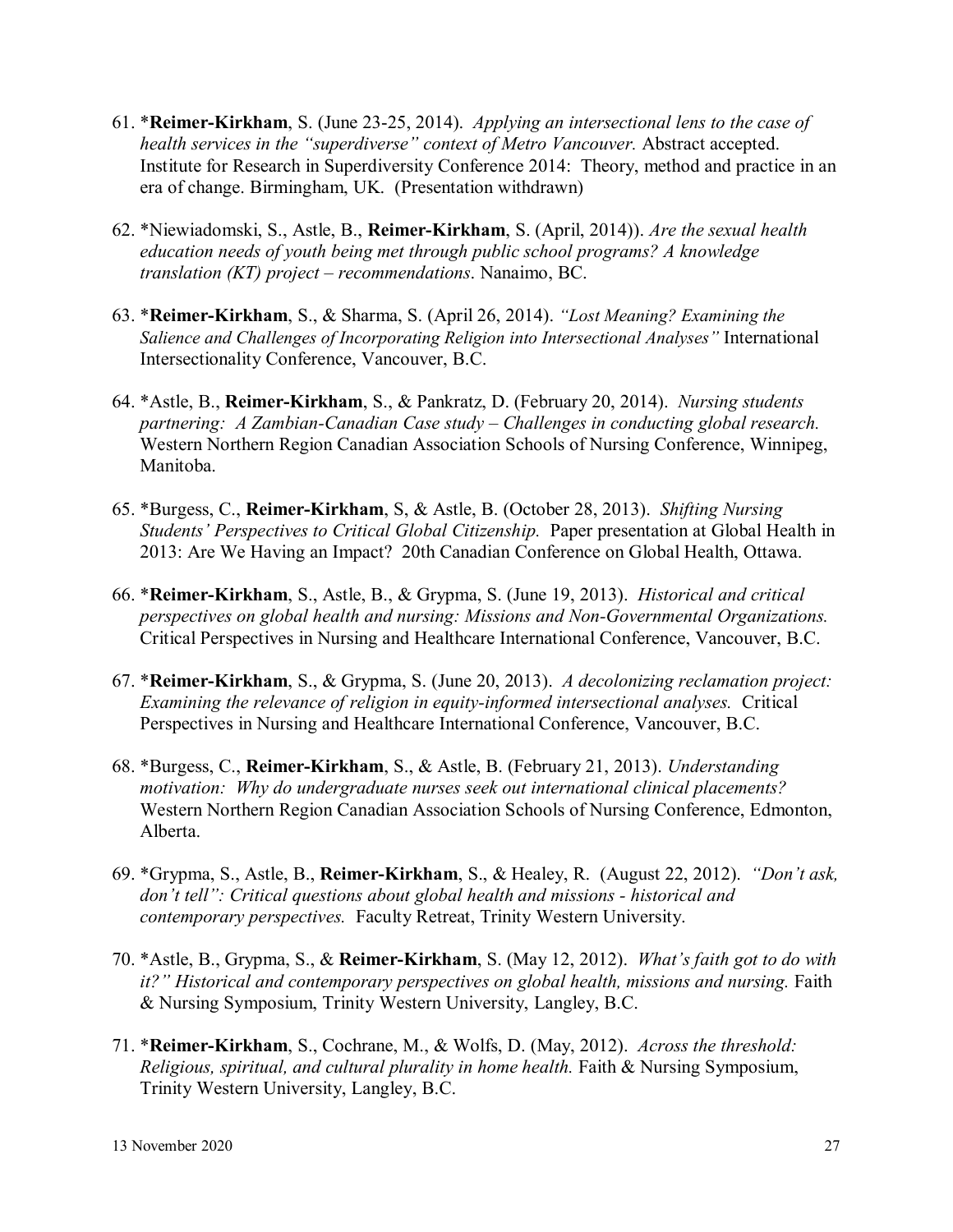- 72. \***Reimer-Kirkham, S**., Cochrane, M., & Sharma, S. (March 29, 2012). *Reluctant accommodation? the negotiation of religious and cultural plurality in Canadian health care. Sociology of Religion Study Group (SOCREL) Annual Conference. Chester, UK.*
- 73. \*Cochrane, M., **Reimer-Kirkham**, S., Redmond, A., Wolfs, D., Grypma, S., Pesut, B., Sawatzky, R., & Sharma, S. (February 4, 2012). *Across the threshold: Religious, spiritual, and cultural plurality in home health.* Ethel Johns Research Forum, Vancouver, B.C.
- 74. \***Reimer-Kirkham**, S., Jule, A., & Anderson, J. (November, 2010). *Communicating with each other: Generating community discussion on access to healthcare among women and men in three communities in BC.* Innovations in Gender, Sex and Health Research Conference, Toronto, ON.
- 75. \*Cochrane, M., Wolfs, D., & **Reimer-Kirkham**, S. (October 2010). *Ethical spaces: Considering methodological implications of conducting research in home health settings.* International Qualitative Research Methodologies, Vancouver, B.C.
- 76. \*Browne, A., & **Reimer-Kirkham** S. (September 2010). *Problematizing social justice in nursing discourses.* Featured Paper. International Philosophy of Nursing Conference, Vancouver, B.C.
- 77. \***Reimer-Kirkham**, S., & Pesut, B. (October 6, 2009). *Considering the contributions of critical methods: Studying religious, spiritual, and cultural plurality in health care.* Qualitative Health Research Conference, Vancouver, B.C.
- 78. \*Pesut, B., & **Reimer-Kirkham**, S. (October 6, 2009). *From chaplains to spiritual care providers: Putting the hospitality back in hospitals in a spiritually diverse society.* Qualitative Health Research Conference, Vancouver, B.C.
- 79. \*Pesut, B., Fowler, M., **Reimer-Kirkham**, S., Taylor, E.J., & Sawatzky, R. (2009). *The reenchantment of nursing: Ethical concerns surrounding the moral obligation of spiritual care*. 10th Anniversary Conference Nursing Ethics: Looking Back, Moving Forward. University of Surrey, Guildford, UK.
- 80. \***Reimer-Kirkham**, S. (March 27, 2009). *Professional roles in spiritual caregiving: Territoriality or collaboration?* Royal College of Nursing International Research Conference, Cardiff, Wales.
- 81. \***Reimer-Kirkham**, S. & Anderson, J. (March, 26, 2009). *Critical conceptions of knowledge translation: Fostering social justice, equity, and cultural safety.* Royal College of Nursing International Research Conference, Cardiff, Wales.
- 82. \*Sharma, S., Meyerhoff, H., & **Reimer Kirkham**, S. (November, 2008). *Problematizing*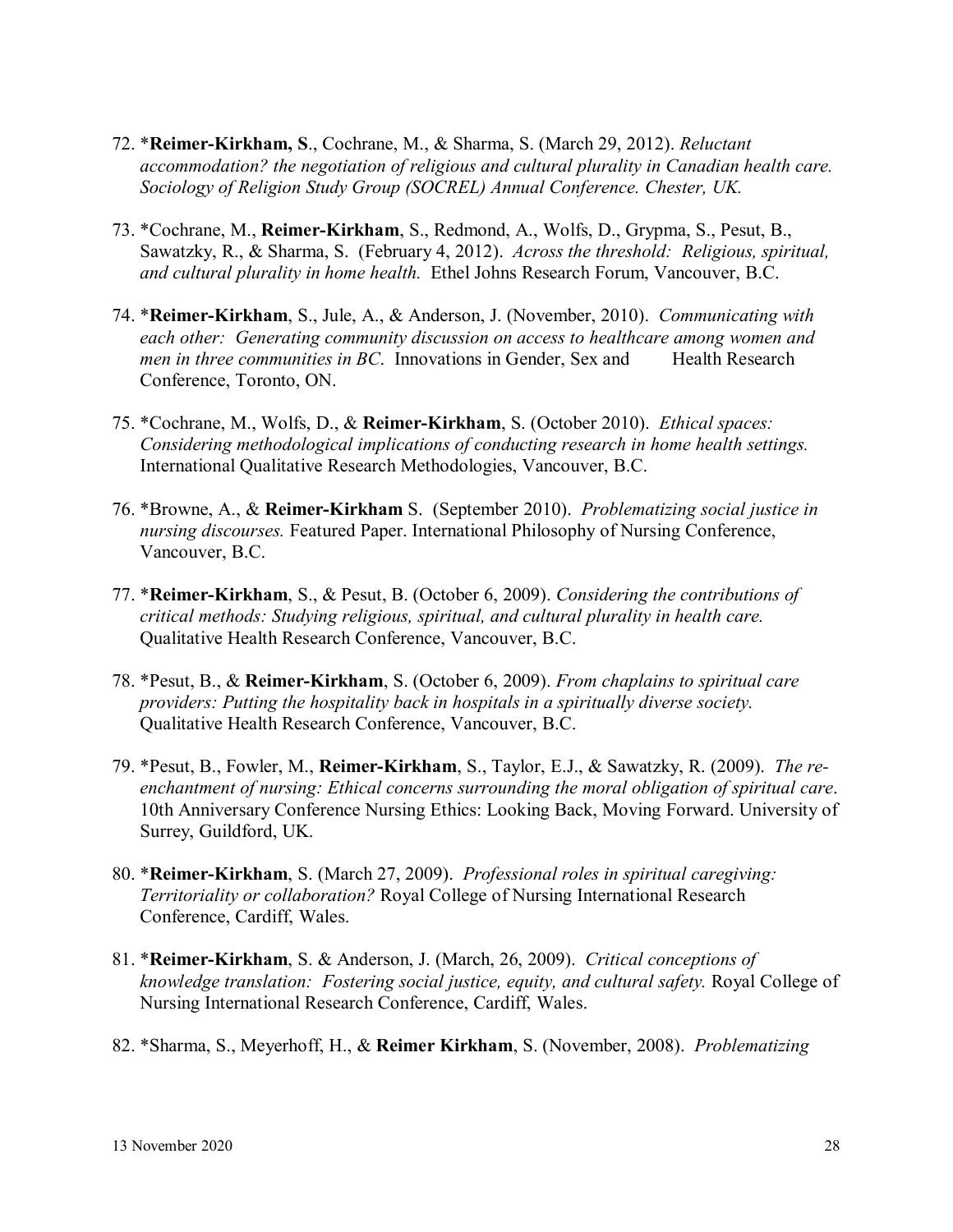*participatory action research: Lessons learned from a diabetes prevention project.* Paper presentation. 2nd International Diabetes in Indigenous Peoples Forum. International Best Practices. Vancouver, B.C.

- 83. \*Pesut, B., & **Reimer Kirkham**, S. (October, 2008). *Situated encounters in the illness experience: Negotiating spirituality and religious diversity.* Paper presentation. Qualitative Health Research Conference, Banff, AB.
- 84. \*Hoe Harwood, C., **Reimer Kirkham,** S., Terblanche, L., & Sawatzky, R. (August, 2008). *Innovative clinical placements: A national perspective. Change, Chaos and Courage:* Educating for Nursing Excellence, University of Calgary, Calgary, AB.
- 85. \***Reimer Kirkham**, S., Pesut, B., Hoe Harwood, C., Pankratz, D., Terblanche, L. Meyerhoff, H., & Cochrane, M. (May, 2008). *Considering identity in diverse health care settings: The use of self, spiritual self-awareness and spiritual caregiving*. Spirituality: The invisible ingredient in health and healing conference. Providence Health Care, Vancouver, B.C.
- 86. \***Reimer Kirkham**, S. (May 3, 2007). *Capacity and sustainability: A national perspective on the use of alternative clinical placements.* Royal College of Nurses International Research Conference, Dundee, Scotland.
- 87. \***Reimer Kirkham**, S. (May 3, 2007). *Sustaining social consciousness: What happens after an international health learning experience?* Royal College of Nurses International Research Conference, Dundee, Scotland.
- 88. \***Reimer Kirkham**, S. (April 26, 2007). *Expanding boundaries through the application of critical theories to nursing research and practice regarding religion, spirituality, and culture.* Sharing Practice: Sharing Care International Health & Social Care Conference. Guernsey, United Kingdom.
- 89. \***Reimer Kirkham**, S., Hoe Harwood, C., Terblanche, L., Sawatkzy, R. (November, 2006). *Innovative clinical placements: A national perspective*. CASN Research Conference, Victoria, B.C.
- 90. \***Reimer Kirkham**, S., Van Hofwegen, L., & Pankratz, D. (November, 2006). *Sustaining social consciousness following international experiences.* CASN Research Conference, Victoria, B.C.
- 91. \***Reimer Kirkham**, S., & Pesut, B. (November 2006) *Considering the intersections of religion, spirituality, and culture in health care provision.* 4th International Spirituality Research Conference. Vancouver, BC.
- 92. \***Reimer Kirkham**, S. Anderson, J., Williams, A. (March 2006). *Advocate or analyst? Challenging binaries, deconstructing boundaries.* Society for Applied Anthropology Conference, Vancouver, BC.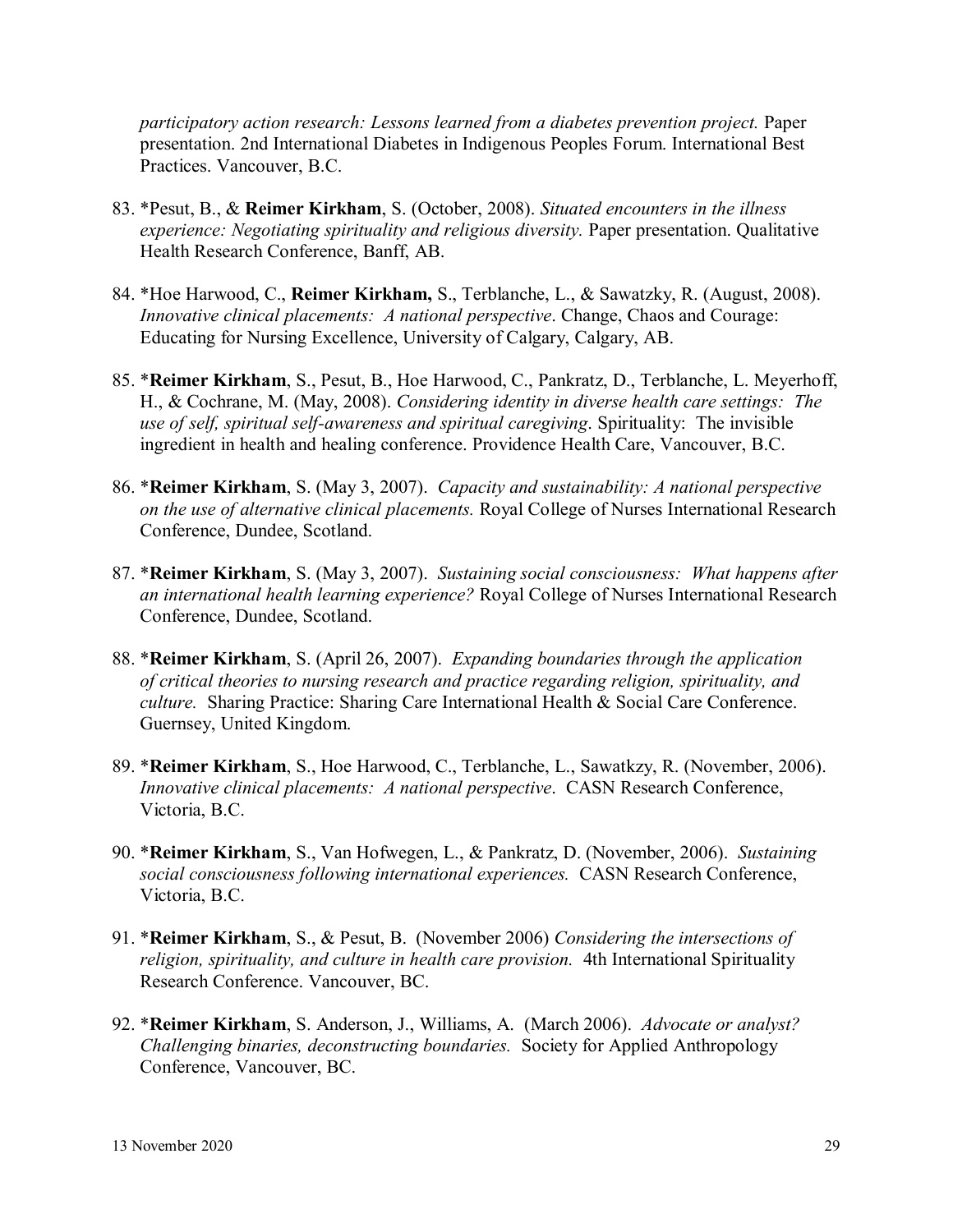- 93. \***Reimer Kirkham**, S., Van Hofwegen, L., & Pankratz, D. (March 2006). *Learning global health in international settings: Transformative or imperialist?* Society for Applied Anthropology Conference, Vancouver, BC.
- 94. \*Hoe Harwood, C., Terblanche, L., **Reimer Kirkham**, S., Van Hofwegen, L. (February 2006). *Learning hope and social justice in corrections settings*. Western Region Canadian Association Schools of Nursing, Edmonton, AB,
- 95. \*Pankratz, D. S. **Reimer Kirkham**, S., & Van Hofwegen, L. (February, 2006). *More than a theme park experience?* Western Region Canadian Association Schools of Nursing, Edmonton, AB.
- 96. \*Meyerhoff, H., & **Reimer Kirkham**, S. (February, 2006). *Participatory action research: Beginning the journey in partnership with an aboriginal community.* Ethel Johns Nursing Research Forum, Vancouver, BC.
- 97. \***Reimer Kirkham**, S. Terblanche, L. (November, 2005). *Understanding lived experience of health and illness: Student perspectives from innovative clinical placements.* Where's the Patient's Voice in Health Professional Education? International Conference, University of British Columbia, Vancouver, BC.
- 98. \***Reimer Kirkham**, S., Van Hofwegen, L., & Hoe Harwood, C. (February, 2005). *Narratives of social justice from innovative clinical placements.* Western Region Canadian Association Schools of Nursing (WRCASN) Nursing Education Conference, Winnipeg, Manitoba.
- 99. \***Reimer Kirkham**, S., Hoe Harwood, C., & Van Hofwegen, L. (February, 2005). *Narratives of social justice from innovative clinical placements.* Paper presentation at Ethel Johns Research Forum, Vancouver, BC.
- 100. \*Anderson, J., **Reimer Kirkham**, S; Lynam, J., & Browne, A. (January, 2005). *Postcolonial feminist scholarship and the discourse of culture.* "Making Use of Culture", Inaugural Conference, Cultural Theory Institute, University of Manchester.
- 101. \*Lynam, J., Anderson, J., **Reimer Kirkham**, S., & Browne, A. (January, 2005). *Rethinking 'Culture': What might we learn from Bourdieu?.* "Making Use of Culture", Inaugural Conference, Cultural Theory Institute, University of Manchester.
- 102. \***Reimer Kirkham**, S. (September, 2004). *Considering critical inquiry from a Christian standpoint.* Faith in the Academy, Messiah College, Harrisburg, PA,
- 103. \*Van Hofwegen, L., **Reimer Kirkham**, S., & Hoe Harwood, C. (February, 2004). *Capturing the vision of nursing: Undergraduate nursing students in innovative clinical settings.* Western Region Canadian Association of Schools of Nursing (WRCASN). Kamloops, BC.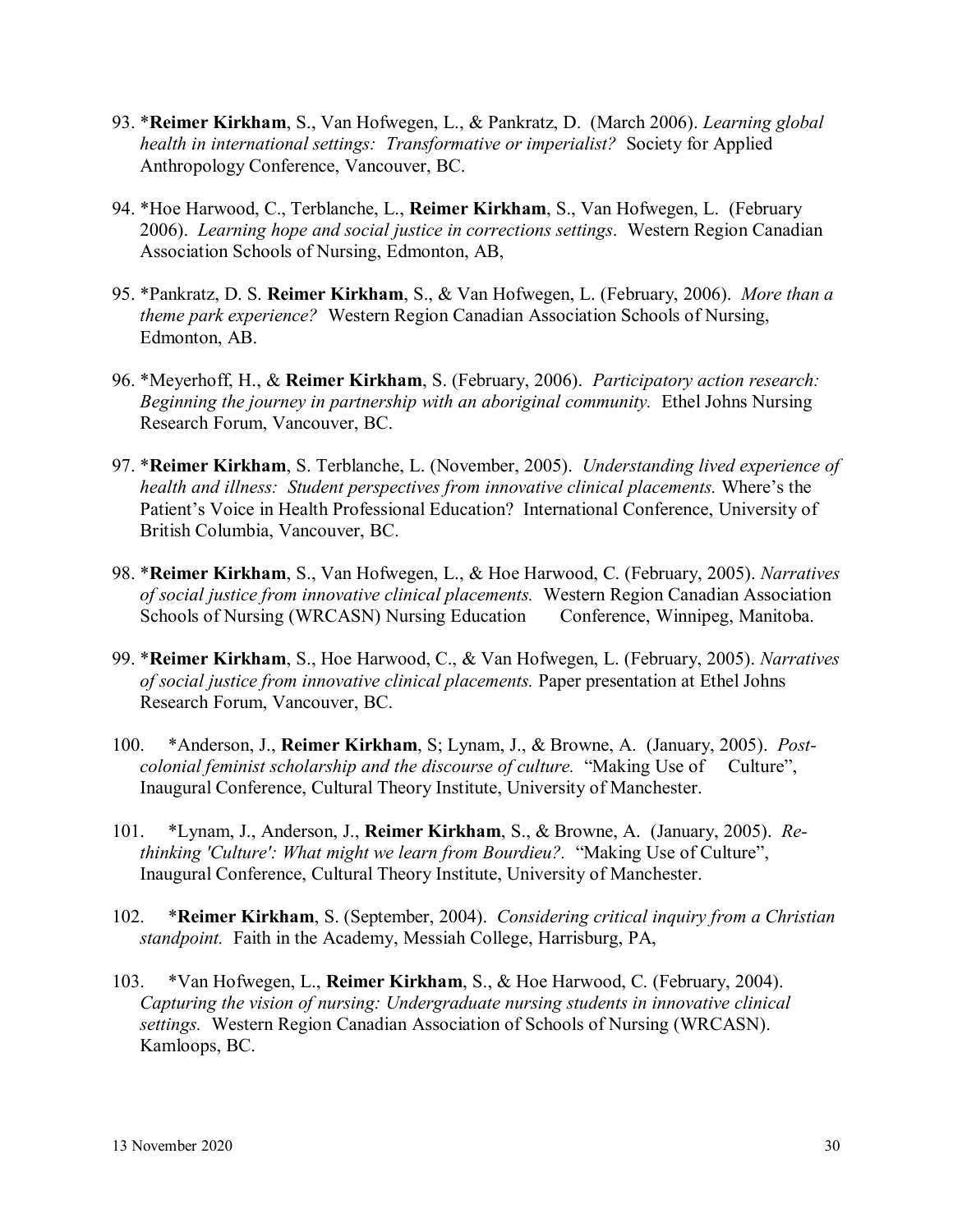- 104. \***Reimer Kirkham**, S., Meyerhoff, H., Pesut, B., & Sawatzky, R. (October, 2003). *Intercultural spiritual care: Context, dynamics, and moral dilemmas.* 15th Annual Palliative Care Conference, Edmonton, AB.
- 105. \***Reimer Kirkham**, S. (February, 2003). *Fostering critical consciousness in the cyber classroom.* WRCAUSN Nursing Education Conference, Lethbridge, AB.
- 106. \***Reimer Kirkham**, S., DeGroot, J. (February, 2003). *Hospitalization and help-seeking experiences of diverse ethnocultural populations.* 7th Annual Ethel Johns Nursing Research Forum, Xi Eta Chapter, Sigma Theta Tau, Vancouver, BC.
- 107. \***Reimer Kirkham**, S. (2001). *More than "just doing the basics": Intercultural health care provision in an era of health care restructuring.* Canadian Association of Advanced Practice Nurses Conference. Vancouver, BC.
- 108. \***Reimer Kirkham**, S. (2000). *Toward critical consciousness: Creating new visions for intergroup health care provision.* Canadian Association of University Schools of Nursing National Conference, Vancouver, BC.
- 109. \***Reimer Kirkham**, S. (2000). *"Just doing the basics": Health care restructuring and the provision of intercultural health care.* 4th Annual Ethel Johns Nursing Research Forum, Xi Eta Chapter, Sigma Theta Tau, Vancouver, BC.
- 110. \*Thorne, S., & **Reimer Kirkham**, S. (June, 1999). *Philosophic approaches to the science of nursing: The role of paradigm discourses.* Institute for Philosophical Nursing Research, School of Nursing, University of Alberta, Edmonton, AB.
- 111. \***Reimer Kirkham**, S. (1998). *Armchairs, bathrooms, and cafeterias: Writing fieldnotes.* Paper presented at Third Annual Ethel Johns Nursing Research Forum, Xi Eta Chapter, Sigma Theta Tau, Vancouver, BC.
- 112. \***Reimer Kirkham**, S., Tang, S. (1998). *Intersubjectivity as political: Methodological implications for qualitative health research*. Paper presented at Qualitative Health Research Conference, Vancouver, B.C.
- 113. \***Reimer Kirkham**, S. (1997). *Reconceptualizing methodology for researching "race" and racism.* Paper presented at the Society for Applied Anthropology 1997 Annual Meeting, Seattle, WA,
- 114. \***Reimer Kirkham**, S. (1997). *Methodological implications in intercultural research*. Paper presented at Second Annual Ethel Johns Nursing Research Forum, Xi Eta Chapter, Sigma Theta Tau, Vancouver, B.C.
- 115. \***Reimer Kirkham**, S. (1996). *Cross-cultural care: Nurses facing the challenge*. Paper presented at First Annual Ethel Johns Nursing Research Forum, Xi Eta Chapter, Sigma Theta Tau, Vancouver, BC,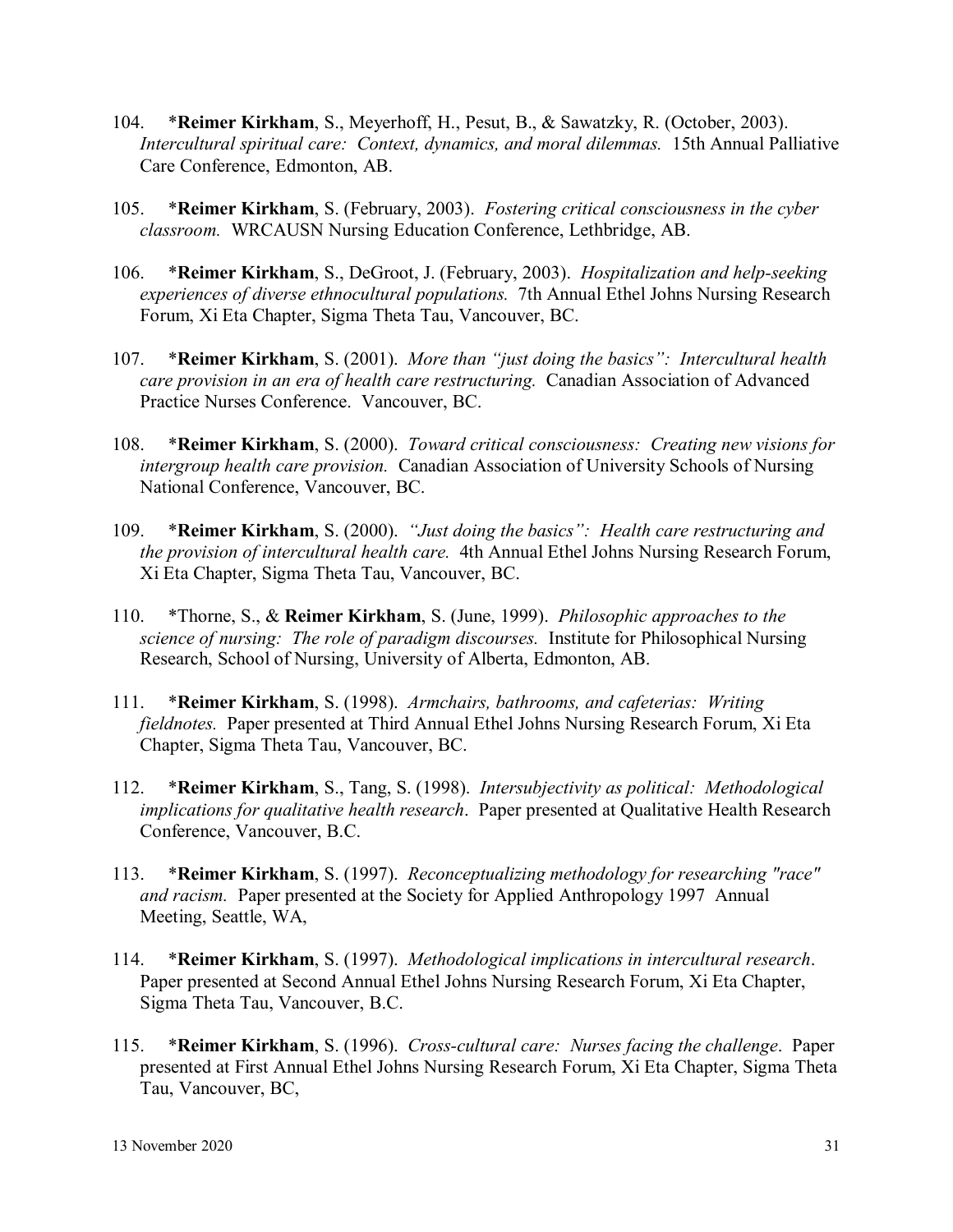- 116. \***Reimer Kirkham**, S. (1995). *Cross-cultural nursing care*. Paper presented at Canadian Bioethics Conference, Vancouver, B.C.
- 117. \***Reimer** S. (1995). *Nurses' descriptions of the experience of caring for culturally diverse clients.* Paper presented at Nursing Research Day, University of Victoria.

## **Invited Public Presentations**

- **1. Reimer-Kirkham, S.** (Nov. 24, 2020). *Challenges and innovative solutions to virtually prepare the next generation of nurse researchers, supervising/mentoring master's students at a distance, and providing courses/seminars virtually*. Canadian Association Schools of Nursing Council (virtual).
- 2. **Reimer-Kirkham,** S., Johnston Taylor, E., & Neufeld, C. (Nov.17, 2020). *Prayer, healthcare, and pandemic: Spiritual support for and by nurses*. Nursing Networking Café, Trinity Western University (virtual).
- 3. **Reimer-Kirkham, S., Sharma, S.,** Brown, R., Calestani, M. (Oct 1, 2020). Book Launch: Book Launch: Prayer as Transgression? The Social Relations of Prayer in Healthcare Settings. Centre for the Study of Religion and Society, University of Victoria (virtual).
- **4. Reimer-Kirkham, S.** (July, 2020). *Faith and nursing in the public square: Exploring spiritual practices in healthcare.* Invited Keynote Speaker. International Nurses Christian Fellowship Conference, Denver Colorado.(Deferred due to COVID)
- **5. Reimer-Kirkham, S., & Strobell, E.** (February 11, 2020). *Overview of program of research on albinism and human rights.* Panel Presentation, Gender, Albinism & Human Rights Café. Langley, BC.
- **6. Reimer-Kirkham, S.** (November 2, 2019). *When we show up!* Invited Keynote Speaker. TWU Graduate Convocation. Langley, BC.
- **7. Reimer-Kirkham, S.** (May 11, 2019). *Nursing in Canada: Voices to lead toward health for all.* Invited Keynote Speaker. Kerala Nurses Association of British Columbia, Delta, B.C.
- 8. **Reimer-Kirkham, S.** (April 4, 2019). *The ethics of human rights: Albinism in Africa*. TWU Health Ethics Forum, Langley, B.C.
- 9. **Reimer-Kirkham, S.** (June 4, 2018). *Holding space for social justice in nursing education.*  UBC School of Nursing Alumni Educator Event, Vancouver, B.C.
- 10. **Reimer-Kirkham, S**. (September 28, 2017). *Mama Rwanda and Panel Discussion.* Panelist for film screening, Gender Studies Café, Trinity Western University, Langley, BC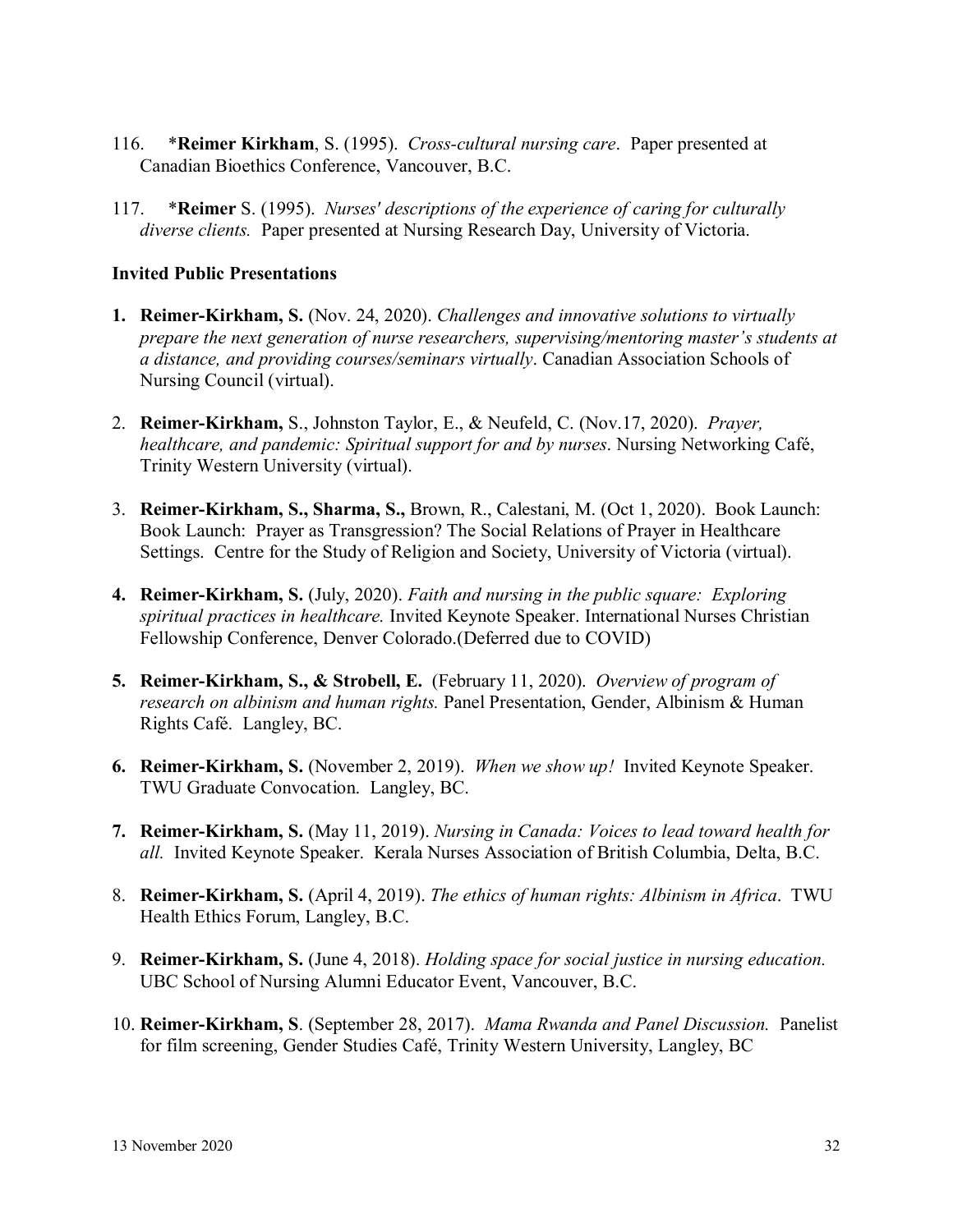- 11. Sharma, S., **Reimer-Kirkham, S**., Calestani, M., & Beardsley, C. (March 22, 2017). *Preliminary findings of an ethnographic project on religion in the public sphere.* Research seminar. Kingston University London, London, UK.
- 12. **Reimer-Kirkham**, S. (March 3, 2017). *Medical Assistance in Dying*. Panel discussant. ACTS Seminary, Trinity Western University, Langley, B.C.
- 13. Grypma, S., **Reimer-Kirkham, S.,** Musto, L., & Schutt, K. (November, 2016). *Dialoguing in response to Medical Assistance in Dying Legislation*, Panel Presentation, Nursing Networking Café, Trinity Western University, Langley, B.C.
- 14. **Reimer-Kirkham, S.** (September 12, 2016). *Health policy*. People's Hospital of Henan Province, Zhenzhou, Henan, China.
- 15. **Reimer-Kirkham, S.** (September 13, 2016). *Health policy*. University of Henan, Kiafeng, Henan, China.
- 16. **Reimer-Kirkham, S.** (February 11, 2016). *Mind the gap! Applying lessons from KT and interprofessional education for empowerment, engagement and excellence.* Keynote Address, Educator Day, Fraser Health and Vancouver Coastal Health. Surrey, B.C.
- 17. **Reimer-Kirkham, S**. (November 23, 2015). *Knowledge-AS-Action Framework: Integrated knowledge translation.* Invited presentation. Lunch and Learn, Michael Smith Health Research Foundation, Vancouver, B.C.
- 18. **Reimer-Kirkham, S. (**November 13, 2015). *Teaching health policy: An experiential approach*. Panel discussant, Innovations in Graduate Education, Canadian Association Schools of Nursing Graduate Forum, Ottawa, ON.
- 19. **Reimer-Kirkham, S. (**September 30, 2015**).** *The expression of prayer in residential care homes.* Invited Presentation. Denominational Health Association. Richmond, B.C.
- **20. Reimer-Kirkham, S.** (September 19, 2015). *Trends and issues that matter to Canadian nurses*. Alumni Weekend. Trinity Western University, Langley, BC. (Tent Talk)
- 21. **Reimer-Kirkham, S.** (February 25, 2015). *Interpretive description.* Invited presentation. Palliative Research Centre, Estra Skondal Hogskola University, Stockholm, Sweden.
- 22. Astle, B., **Reimer-Kirkham**, S., Sawatzky, R., Lee, J. (February 24, 2015). *Nursing Education in Canada and at Trinity Western University*, Estra Skondal Hogskola University, Stockholm, Sweden.
- 23. **Reimer-Kirkham**, S. (November 3, 2014). *Spirituality and spiritual care: Definitions, boundaries and regulation.* Panelist. Public Forum, *Spirituality matters: How is spirituality relevant to health and healing*? Hosted by Canadian Research Institute on Spirituality and Health, Langara College. Vancouver, B.C.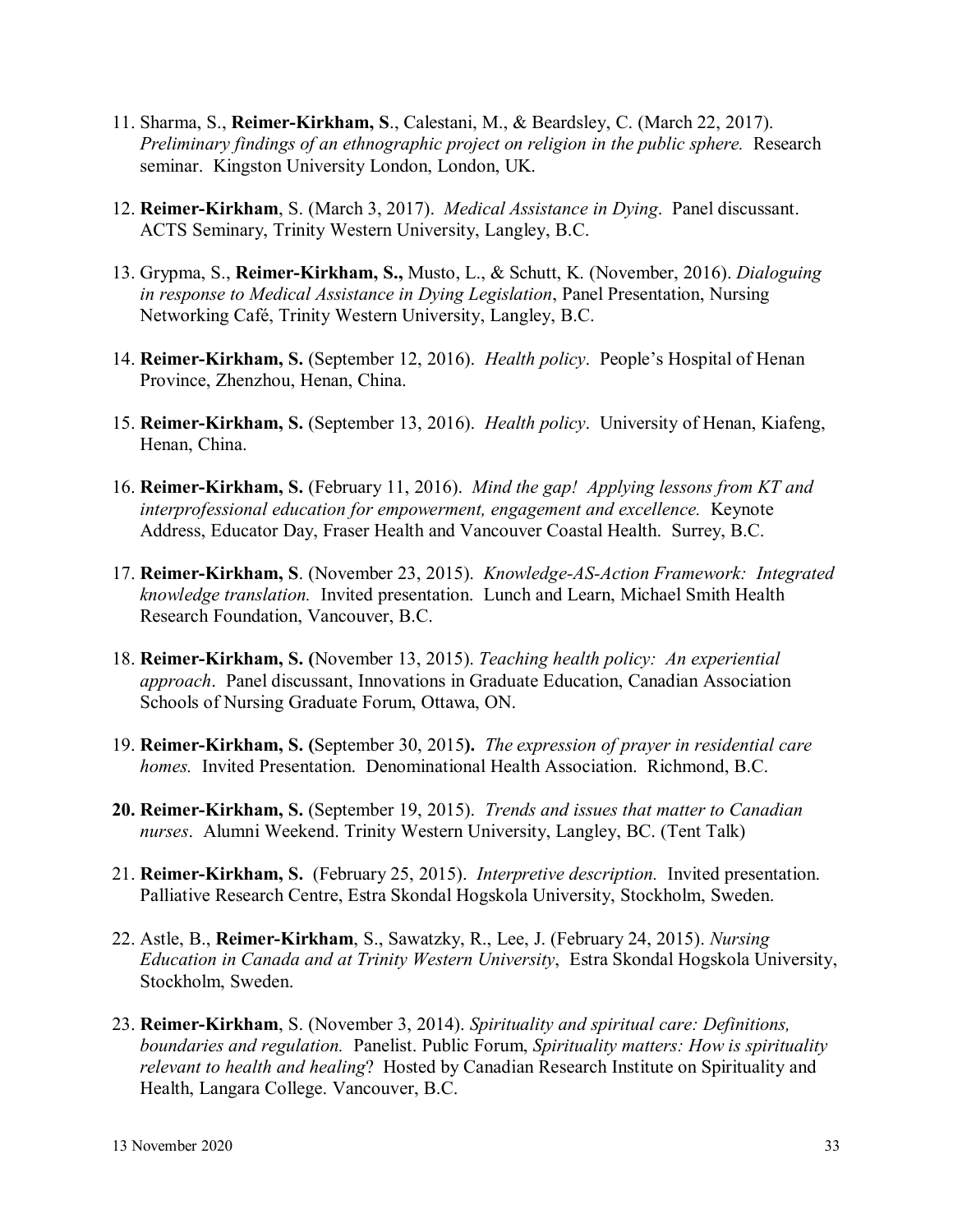- 24. **Reimer-Kirkham**, S. (June 2, 2014). *The significance of spiritual care through Fraser Health communities*. Keynote Address, Spiritual Care Forum, Fraser Health Authority.
- 25. **Reimer-Kirkham**, S. (May 30, 2014). *Considering spirituality and religion in today's diverse healthcare contexts.* Invited presentation. Denominational Health Association Meeting.
- 26. **Reimer-Kirkham**, S. (January 28, 2014). *The knowledge translation of a palliative approach.* InspireNet webinar, Vancouver, B.C.
- 27. **Reimer-Kirkham**, S. (September 25, 2013). *Integrated knowledge translation: Exemplars from a palliative approach.* Works-in-progress seminar. Centre for Health Outcomes and Evaluation Science, St. Paul's Hospital, Vancouver, B.C.
- 28. **Reimer-Kirkham**, S. (March 27, 2013). *Crossing the threshold: Negotiating religious plurality in home health. Let's talk! Interprofessional dialogue at the intersections of religion, diversity, and healthcare.* Public Panel, University of Ottawa.
- 29. **Reimer-Kirkham**, S. (November 27, 2012). *Sacred spaces in public places: Religious accommodation in healthcare*. Invited. Myrtle Crawford Lectureship. College of Nursing, University of Saskatchewan.
- 30. **Reimer-Kirkham**, S. (November 26, 2012). *Integrated knowledge translation: Exemplars from a palliative approach initiative*. Invited Lectureship. College of Nursing, University of Saskatchewan.
- 31. **Reimer-Kirkham**, S. (November 26, 2012). *How critical is critical inquiry? Philosophic and pragmatic considerations in nursing research, education, and practice.* Invited Lectureship. College of Nursing, University of Saskatchewan.
- 32. **Reimer-Kirkham**, S. (September, 2012). *Care of souls and the soul of care: Religious diversity and publically funded healthcare*. Forum and Workshop, University of Toronto.
- 33. **Reimer-Kirkham**, S., & Browne, A. (April 4, 2012). *Making a case for the integration of critical theoretical perspectives into teaching and practice.* Critical Research in Health and Health Inequities, University of British Columbia, Vancouver, B.C.
- 34. **Reimer-Kirkham**, S. (March 1, 2012). *Reluctant accommodation: Religion in the public sphere of health care*. Co-Lecturer for Religion in Public Institutions: Where does it Fit? In conjunction with Explore and Discuss series and exhibition God(s): A User's Guide. Canadian Museum of Civilization, Gatineau, Quebec.
- 35. **Reimer-Kirkham**, S. (January 20, 2011). *Intersectionality: Religion as more than etc*. Invited presentation. Intersectionality Scholar Reading Group. Simon Fraser University, Vancouver, B.C.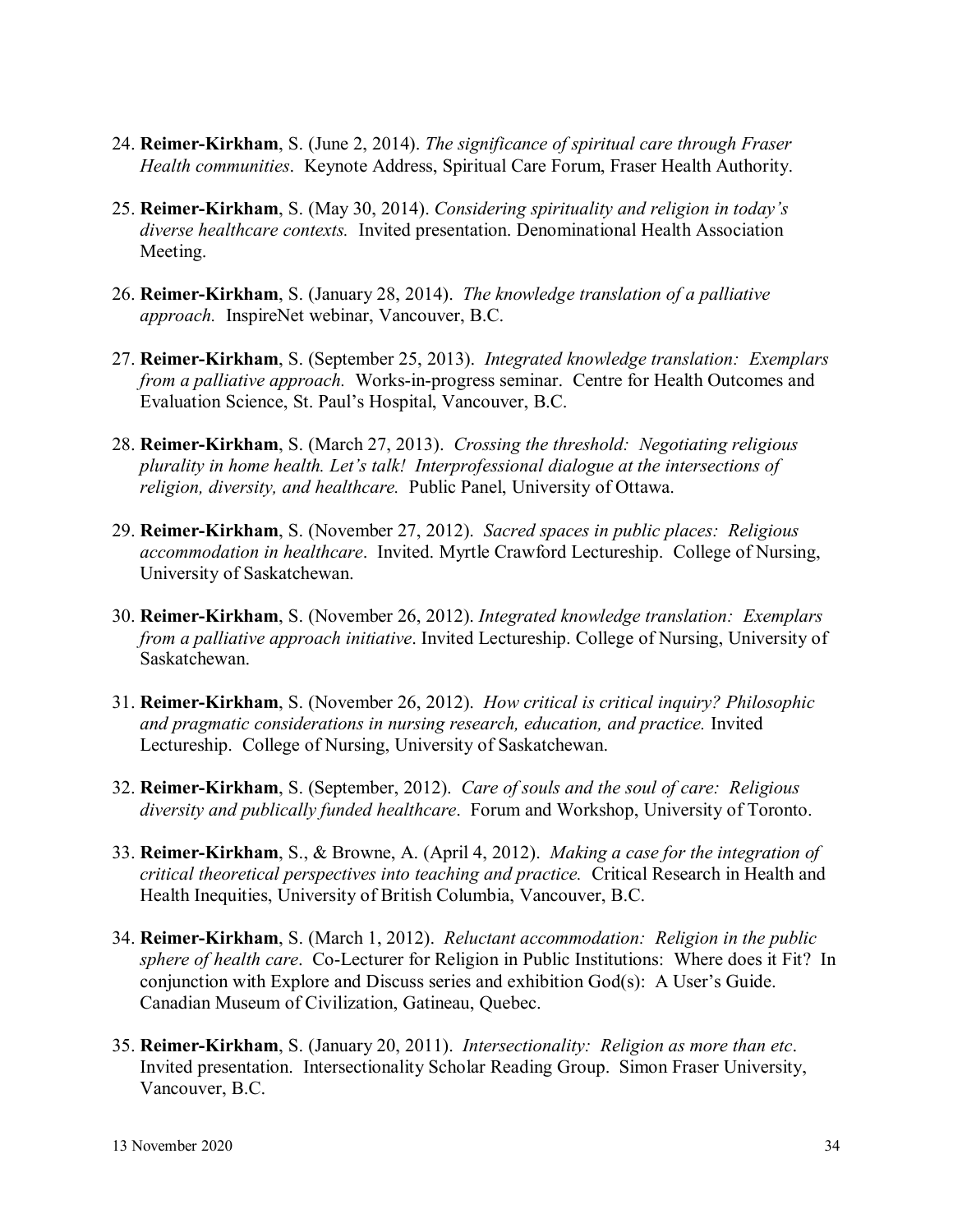- 36. **Reimer-Kirkham**, S. (September 16, 2010). *Religion and spirituality in the public arena of health care: Pathways to inclusion or exclusion?* Catholic Health Association of British Columbia Annual General Meeting and Conference, Coquitlam, B.C.
- 37. **Reimer-Kirkham, S**., & Sawatzky, R. (June 12, 2010). *Religion and spirituality in plural societies: Implications for nursing.* Faith and Nursing Symposium, Trinity Western University and Nurses Christian Fellowship, Ottawa, ON.
- 38. **Reimer-Kirkham**, S. (June 17, 2010). *The negotiation of religious, spiritual, and cultural plurality in healthcare settings*. Fraser Health Authority Research Week, Abbotsford, B.C.
- 39. **Reimer-Kirkham**, S. (May 17, 2010). *Hospital stories: Universalizing and particularizing religion and spirituality in pluralistic contexts.* Conversations on Occupation Café, Vancouver, B.C.
- 40. **Reimer Kirkham**, S. (April 20, 2010). *Patterns and particularities*. Address at Pinning Ceremony, School of Nursing, Trinity Western University, Langley, BC.
- 41. **Reimer-Kirkham**, S. (August, 2009). *Faithful activism/service/efforts at social justice.*  Presentation, TWU Faculty Retreat.
- 42. **Reimer-Kirkham**, S. (Jan. 17, 2009). *The negotiation of religious and spiritual plurality in healthcare.* Workshop: Faith and Nursing Symposium, Nursing Department, Trinity Western University.
- 43. **Reimer Kirkham**, S. (Dec.1, 2008). *Knowledge translation*. University of British Columbia-Vancouver Hospital Partnerships Workshop.
- 44. **Reimer Kirkham**, S. (April, 2008). *Nursing as life affirmation.* Graduate Address at Pinning Ceremony, TWU.
- 45. **Reimer Kirkham**, S. (April 23, 2008). *Critical research for nursing education*. Invited Plenary Address, CAEN conference, Thompson Rivers University, Kamloops, B.C.
- 46. **Reimer Kirkham**, S. (February 8, 2008). *The negotiation of religious and spiritual plurality in healthcare.* Inaugural workshop. Religion in Canada Institute, Trinity Western University, Langley, B.C.
- 47. **Reimer Kirkham**, S. (November 8, 2007). *Religion, spirituality, and culture: Through the lens of critical inquiry*. Critical Inquiry Seminar Series, School of Nursing, University of British Columbia.
- 48. Giddings, L., & **Reimer Kirkham**, S. (September 27, 2007). *A critical re-appraisal of the concepts of social justice and social consciousness*. Invited Pre-conference Workshop. 14th International Critical and Feminist Perspectives in Nursing Conference, Vancouver, B.C.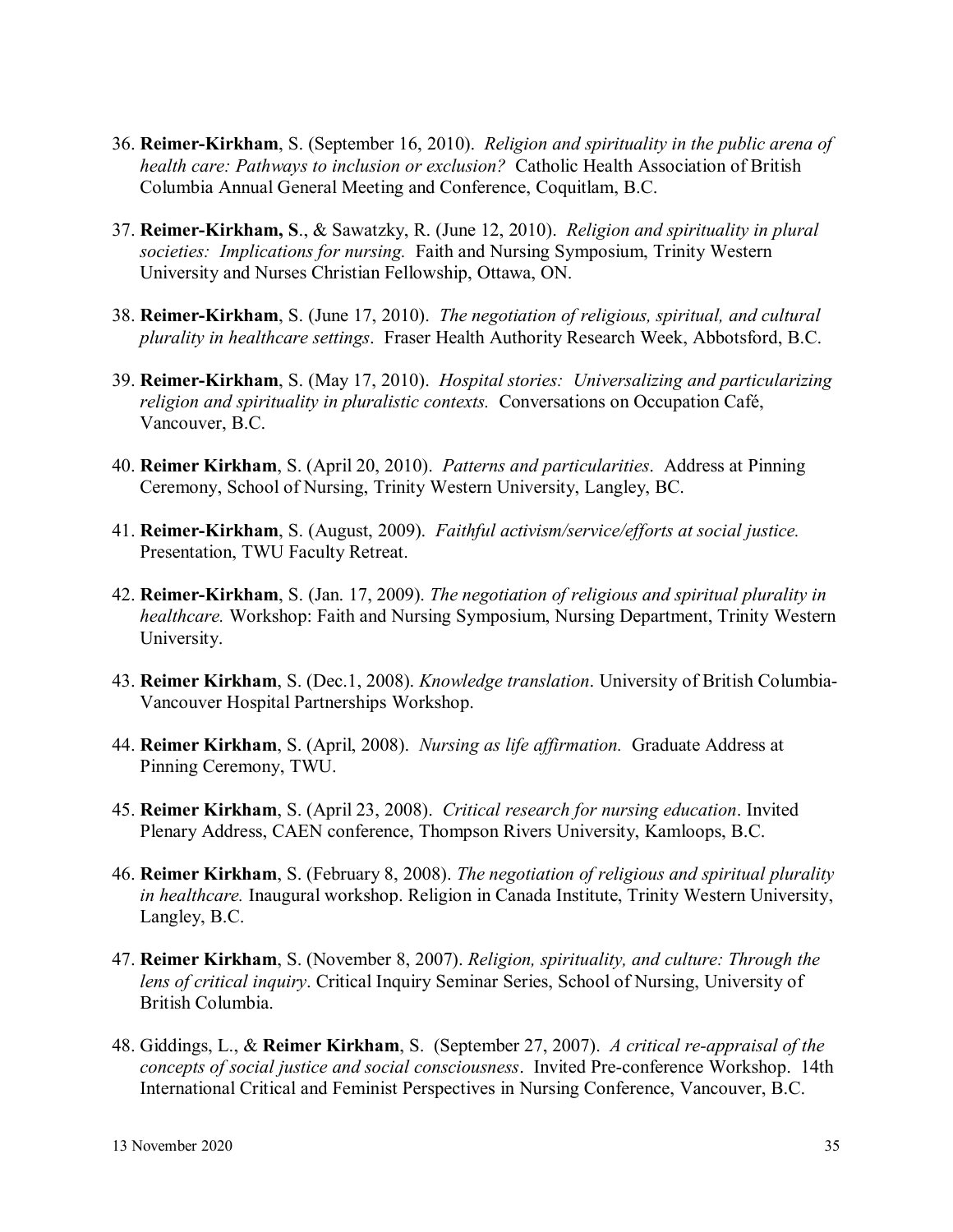- 49. **Reimer Kirkham**, S. (May 15, 2007). *Negotiating agendas: The politics of knowledge translation from a critical standpoint*. Invited paper, School of Nursing and Midwifery, University of Cardiff, Wales.
- 50. **Reimer Kirkham**, S. (January 26, 2007). *Considering the intersections between culture, spirituality, and religion in the context of health care.* Invited presentation for doctoral students, School of Nursing, Azusa Pacific University, CA.
- 51. **Reimer Kirkham**, S. (September, 2006). *Building scholarship capacity: Working "smart" at a small university*. Invited presentation for Faculty Professional Development Meeting, TWU.
- 52. **Reimer Kirkham**, S. (May, 2006). *Considering the intersections between culture, religion, and spirituality*. Vancouver Research Network for Spirituality and Healing, UBC, Vancouver, BC.
- 53. **Reimer Kirkham**, S. (March, 2006). "*Open to creative clinicals": Innovative clinical placements*. Canadian Association Schools of Nursing, Ottawa, ON.
- 54. **Reimer Kirkham**, S. (November, 2005). *Postcolonial perspectives on public health*. Discussant. Peter Wall Institute for Advanced Studies Think Tank. University of British Columbia. [cancelled]
- 55. **Reimer Kirkham**, S. (2005). *Integration of faith and scholarship*. Panel participant. Faculty Retreat, Trinity Western University, Cedar Springs Retreat Centre, Washington.
- 56. **Reimer Kirkham**, S. (2005). *Ordinary people doing extraordinary things*. Address at Pinning Ceremony, Nursing Department, Trinity Western University, Langley, BC.
- 57. **Reimer Kirkham**, S. (April, 2003). *The sacredness of the everyday*. Address at Pinning Ceremony, Nursing Department, Trinity Western University, Langley, BC.
- 58. **Reimer Kirkham**, S. (May, 2003). *Creating virtual space solutions*. Panel Discussion, Faculty Review Day, Trinity Western University, Langley, BC.
- 59. **Reimer Kirkham**, S. (November, 2003). *Considering critical inquiry from a Christian standpoint*. Invited Presentation for Professional Development Meeting, Faculty of Natural and Applied Sciences, TWU.
- 60. **Reimer Kirkham**, S. (2003). *A critical reading across religion, ethnicity, and health: Contributions to healthy communities*. Paper presented at Peter Wall Institute for Advanced Studies Think Tank. University of British Columbia, BC.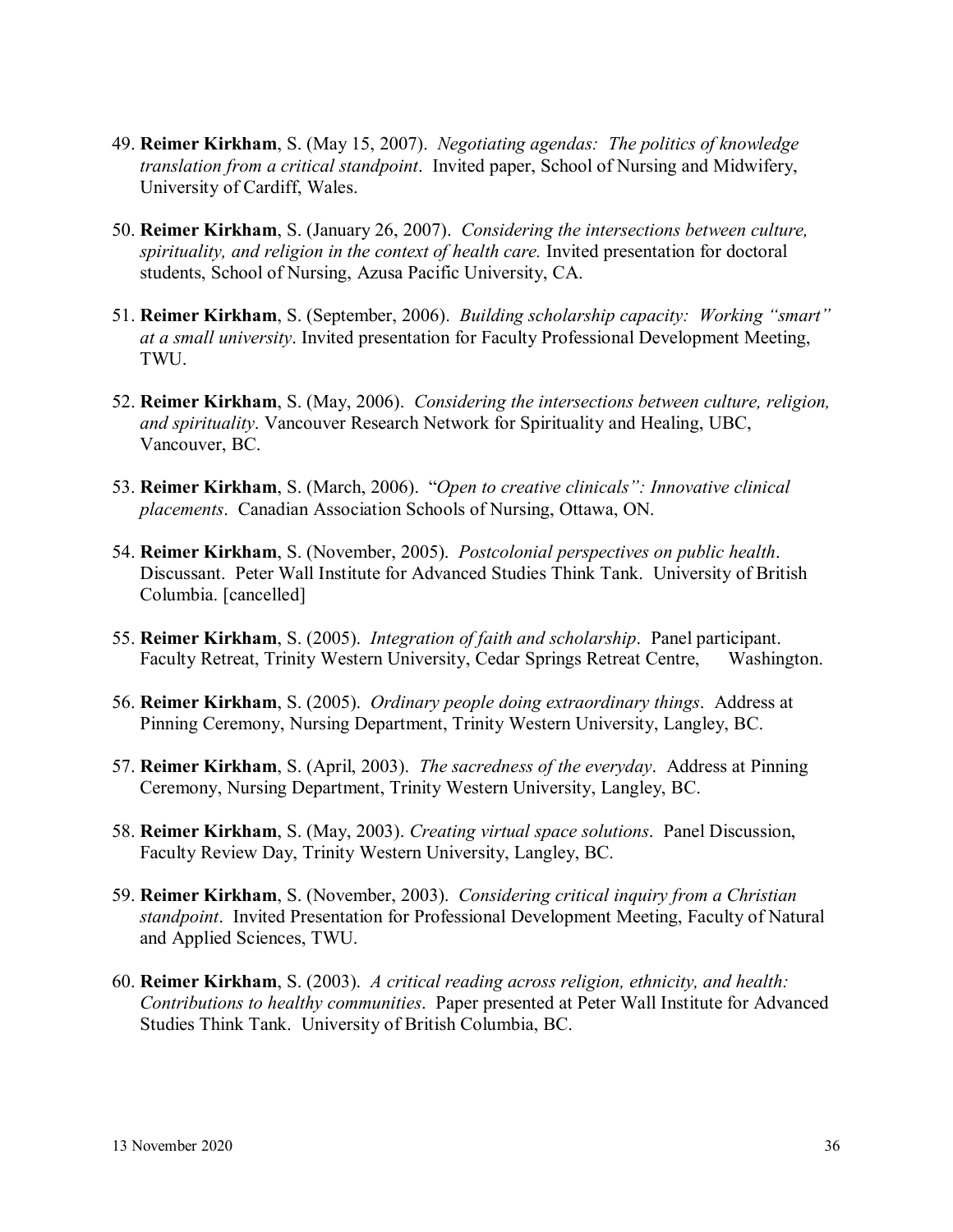- 61. **Reimer Kirkham**, S. (2001). *Making sense of difference: Practice and leadership for culturally safe nursing care.* Invited paper presented at Trinity Western University Promoting Excellence in Nursing Lecture Series.
- 62. **Reimer Kirkham**, S. (2001). *The politics of belonging: Intercultural health care provision*. Invited Paper presented at Spring Dinner, Xi Eta Chapter, Sigma Theta Tau International, Vancouver, BC.
- 63. **Reimer Kirkham**, S. (2001). *Connections and (dis)connections: Intercultural health care encounters in an era of health care reform.* Invited paper presented at Spring Dinner, Advanced Nurses Practice Interest Group, Vancouver, BC.
- 64. **Reimer Kirkham**, S. (1999). "*Making sense of difference": Intercultural health care provision*. Nursing Rounds, University of British Columbia School of Nursing, BC.

## **Posters**

- **1.** \*Egert, A., Astle, Bl, & **Reimer-Kirkham**, S. (May 9, 2019). *Perspectives on faculty preparation for accompanying nursing students on international experiences*. Poster presentation. Inspiring Person-Centredness: A Call to Action Conference, Vancouver, BC.
- 2. \***Reimer-Kirkham**, S., Sharma, S., Smith, B., Schutt, K., & Calestani, M. (May 9, 2019). *Prayer as social practice in longterm care.* Poster presentation. Inspiring Person-Centredness: A Call to Action Conference, Vancouver, BC.
- 3. \*Egert, A., **Reimer-Kirkham, S**., & Astle, B. (November 18, 2018). *Faculty preparation for international experiences with nursing students: A literature review. Poster Presentation.* Global Health Student & Young Professionals Summit. 24<sup>th</sup> Annual Canadian Conference on Global Health, Toronto, ON.
- 4. \***Reimer-Kirkham,** S., Smith, B., Sharma, S., Schutt, K. (October 26, 2017). *Prayer in residential care settings*. Poster Presentation. Patient Experience Conference, Surrey, BC.
- 5. **\***Nicole Wikjord, Patricia Roy, Kelli I. Stajduhar, Sheryl **Reimer- Kirkham**, Gweneth Doane, Neil Hilliard, Richard Sawatzky, Melissa Giesbrecht, Carren Dujela (November 8 - 10, 2017). *Integrated approach to palliative care in acute care: Emerging lessons from a participatory research project.* Poster Presentation. Patient Experience Conference, Surrey, BC.
- 6. **\***Nicole Wikjord, Patricia Roy, Kelli I. Stajduhar, Sheryl **Reimer- Kirkham**, Gweneth Doane, Neil Hilliard, Richard Sawatzky, Melissa Giesbrecht, Carren Dujela (April 23-24, 2017). *Integrated approach to palliative care in acute care: Emerging lessons from a participatory research project.* Poster Presentation. Canadian Frailty Network Annual National Conference, Toronto.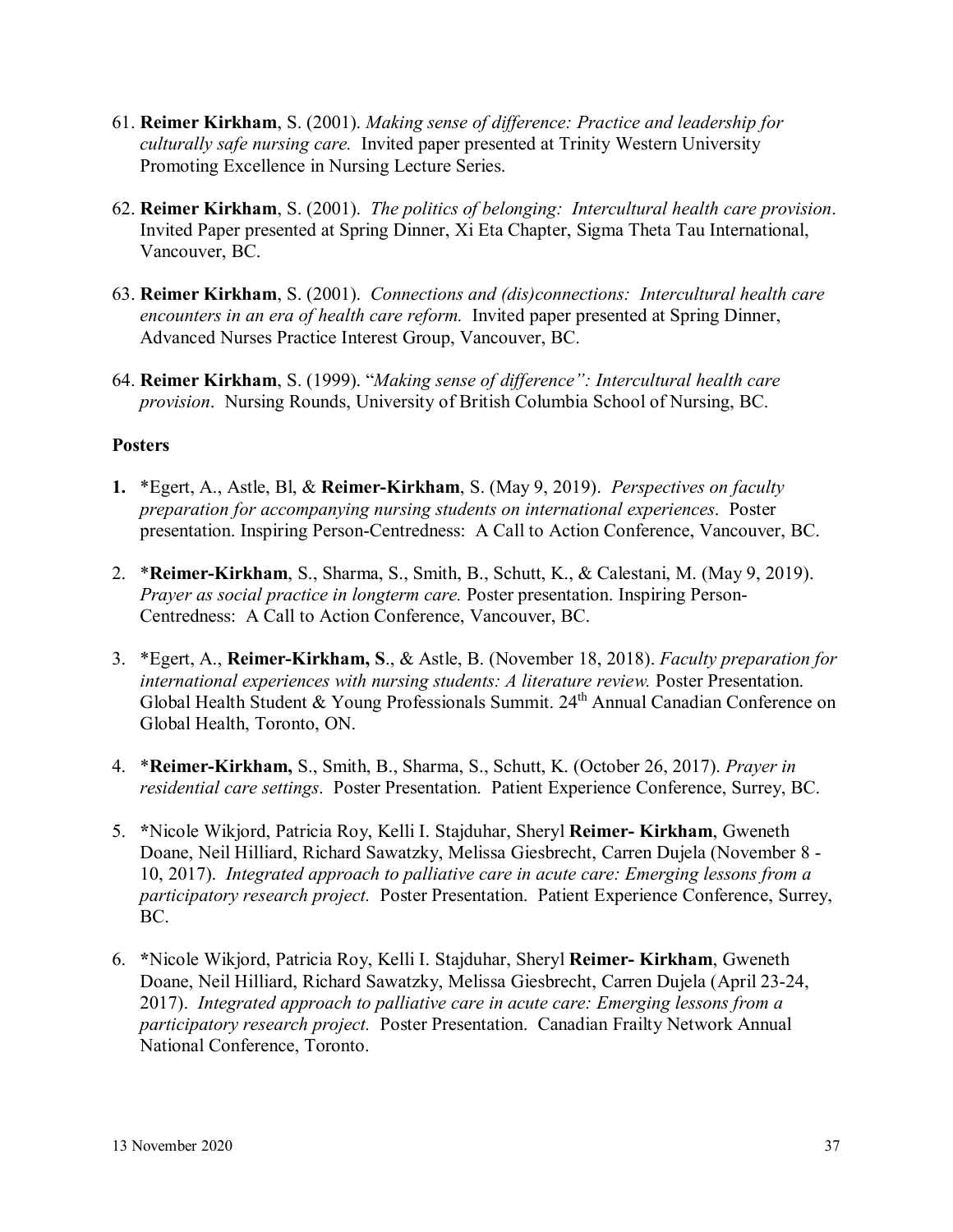- 7. Bughiu, F., Astle, B., & **Reimer-Kirkham, S**. (Oct 14-15, 2016). *Upholding social justice in nursing: The value of clinical educational experiences preliminary findings.* Poster presentation, SEED Global Health Conference, Nurses: A Force for Change: Improving Health Systems' Resilience. Boston, MA.
- 8. \*Rounds, K., Stajduhar, K.I., Kvakic, K., McNeil, R., Wallace, B., Pauly, B., Dosani, N., **Reimer-Kirkham, S. (**2016). *A scoping review of palliative care for people experiencing homelessness and structural vulnerability*. 21st International Congress on Palliative Care, October 18, 2016, Montreal, QC. (abstract accepted; not presented).
- 9. \*Bughiu, F., Astle, B., & **Reimer-Kirkham, S**. (May 4, 2016). *Upholding social justice in nursing: The value of clinical educational experiences preliminary findings.* Poster presentation, Graduate Student Forum, University of British Columbia, Vancouver, B.C.
- 10. \*Smith, B., **Reimer-Kirkham, S**., Stahlke, S. (May 4, 2016). *Nursing entrepreneurship: A literature review.* Poster presentation, Graduate Student Forum, University of British Columbia, Vancouver, B.C.
- 11. \*Smith, B., **Reimer-Kirkham, S**., Stahlke, S. (November 7, 2015). *Nursing entrepreneurship: A literature review.* Poster presentation, Sigma Theta Tau International Conference, Las Vegas, NV.
- 12. \***Reimer-Kirkham, S**., Sharma, S., Smith, B., Janzen, K., & Schutt, K. (November 6, 2015). *Prayer as social practice in residential care*. Poster presentation, Faith and Nursing Workshop: Nursing and Society. Trinity Western University, Langley, B.C.
- 13. Pater, S., **Reimer-Kirkham, S**., van Lagen, R. (November 7, 2015). *Perceptions and experiences of the postpartum period for first-time Canadian fathers*. Sigma Theta Tau International Stars Poster Presentation, Las Vegas, NV.
- 14. \*Thomas, S., **Reimer-Kirkham**, S., & Kohr, R. (2014). *Wound dressings during cancer radiotherapy: A survey of Canadian practice.* Poster presented Canadian Association of Nurses in Oncology, Quebec City, October 26-29<sup>th</sup>, 2014.
- 15. \***Reimer-Kirkham**, S. (May 22 24, 2014). "*Complicating things": Contextualizing Canadian healthcare professionals' views on spiritual caregiving.* Poster accepted. 4<sup>th</sup> European Conference on Religion, Spirituality and Health, Malta.
- 16. \***Reimer-Kirkham**, S., Meyerhoff, H. Sharma, S. (March 26, 27, 2009). Partnering with aboriginal communities: Type II diabetes prevention in children and youth. Poster presentation Royal College of Nursing International Research Conference, Cardiff, Wales.
- 17. \*Richardson, F., & **Reimer-Kirkham**, S. (March 7, 2009). Building clinical scholars: MSN program development using a service learning model. Poster presentation, University of Victoria Nursing Research Day, Victoria, B.C.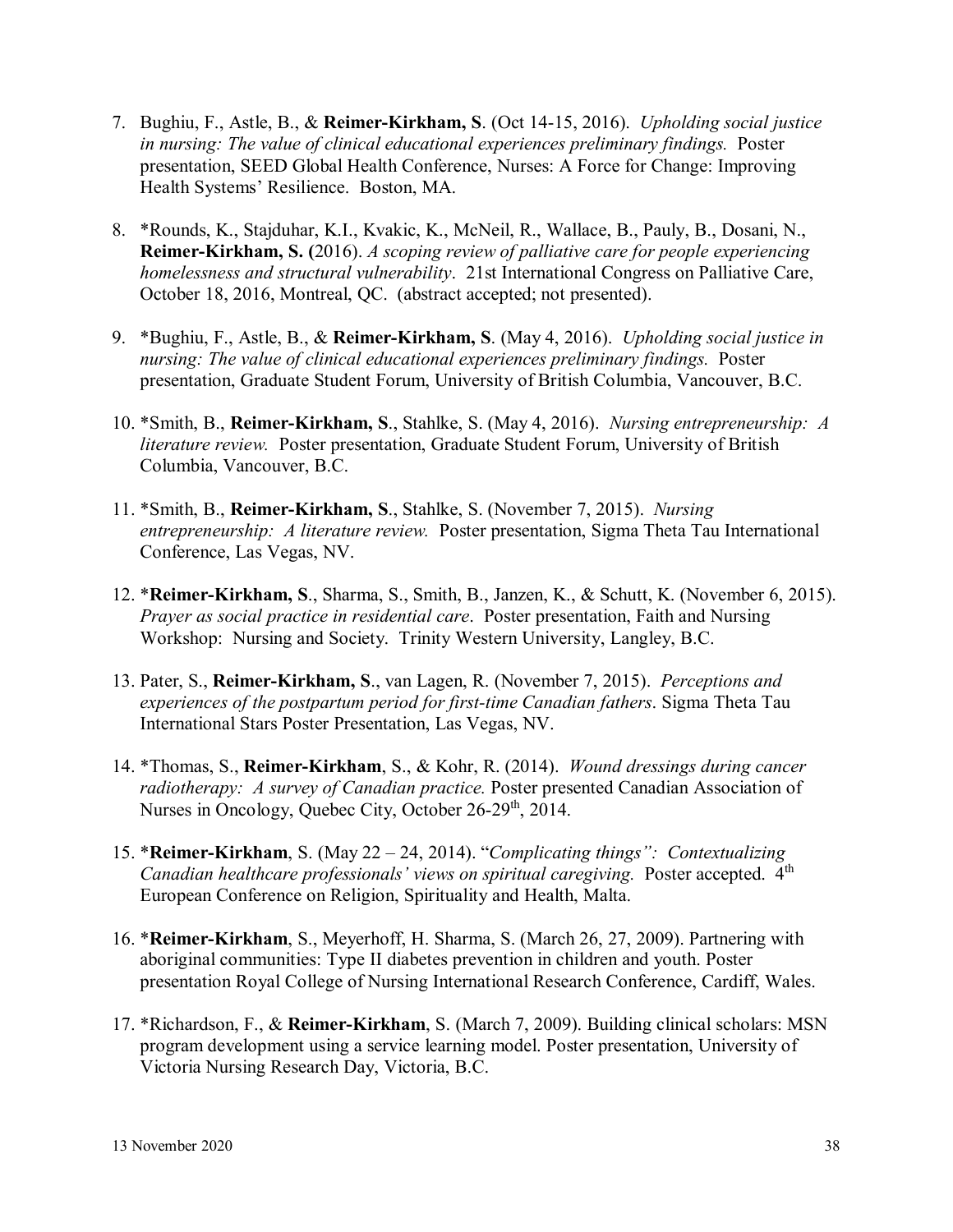- 18. \***Reimer Kirkham**, S., Van Hofwegen, L., & Hoe Harwood, C. (November, 2005). Innovative Clinical Placements. Poster presentation at Where's the Patient's Voice in Health Professional Education? International Conference, University of British Columbia, Vancouver, BC.
- 19. **\*Reimer Kirkham**, S., Hoe Harwood, C., & Van Hofwegen, L. (February, 2005). *Transformative learning and innovative clinical placements*. Poster presentation at Western Region Canadian Association Schools of Nursing (WRCASN) Nursing Education Conference, Winnipeg, Manitoba.
- 20. \*Hoe Harwood, C., **Reimer Kirkham,** S., & Van Hofwegen, L. (February, 2005). Transformative learning and innovative clinical placements. Poster presentation at Ethel Johns Research Forum, Vancouver, BC.
- 21. \*Hoe Harwood, C., **Reimer Kirkham,** S., & Van Hofwegen, L. (November, 2004). Creating transformative learning environments. Poster presentation CASN Nursing Education Task Force, Ottawa, ON.
- 22. \*Hoe Harwood, C., Leng, S., **Reimer Kirkham,** S., Van Hofwegen, L. (2002). Parish nursing poster presentation, RNABC Regional Forum, "Celebrating our Voice", Abbotsford, BC.
- 23. \***Reimer Kirkham**, S., Hoe Harwood, C., Leng, S., Van Hofwegen, L. (February, 2002). Parish nursing as community clinical setting for undergraduate nursing education: A descriptive study. Poster presented at 6th Annual Ethel Johns Nursing Research Forum, Xi Eta Chapter, Sigma Theta Tau, Vancouver, BC.
- 24. \*Hoe Harwood, C., Leng, S., **Reimer Kirkham**, S., Van Hofwegen, L. (February, 2002). Parish nursing as clinical setting: Learning about holistic care giving in the community. Poster presented at Western Region Canadian Association of University Schools of Nursing Conference. Kelowna, BC.
- 25. \***Reimer Kirkham**, S. (June, 1999). Intergroup relations and health care provision: Uncovering constraints. Poster presented at International Nursing Research Conference, Edmonton, AB.
- 26. **\*Reimer Kirkham**, S. (1999). "*Making sense of difference." Intergroup relations in health care*. Poster presented at Marion Woodward Lecture, University of British Columbia, BC.

#### **Workshops/Seminars**

1. **Reimer-Kirkham,** S., Astle, B., & Ero, I. (September 20, 21, 2018). *Roundtable on Human Rights and Albinism*. United Nations Office of the High Commission on Human Rights, Geneva, Switzerland. (Chair, Hosted 35 participants from 11 countries).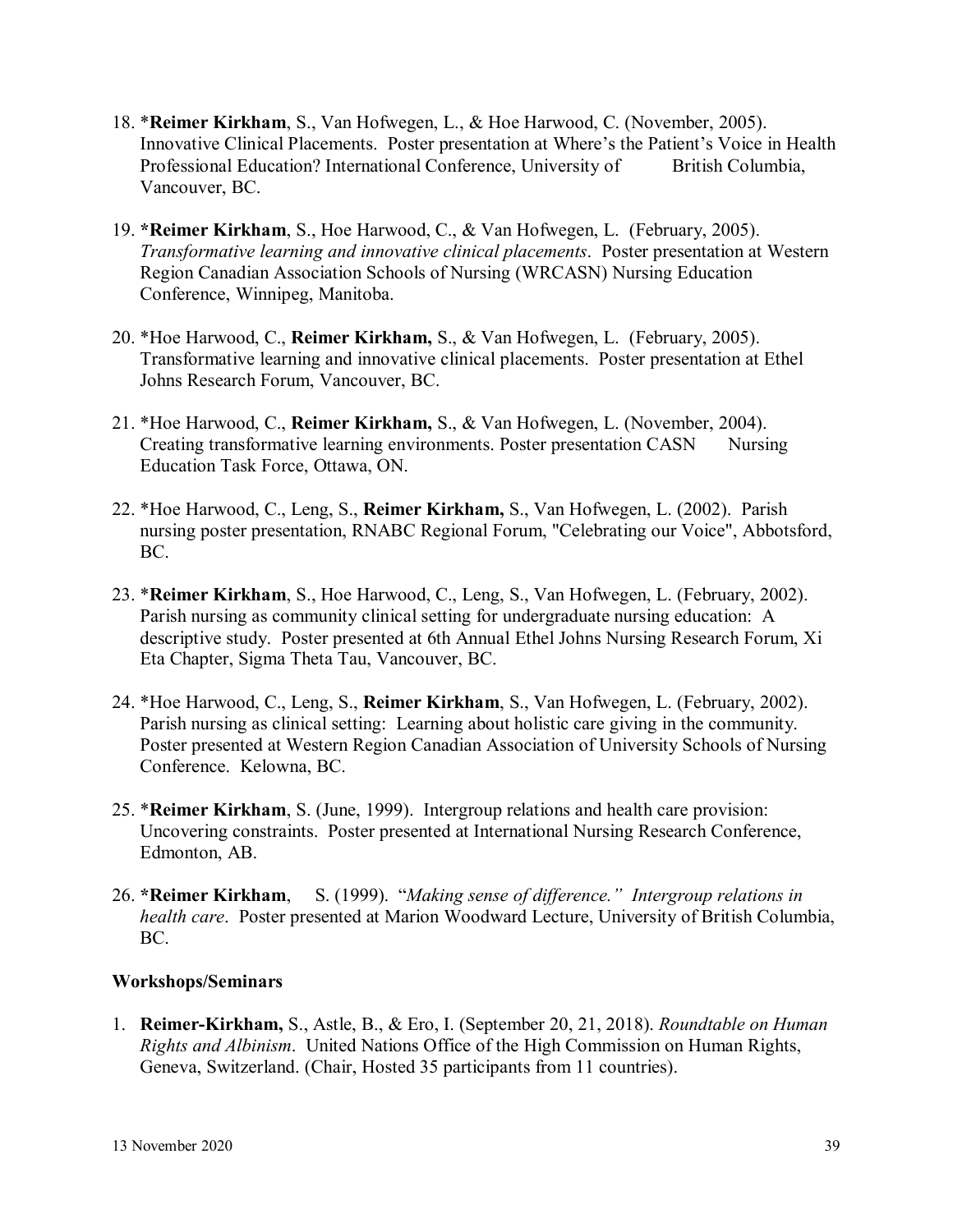- 2. **Reimer-Kirkham**, S., & Smith, B. (May 24, 2018). *Spiritual caregiving, nursing, and the interprofessional team.* Workshop. Fraser Health Spiritual Health Symposium, Surrey, B.C.
- 3. Stadjuhar, K., **Reimer-Kirkham, S**., & 15 co-investigators and knowledge users (October 29, 2015). *A port in the storm: A day of education and discussion about equitable access in palliative care for structurally vulnerable people in Victoria.* Victoria, B.C.
- 4. **Reimer-Kirkham, S.** (September 18, 2015). *A TWU research program on spirituality and religion in today's diverse healthcare contexts.* An invited presentation to the TWU Board of Governors, Richmond, B.C.
- 5. **Reimer-Kirkham**, S. (November 29, 2014). *From reluctant accommodation to responsible pluralism in healthcare services*. Panel Discussant: Norms of Religious Minority Participation: Fields of Practice. Workshop organized by Paul Bramadat, Avigail Eisenberg, Pamela Klassen and Patti Tamara Lenard, University of Victoria.
- 6. **Reimer-Kirkham**, S., Doane, G., Antifeau, E., & 5 co-investigators (February 7, 2014). *Knowledge Translation Showcase.* Richmond, B.C.
- 7. **Reimer-Kirkham**, S. (October 17, 2013). *Research "Bites": (Some) key findings from iPANEL research to date.* Northern Health Authority Thinking-Outside-The-Box Workshop, Prince George, B.C.
- 8. **Reimer-Kirkham**, S. (March 27, 2013). *Research religion: Health care as laboratory.* Workshop, Religion and Diversity Project, University of Ottawa.
- 9. \***Reimer-Kirkham**, S., Cochrane, M., Grypma, S., Pesut, B., Sawatzky, R., Sharma, S., & Wolfs, D. (May 10 – 12th, 2012). *Nursing at the borderlands of religious and cultural plurality: Practices, places and methods.* Workshop, Faith and Nursing Symposium, Trinity Western University.

# **Abstracts**

- 1. \*Smith, B., **Reimer-Kirkham, S**., Stahlke, S. (abstract accepted). *Nursing entrepreneurship: Advancing health equity through social innovation in forensic nursing practice.* 2020 International Conference on Forensic Nursing Science and Practice, September 23-26, 2020, Palm Springs, CA.
- 2. \*Dirksen, A., **Reimer-Kirkham, S**., Drake, M., Heyn, M., & N. Shivji (abstract submitted). *Compassion Care after a Code Blue: A study of a group debriefing tool on a medical unit.* Nurses Christian Fellowship International, Denver Colorado. July 13 – 16, 2020 (postponed due to COVID-19).
- 3. \*Egert, A., Astle, B. & **Reimer-Kirkham**, S. *Preparing nursing faculty for international experiences with students: Moving beyond "trial-and-error"*. 25th Canadian Conference on Global Health, Ottawa, Canada. October 17 – 19, 2019.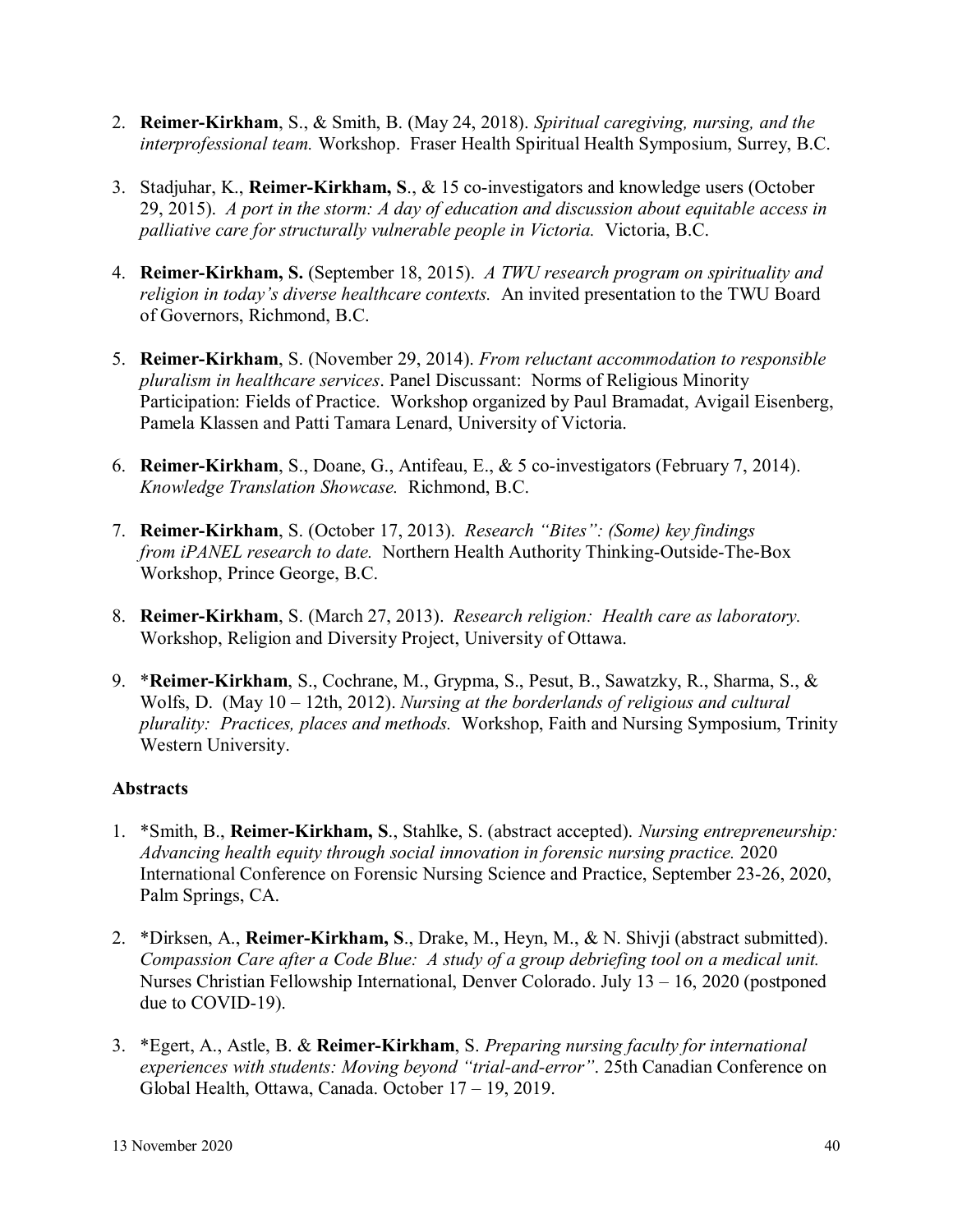- 4. \*Strobell, E., **Reimer-Kirkham**, S., Astle, B. *Engaging the experiences of mothers impacted by albinism in Tanzania: An Ethnographic Study towards health equity*. 25th Canadian Conference on Global Health, Ottawa, Canada. October 17 – 19, 2019.
- 5. \*Sharma, S., & **Reimer-Kirkham, S.** (abstract accepted). *Women Healthcare Chaplains: Public, Personal and Political.* International Society of Sociology of Religion, Barcelona, Spain, July 2019. (declined).
- 6. **\*Reimer-Kirkham, S.,** Sharma, S. (abstract accepted). *Re-conceptualizing human rights and religion: The case of albinism in Africa.* International Society of Sociology of Religion, Barcelona, Spain, July 2019.
- 7. **Reimer-Kirkham**, S., Astle, B., Ero, IK., Panchuk, K., Strobell, E., Dixon, D. (abstract accepted). *Witchcraft, Albinism, and Human Rights: Evidence from a Mixed Methods Study.*  Witchcraft and Human Rights: Past, Present, Future Perspectives Conference, Lancaster, UK, January 10 – 11, 2019.
- 8. Astle, B., **Reimer-Kirkham,** S., Ero, IK., Panchuk, K., & Dixon, D. (abstract accepted). *The influence of spiritual and cultural practices on healthcare of people with albinism: Insights from a scoping review.* Submitted to Canadian Conference on Global Health, 2018, Toronto, ON.
- 9. **Reimer-Kirkham, S**., Sharma, S. (abstract accepted). *National identities (and more) in the expression of prayer in Canadian and British Hospitals*. Association for the Sociology of Religion, August  $13 - 14$ , 2017, Montreal, QB.
- 10. Giesbrecht, M., Stajduhar, K., Mollison, A., Pauly, B., **Reimer-Kirkham, S**., McNeil, R., Wallace, B., Rose, C., & Dosani, N. (submitted January 2018). *Place-based experiences of formal healthcare settings by people experiencing vulnerability at the end-of-life.* 22nd International Congress on Palliative Care, Montreal, QC; October 2018.
- 11. Stajduhar, K., Hilliard, N., Sawatzky, R., Giesbrecht, M., **Reimer-Kirkham, S**., Doane, G., Wikjord, N., & Roy, P. (abstract submitted). *Integrated approach to palliative care in acute care (iPAC-AC).* 22nd International Congress on Palliative Care, Montreal, QC; October 2018.
- 12. Krawczyk, M., Schick-Makaroff, K., Cohen, S.R., Stajduhar, K., **Reimer-Kirkham, S**., Öhlén, J., Sawatzky, R. (accepted June 12 2017). *Introducing electronic quality of life assessments in hospital palliative care: A micro-meso-macro framework*. To be presented by Sawatzky the 23rd Annual Conference of the International Society for Quality of Life Research, Philadelphia, US (October 18-21, 2017).
- 13. \***Reimer-Kirkham**, S., Sharma, S., Brown, R., & Calestani, M. (abstract accepted). *The Politics of prayer and belonging in Canadian hospitals*. Paper for Canadian Society for the Study of Religion, CONGRESS, May 27 – 30, 2017, Ryerson University, Toronto.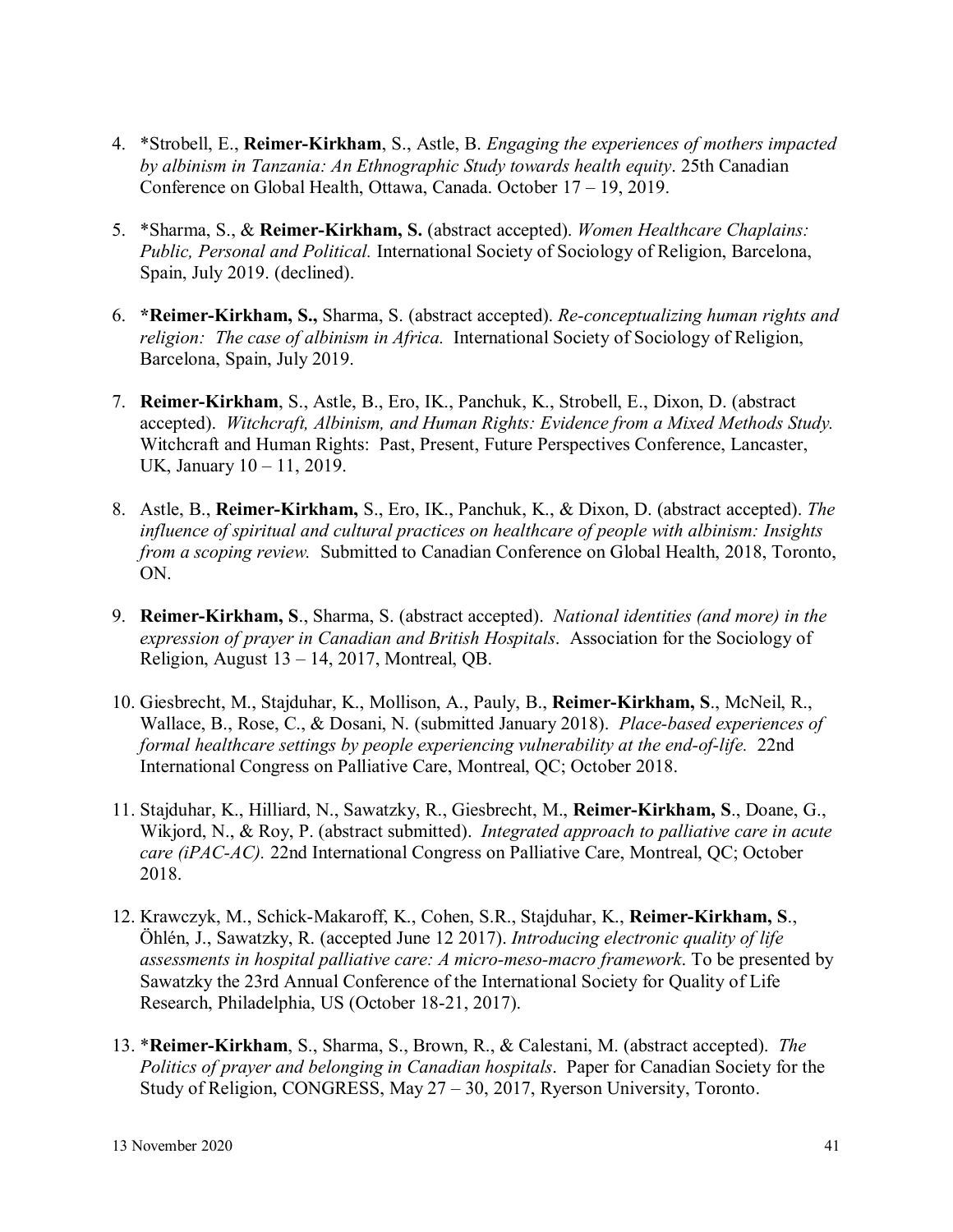- **14.** Astle, B., **Reimer-Kirkham, S**., & Redmond, A. (abstract accepted). *Undergraduate nursing students' perspectives on global health competencies.* International Council of Nurses, May 2017, Barcelona, Spain.
- 15. \*Öhlén, J., Astle, B., Eriksson, M., Håkanson, C., Lee, J., **Reimer-Kirkham, S**., Sawatzky, R. (accepted for abstract publication in in a special edition of Palliative Medicine by Sage Journals). *Person-centred Care Dialectics in Palliative Care - An Inquiry Informed by Ricœur's Hermeneutics*. European Association of Palliative Care.
- 16. \*Stajduhar, K., Mollison, A., McNeil, R., Pauly, B., Wallace, B., **Reimer-Kirkham, S**., Dosani, N., Rose, C., Gleave, D., Kvakic, K., Meagher, C., Showler, G., Teal, T., Showler, C. & Rounds, K. *Barriers to accessing palliative care for structurally vulnerable populations*. Abstract accepted for paper presentation at the 2016 International Congress on Palliative Care Conference, Montreal, Quebec. (October 18-21, 2016).
- 17. **\*Reimer-Kirkham**, S., & Sharma, S. (July 6 9, 2015). *Why the sociology of religion needs intersectionality: Examining the salience and challenges of incorporating intersectional analyses and the study of religion.* Sociology of Religion Study Group (SOCREL) Annual Conference. Highgate, UK.
- 18. \***Reimer-Kirkham**, S. (June 23-25, 2014). *Applying an intersectional lens to the case of health services in the "superdiverse" context of Metro Vancouver.* Paper accepted. Institute for Research in Superdiversity Conference 2014: Theory, method and practice in an era of change. Birmingham, UK.
- 19. \*Doane, G., **Reimer-Kirkham**, S., & Antifeau, E. (May 2013). *Working the edges of knowledge translation research.* University of Victoria Nursing Research Day.
- 20. \*Pesut, B., **Reimer-Kirkham,** S., Sawatzky, R Cochrane, M., & Redmond, A. (May, 2012). *Integrating spirituality in the workplace: A mixed method analysis of spirituality and healthcare leadership*. Abstract accepted for British Association for the Study of Spirituality (BASS) 2nd International Annual Conference.
- 21. \***Reimer-Kirkham**, S. (August 2011). *Sacred spaces in public places: The negotiation of religious and cultural plurality in health care.* Abstract accepted for Annual Convention Association of Sociology of Religion, Las Vegas.
- 22. \***Reimer-Kirkham**, S. (April, 2009). *Adding religion to gender, race, and class: Seeking new insights on intersectionality in health care contexts*, Abstract accepted for 15th Annual Feminist and Critical Perspectives in Health and Social Justice Conference, Auckland, N.Z.
- 23. \***Reimer Kirkham**, S. (June, 2008). *Religious and spiritual plurality in health care: Implications for nursing education and practice.* Abstract accepted for Innovations in Faith Based Nursing Education Conference, Marion, Indiana.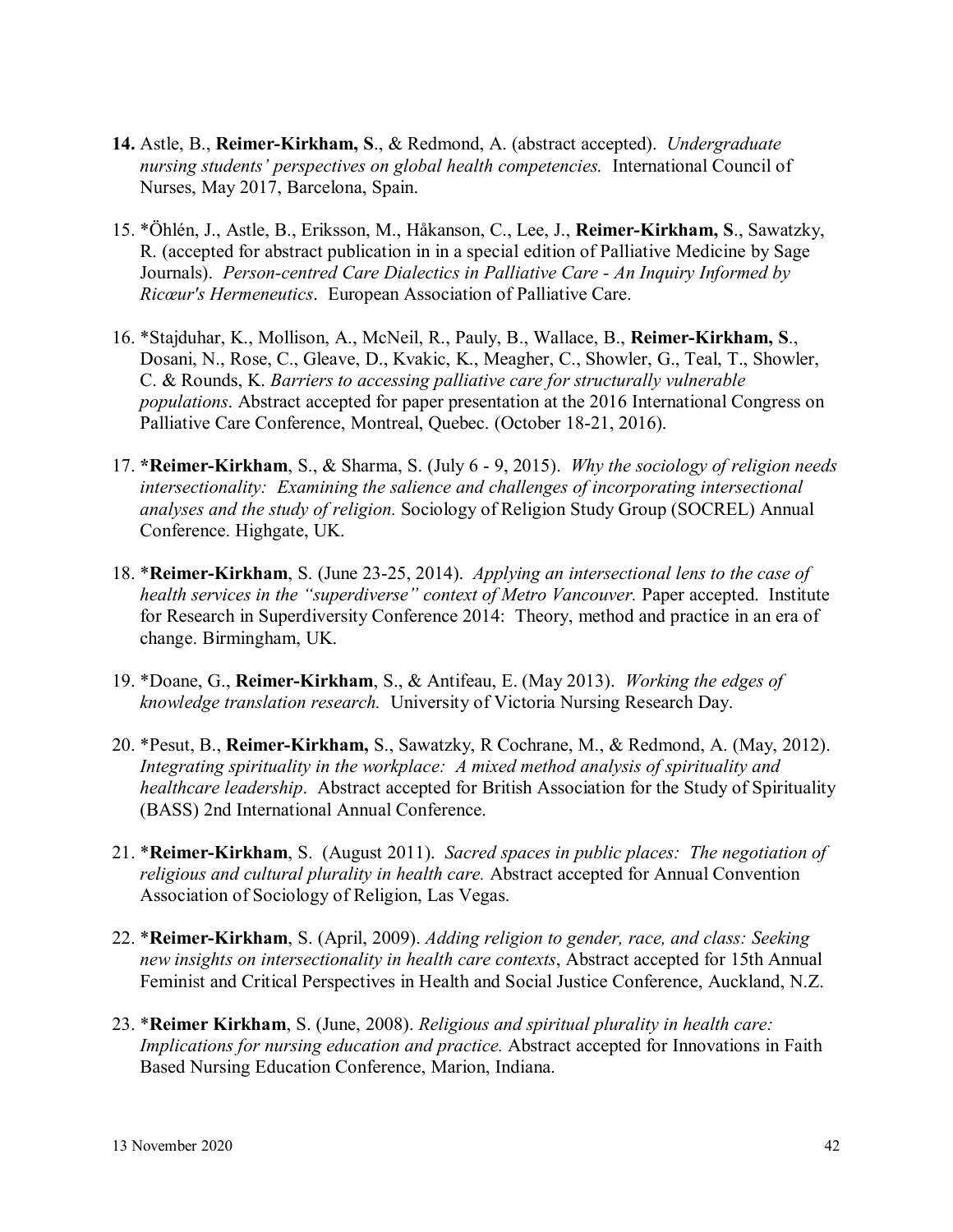# **Letters to Editor**

Grypma, S., **Reimer-Kirkham**, S., Sawatzky, R., Astle, B., & Gibson, D. (2015). Important lessons. *Canadian Nurse, 6.*

#### **Book Endorsement:**

Astle, B., & **Reimer-Kirkham**, S. (June 2016) for: Bryant, T. (2016). *Health policy in Canada*  (2nd ed.). Toronto, OT: Canadian Scholar's Press. [Published December 2016].

## **Blog Posts**

| <b>TITLE</b>                                                                                                       | <b>DATE</b>          | url                                                                                                                                                       |
|--------------------------------------------------------------------------------------------------------------------|----------------------|-----------------------------------------------------------------------------------------------------------------------------------------------------------|
| Mothering, Albinism and<br>Human Rights: The<br>Disproportionate Impact<br>of Health-Related Stigma<br>in Tanzania | Oct.16,<br>2020      | https://motheringandalbinism.com/2020/10/16/mothering-albinism-<br>and-human-rights-the-disproportionate-impact-of-health-related-<br>stigma-in-tanzania/ |
| On mobilizing the<br>findings of the project<br>during the COVID-19<br>pandemic                                    | Oct. 17,<br>2020     | http://prayerastransgression.com/blog/2020/10/17/on-mobilizing-the-<br>findings-of-the-project-during-the-covid-19-pandemic/                              |
| Gender, albinism, and<br>human rights                                                                              | Jan.30,<br>2020      | https://motheringandalbinism.com/                                                                                                                         |
| Our entry point                                                                                                    | Nov.16,<br>2019      | https://motheringandalbinism.com/                                                                                                                         |
| "Still Standing Strong".<br><b>International Albinism</b><br>Awareness Day, June 13,<br>2019, New York             | Nov.16,<br>2019      | https://motheringandalbinism.com/                                                                                                                         |
| On Vantage Points                                                                                                  | Nov.5,<br>2019       | http://prayerastransgression.com/blog/2019/05/12/announcing-<br>project-report/                                                                           |
| <b>Announcing Project</b><br>Report                                                                                | May 11,<br>2019      | http://prayerastransgression.com/blog/2019/05/12/announcing-<br>project-report/                                                                           |
| Prayer, People- and<br>Person-centredness                                                                          | May 6,<br>2019       | http://prayerastransgression.com/blog/2019/05/06/prayer-people-<br>person-centredness/                                                                    |
| When prayer shows up                                                                                               | February<br>23, 2018 | http://prayerastransgression.com/blog/2018/02/23/when-prayer-<br>$shows-up/$                                                                              |
| Taking prayer on the<br>road                                                                                       | July 14,<br>2017     | http://prayerastransgression.com/blog/2017/07/14/taking-prayer-<br>road/                                                                                  |
| Prayer at work                                                                                                     | May 31,<br>2017      | http://prayerastransgression.com/blog/2017/05/31/prayer-at-work/                                                                                          |
| The ambiguities of nurses<br>and prayer                                                                            | May 19,<br>2017      | http://prayerastransgression.com/blog/2017/05/19/ambiguities-<br>nurses-prayer/                                                                           |
| Keep calm and carry on                                                                                             | April 9,<br>2017     | http://prayerastransgression.com/blog/2017/04/09/keep-calm-carry/                                                                                         |
| Situated knowledges:<br>Reflections from the field                                                                 | March 28,<br>2017    | http://prayerastransgression.com/blog/2017/03/28/situated-<br>knowledges-reflections-field/                                                               |
| Contemplative practices<br>and prayer                                                                              | February<br>24, 2019 | http://prayerastransgression.com/blog/2017/02/24/contemplative-<br>practices-prayer/                                                                      |
| Prayer and violence                                                                                                | February 2,<br>2019  | http://prayerastransgression.com/blog/2017/02/02/prayer-and-<br>violence/                                                                                 |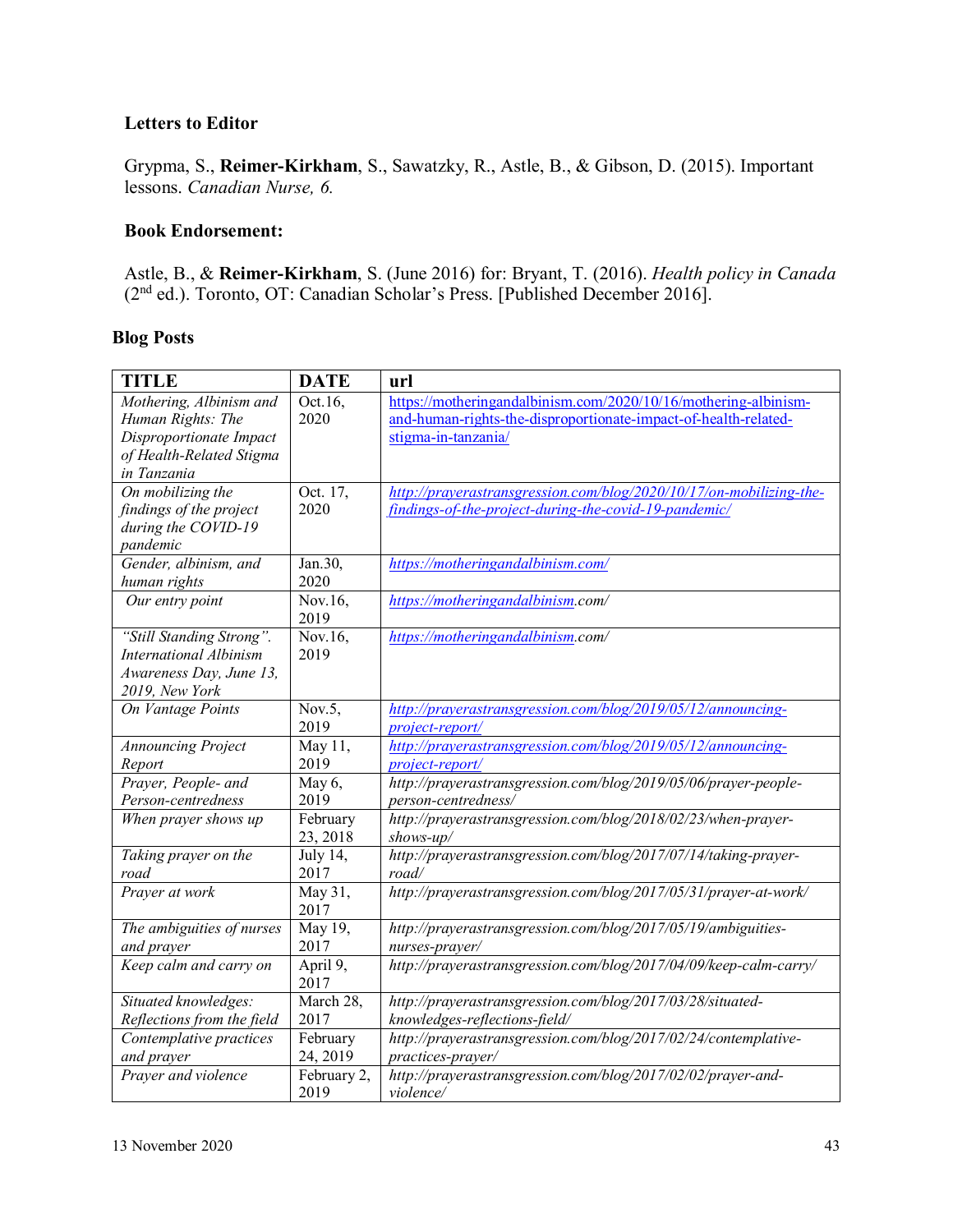| How did we come to       | January 5, | http://prayerastransgression.com/blog/category/uncategorized/page/3/ |
|--------------------------|------------|----------------------------------------------------------------------|
| study prayer in Canadian | 2017       |                                                                      |
| and British hospitals?   |            |                                                                      |
| How do you define        | December   | http://prayerastransgression.com/blog/2016/12/20/how-do-you-define-  |
| <i>prayer?</i>           | 20, 2016   | <i>praver</i> /                                                      |
| Do Canadians pray?       | December   | http://prayerastransgression.com/blog/2016/12/01/do-canadians-       |
|                          | l. 2016    | prav/                                                                |

# **SCHOLARLY, PROFESSIONAL, AND SERVICE ACTVITIES**

#### **Graduate Examination Activities**

- 1. DeLong, M. (November 2, 2018). *Associations between relational aspects of care and Self-reported health status of residents living in long term residential care homes.* Trinity Western University, Langley, B.C. (Third Reader; Supervisor: Dr. Rick Sawatzky).
- 2. DeBoer, M. (October 19, 2018). *Avoiding futility: How nurses and physicians experience emotions, psychosocial factors, and their professional roles as influencing the end-of-life decision-making process.* Trinity Western University, Langley, B.C. (Defence Chair; Supervisor: Dr. Rick Sawatzky).
- 3. Vallee, K. (February 16, 2018). *Supporting Indigenous students: A critical analysis of the sociocultural context of nursing education.* Western University, London, ON. (External Examiner; Supervisor: Yolanda Babenko-Mould).
- 4. Haynes, K. (2017). *Nurse manager perspectives about internationally educated nurses (IENs) and hiring practices in long-term care.* (Third Reader; Supervisor: Dr. Barb Astle).
- 5. Devereaux , A. (2016). *Public Health Nurses' experiences during the H1N1/09 response.* Doctoral Dissertation Defence. University of Ottawa, ON. (External Examiner; Supervisor: Dr. Christine McPherson).
- 6. Graham, S. (2015). *Lessons from the red nose: What nurses can learn from therapeutic clowns.* Masters of Science in Nursing, Thesis, Trinity Western University, (Exam Chair).
- 7. Jordan, C. (2015). *Nurses' perceptions of workaround use.* Masters of Science in Nursing, Thesis, Trinity Western University, (Exam Chair).
- 8. King, G. (2015). *Registered nurses providing dignity: Caring for older persons living in residential care.* Masters of Science in Nursing, Thesis, Trinity Western University, (Exam Chair).
- 9. Oostra, K. (2015). *Clinical reasoning on an assignment: Perceptions of third year baccalaureate nursing students.* Masters of Science in Nursing, Thesis, Trinity Western University, (Exam Chair).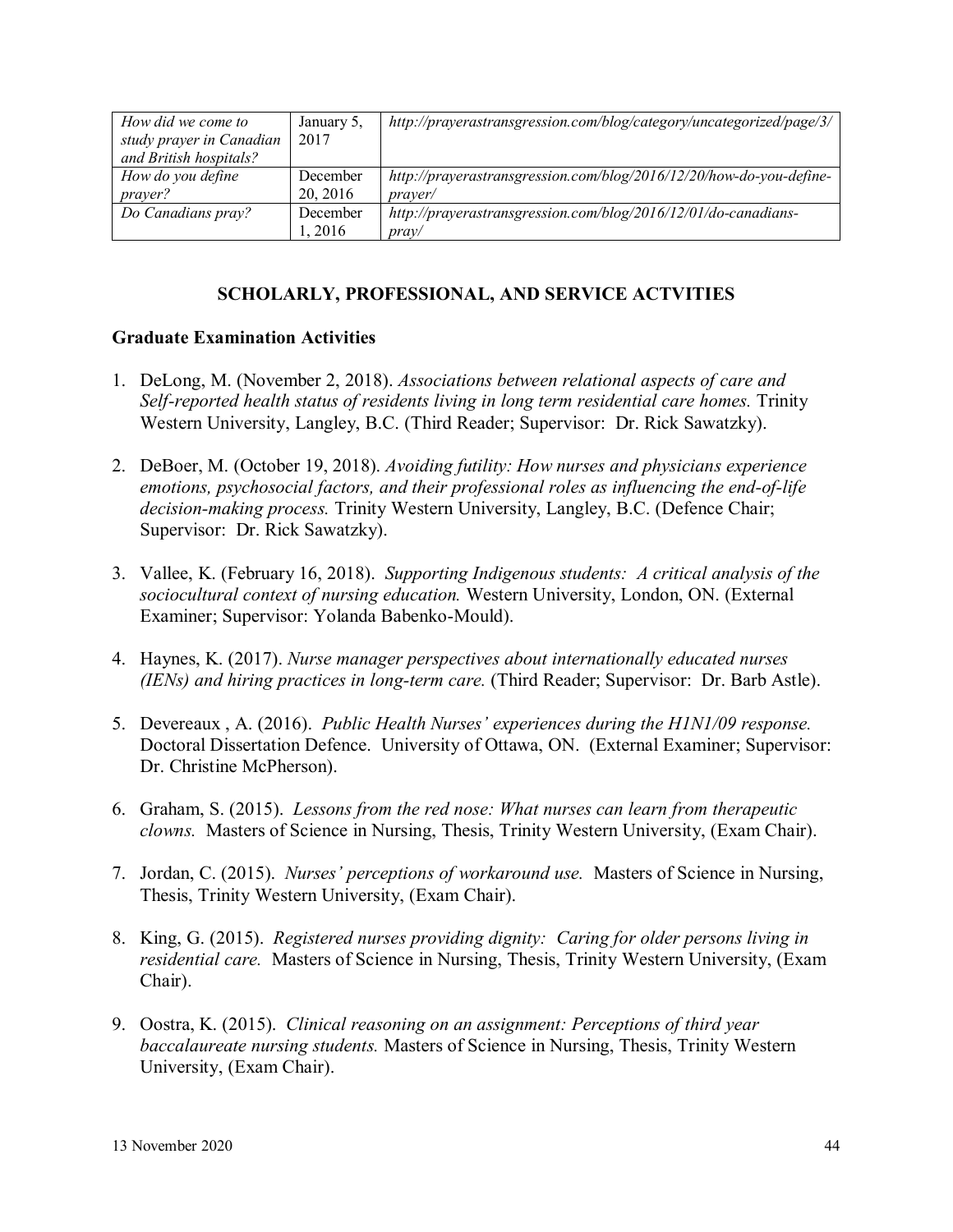- 10. Ostrowiski, M. (2015). *Promoting functional status of older adults in the Emergency Department: Exploring nurses' perceptions of care.* Masters of Science in Nursing, Thesis, Trinity Western University, (Exam Chair).
- 11. Parmar, A. (2015*). Investigation of the Edinburgh Postnatal Depression Scale's questions in the screening of postpartum depression in men.* Masters of Science in Nursing, Thesis, Trinity Western University, (Exam Chair).
- 12. Syme, C. (2015). *Western trained nurses transitioning to Qatar: Perceptions of their nursing role*. Masters of Science in Nursing, Thesis, Trinity Western University, (Exam Chair).
- 13. Harder, M. (2014). *Discerning success of indigenous health students in community-based programs.* Masters of Science in Nursing, Thesis, Trinity Western University, (Exam Chair).
- 14. Sutherland, N. (2014). *Gender relations in hospice palliative home care for clients with cancer and their family caregivers: A critical analysis.* Doctoral Dissertation Defence. Western University, London, ON. (External Examiner; Supervisors: Dr. Catherine Ward-Griffin, Dr. Carol McWilliam).
- 15. Oke, S. (2014). *Invoking silvern voices in healthcare: Transforming practice by engaging older adults in collaborative partnerships.* Masters of Science in Nursing, Thesis, Trinity Western University, (Exam Chair).
- 16. Ramsden, R. (2014). *Is nursing transferable and portable: The experiences of travel nurses*  Masters of Science in Nursing, Thesis, Trinity Western University, (Exam Chair).
- 17. Jablonski, L. (2012). *Canadian nurses in aviation, 1930s-1950s: A historical inquiry.*  Masters of Science in Nursing, Thesis, Trinity Western University, (Exam Chair).
- 18. Morson, M. (2012). *Experiences of women in early labour sent home following hospital assessment.* Masters of Science in Nursing, Thesis, Trinity Western University, (Third Reader).
- 19. Elliott, H. (2011). *The marketed image of nursing to prospective students of Canadian baccalaureate nursing.* Masters of Science in Nursing, Thesis, Trinity Western University, (Exam Chair).
- 20. Styles, S. (2011). *Understanding spirituality: Perspectives of perioperative Registered Nurses in Canada*. Masters of Science in Nursing, Thesis, Trinity Western University, (Exam Chair).
- 21. Wolfs, D. (2011). Self-expressed identity of British Columbian nurses who commenced their careers in the WWII and post-WWII eras [1938-1953]: A historical inquiry. Masters of Science in Nursing, Thesis, Trinity Western University, (Exam Chair).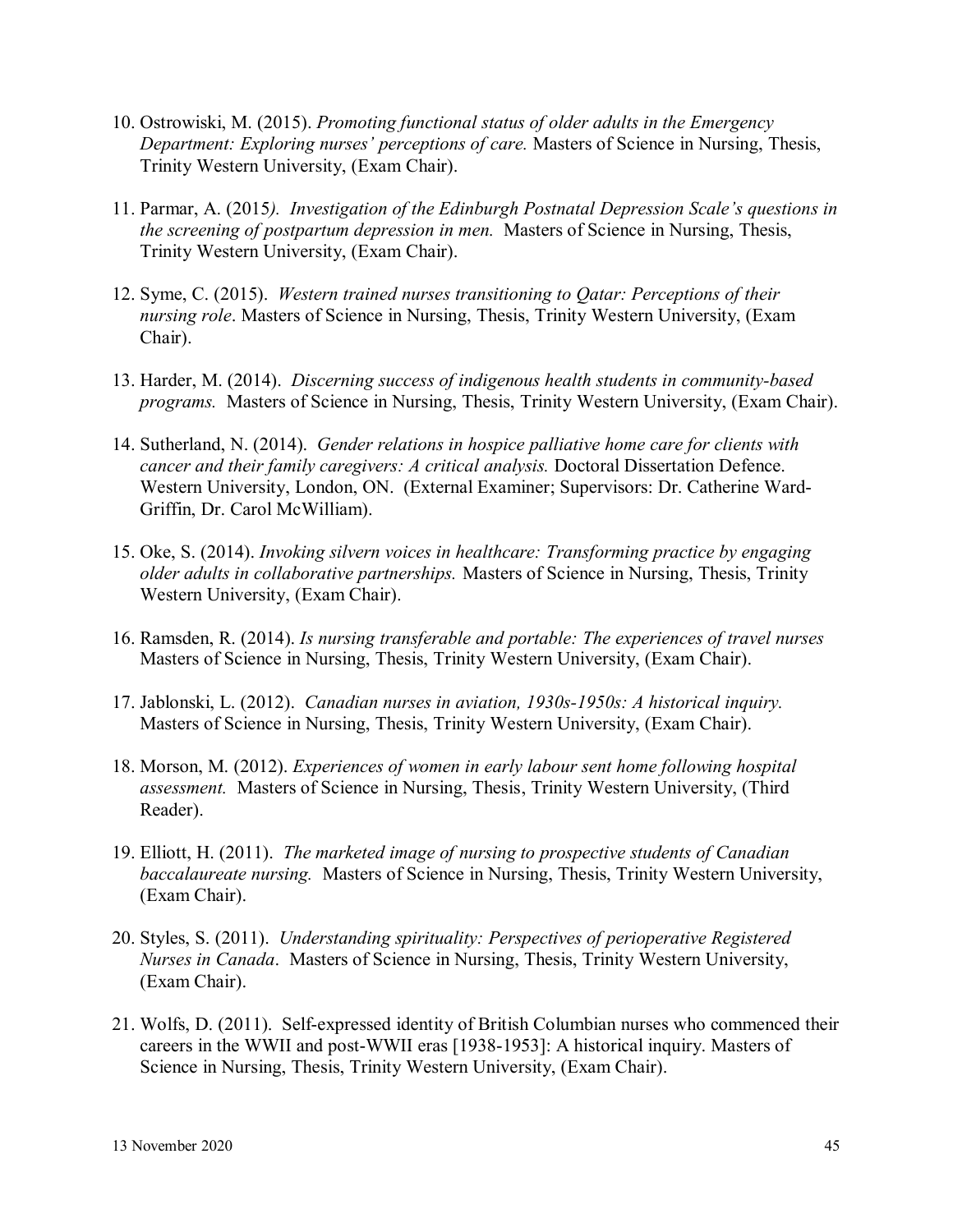## **Postdoctoral Supervision**

- 1. Dr. Rachel Brown, September 2016 August 2017. Funding: Grant funded (SSHRC).
- 2. Melania Calestani, health researcher, 2016 2018. Funding: Grant funded (SSHRC).

## **PhD Student Supervisory Committee Member**

- 1. Bhandal, T. (in progress). *Critical Intersectional Pedagogy in Medical and Nursing Education.* Doctoral dissertation, Social Justice Studies, University of British Columbia (Committee member; Chair: A.Browne).
	- Banting and Best Doctoral Research Award -- \$105,000 CIHR, UBC, May 2017 – August 2020
	- Graduate Fellowship \$13,000 Graduate and Postdoctoral Studies, UBC, April 2015 – April 2016
- 2. Khang, B. (in progress). *Sadhee Sehayth (Our Health) Project. Evaluating health in/equity in Canada's universal healthcare system: From diversity policy & actions to healthcare encounters.* Doctoral dissertation, School of Nursing, University of British Columbia (Committee Member; Chair: C. Varcoe).
	- The Pursuit of Healthcare Equity: How Institutional Commitments and Actions Inform Healthcare Encounters for a Racialized Minority Community Bindy Kang-Dhillon, Colleen Varcoe, Sheryl **Reimer-Kirkham** & Sunera Thobani
	- \*Khang-Dhillon, B., Varcoe, C., **Reimer-Kirkham**, S. (May 10, 2019). *"Dark night of the soul": Delivery spiritual healthcare in British Columbia.* Concurrent Session. Inspiring Person-Centredness: A Call to Action Conference, Vancouver, BC.
- 3. Jamal, S. (in progress). *Access to residential and end-of-life care for South Asian older adults: Exploring patients' and family caregivers' perspectives.* Doctoral Dissertation, Interdisciplinary Studies, University of Victoria, (Committee Member, Chair: K.Stajduhar).
	- \*Jamal, S., Stajduhar, K., **Reimer-Kirkham**, S., & Kobayashi, K. (May 9, 2019). *South Asian families' decision-making about long-term residential care: A call for a personcentred approach.* Concurrent Session. Inspiring Person-Centredness: A Call to Action Conference, Vancouver, BC.
- 4. Werunga, J. (2020). *Female genital cutting (FGC): The lived experiences of female African immigrants and refugee women.* Doctoral Dissertation, Interdisciplinary Studies, University of Calgary, (Committee Member, Chair: C.Ewashen).
	- \*Werunga, J., **Reimer-Kirkham, S**., & Ewashen, C. (2016). A decolonizing methodology for health research on Female Genital Cutting. *Advances in Nursing Science, 39*(1), 150-164.
- *5.* Shea, L. (2018). *Making connections among disciplinary perspectives in nursing: An exploration of Integral Theory as a metatheoretical perspective informing nursing scholarship and practice.* Doctoral Dissertation, Nursing, University of Victoria, (Committee Member, Chair: N.Frisch).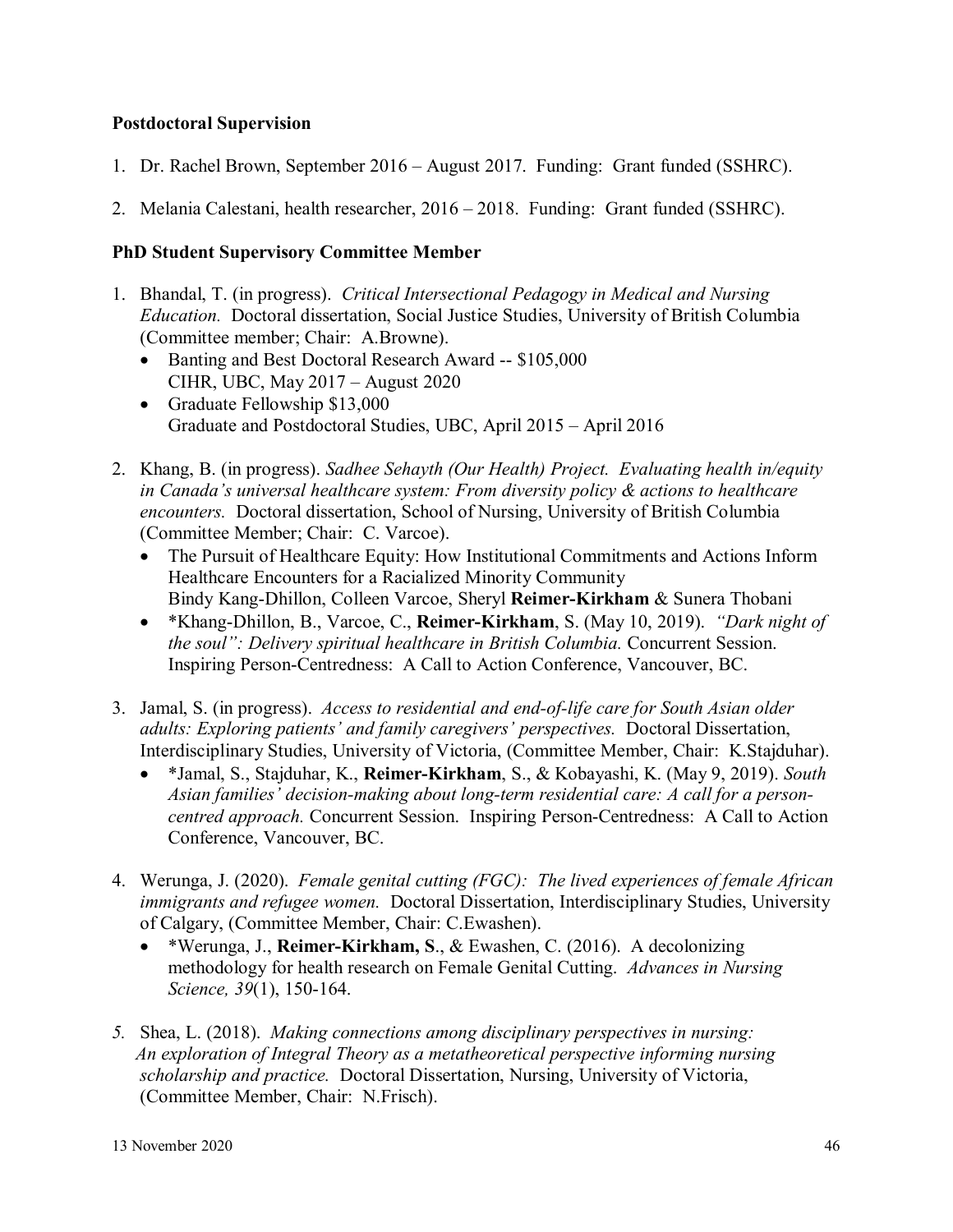\*Shea, L., **Reimer-Kirkham,** S., & Frisch, N. (2018). Nursing perspectives on Integral Theory in nursing practice and education: An interpretive descriptive study. *Nursing Inquiry,* Available online first. <http://dx.doi.org/10.1111/nin.12276>

- 6. Clark, N. (2014). *Refugee resettlement and health care services*. Doctoral Dissertation, Nursing, University of British Columbia. (Committee Member, Chair: V.Smye).
- 7. Hawkins, M. (2013). *"A precarious journey: Experiences of nurses from the Philippines seeking RN licensure and employment in Canada"*. Doctoral Dissertation, Nursing, University of British Columbia, (Committee Member, Chair: P.Rodney).
- 8. Richardson, F. (2010). *Advanced nursing practice with elders*. Dissertation, Doctor of Nursing Practice, Western University of Health Science, California, (Committee Member, Chair: Ellen Daroszewski).
- 9. Baumbusch, J. (2008). *The organization of care in longterm care*. Doctoral dissertation, Nursing, University of British Columbia, (Committee Member, Chair: J. Anderson).

# **Thesis Supervision**

- Lounsbury, K. (in progress). *Nursing leadership in Aboriginal communities*. Masters of Science in Nursing Thesis, Trinity Western University, (Supervisor).
- Strobell, E. (2020). *Mothering and albinism in Tanzania.* Masters of Science in Nursing Thesis, Trinity Western University, (Supervisor).
	- **\*Reimer-Kirkham,** S, Astle, B., Panchuk, K., & Strobell, E. (May 9, 2019). *Nothing about us without us.*Lightning Talk, Inspiring Person-Centredness: A Call to Action Conference, Vancouver, BC.
	- **\***Strobell, E., **Reimer-Kirkham,** S., & Astle, B. (May 21, 2019). *Mothering and Albinism in Tanzania: An Ethnographic Study. Concurrent Session, GSNA Graduate Student Symposium, UBC, Vancouver.*
	- Strobell, E. (2020, March). Oral Presentation: *Mothering and Albinism in Tanzania: An Ethnographic Study.* In Office of Research and Graduate Studies (Host). Three Minute Thesis (3MT®). Trinity Western University (TWU), Langley, BC.
- Schutt, K. (2020). *The grief experience of families (MAID).* Masters of Science in Nursing Thesis, Trinity Western University, (Supervisor).
	- \*Schutt, K., **Reimer-Kirkham**, S., & Klaassen, D. (May 9, 2019). *Exploring how family members experience medical assistance in dying.* Concurrent Session. Inspiring Person-Centredness: A Call to Action Conference, Vancouver, BC.
	- \*Schutt, K., & **Reimer-Kirkham**, S. (May 3, 2017). *Medical assistance in dying.*  Graduate Student Forum, University of British Columbia, Vancouver, B.C.
- Froese, R. (2020). Nursing student experiences of bullying. Masters of Science in Nursing Thesis, Trinity Western University, (2<sup>nd</sup> reader).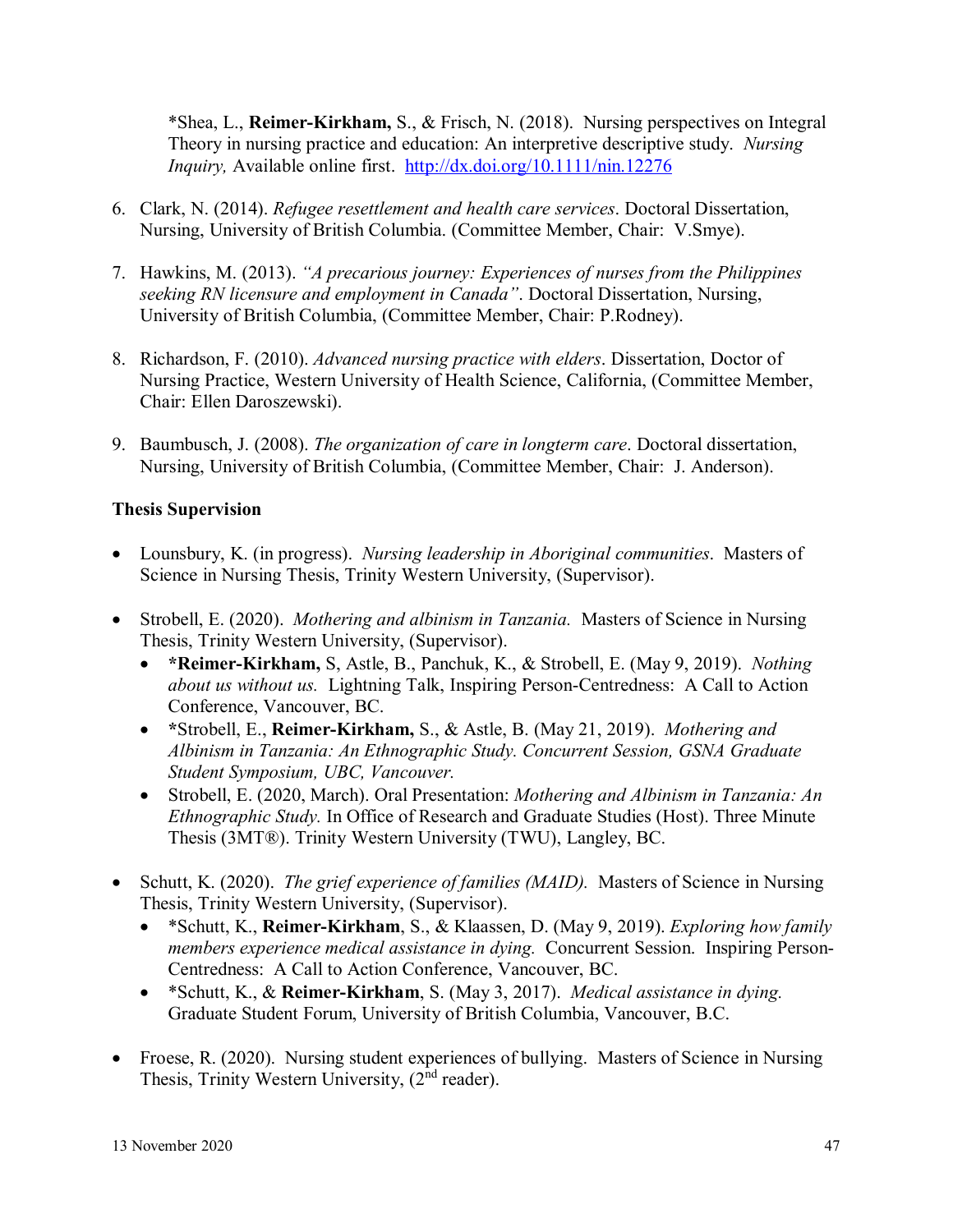- Egert, A. (2019). Faculty preparation for international clinical education. Masters of Science in Nursing Thesis, Trinity Western University, (2<sup>nd</sup> Reader).
	- \*Egert, A., Astle, B., & **Reimer-Kirkham, S.** (Accepted May 25-26. Cancelled due to COVID-19*). Faculty preparation for accompanying nursing students on international experiences: Moving beyond trial-and-error*. CASN Biennial Canadian Nursing Education Conference 2020, Calgary, AB. Canada.
	- \*Egert, A., Astle, Bl, & **Reimer-Kirkham**, S. (May 9, 2019). *Perspectives on faculty preparation for accompanying nursing students on international experiences*. Poster presentation. Inspiring Person-Centredness: A Call to Action Conference, Vancouver, BC.
	- \*Egert, A., **Reimer-Kirkham, S**., & Astle, B. (November 18, 2018). *Faculty preparation for international experiences with nursing students: A literature review. Poster* Presentation. Global Health Student & Young Professionals Summit. 24<sup>th</sup> Annual Canadian Conference on Global Health, Toronto, ON.
- Del Rio, L. (2019). *What characteristics are keeping nurses flourishing in difficult environments? An appreciate inquiry study.* Trinity Western University, Langley, B.C. (Committee Member; Supervisor: Dr. Landa Terblanche).
- Barra-Navratil, T. (2019). *Patient involvement in staff orientation*. Masters of Science in Nursing Thesis, Trinity Western University, (Supervisor).
	- \*Barra-Navratil, T., **Reimer-Kirkham,** S., & Terblanche, L. (May 10, 2019). *Patient Voices Network volunteers' insights on patient-centred care*. Concurrent Session. Inspiring Person-Centredness: A Call to Action Conference, Vancouver, BC.
- England, M. (2018). *Christian clients' experiences of praying in therapy*. Masters of Counselling Psychology, Trinity Western University (2<sup>nd</sup> reader).
- Bughiu, F. (2017). *Upholding social justice in nursing: The value of clinical educational experiences.* Masters of Science in Nursing Thesis, Trinity Western University (2<sup>nd</sup> reader).
	- Doctoral Student, University of British Columbia
	- Canadian Institutes of Health Research Frederick Banting and Charles Best-Canada Graduate Scholarship (2015).
	- Poster Presentation: Graduate Student Research Symposium: Celebrating Nursing Knowledge, University of British Columbia, Vancouver. British Columbia, Canada. (May 2016) (Second Place)
	- Bughiu, F. C., Astle, B. J., & **Reimer-Kirkham**, S. M. (2016, October). Poster Presentation: *Upholding Social Justice in Nursing: The Value of Clinical Educational Experiences: Preliminary Findings.* SEED Global Health Conference, Massachusetts General Hospital, and Global Nursing Caucus conference, Boston, MA.
	- MSN Outstanding Graduate Award November 2017
	- Bughiu, F. C., Astle, B. J., & **Reimer-Kirkham**, S. M. (2017, May). Oral Presentation: *Upholding Social Justice in Nursing: The Value of Clinical Educational Experiences*. In N. Chambers (Chair). Engaging with Nursing Scholarship: Act Locally, Think Globally. University of British Columbia (UBC), Vancouver, BC.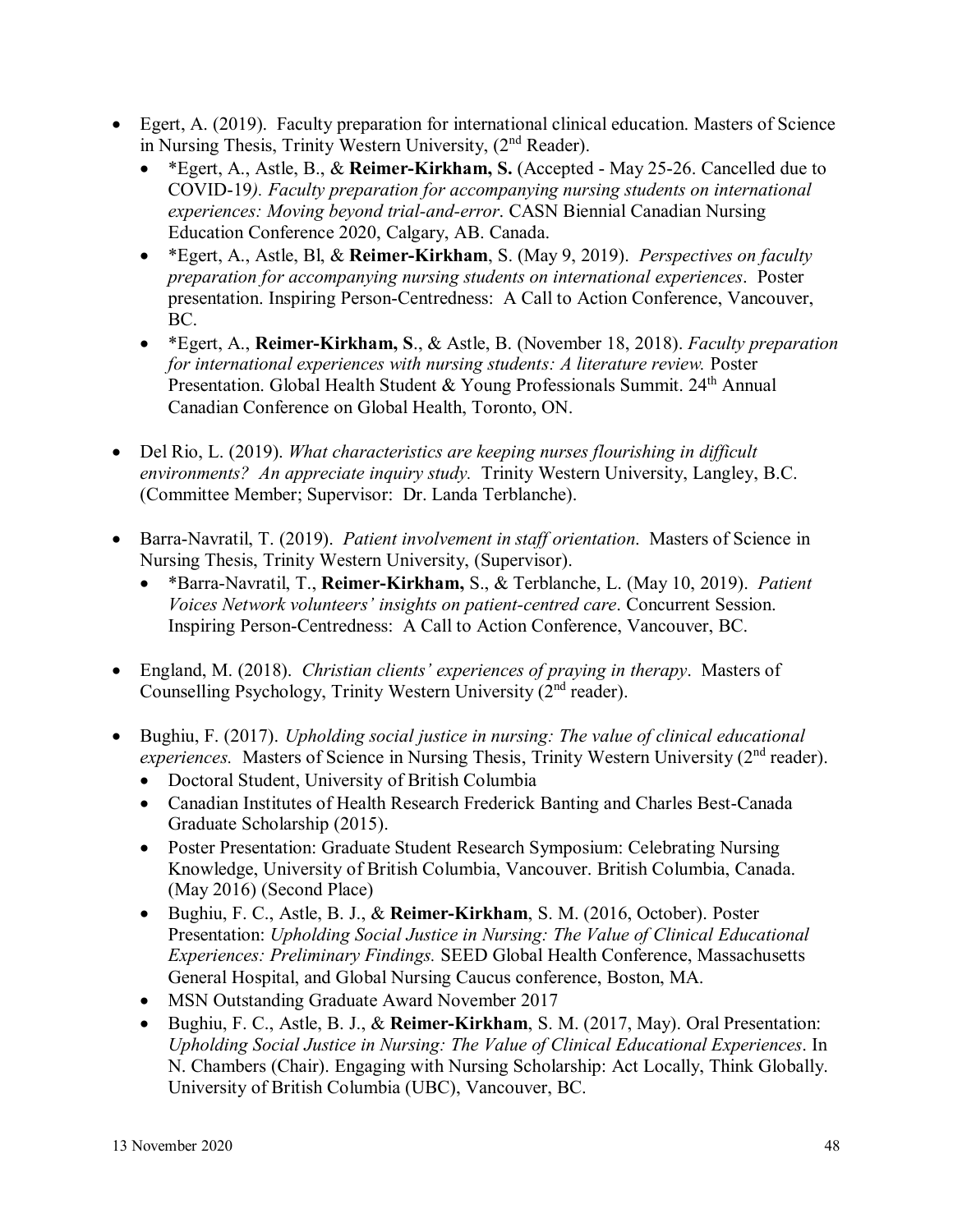- Bughiu, F. C. (2017, March). Oral Presentation: *Upholding Social Justice in Nursing: The Value of Educational Experiences. In Office of Research and Graduate Studies (Host).* Three Minute Thesis (3MT®). Trinity Western University (TWU), Langley, BC.
- Bughiu, F. C., Astle, B. J., & **Reimer-Kirkham**, S. M. (2017, February). Oral Presentation: *Upholding Social Justice in Nursing: The Value of Clinical Educational Experiences.* In University of Victoria (Host). Western North-Western Region Canadian Association of Schools of Nursing (WNRCASN): The Edge of Tomorrow: Perspectives, Pedagogy and Possibilities for Nursing Education. Hotel Grand Pacific, Victoria, BC.
- Smith, B. (2017). *Nurse entrepreneurship.* Masters of Science in Nursing Thesis, Trinity Western University, (Supervisor).
	- Smith, Rising Star Sigma Theta Tau International
	- Smith, B., **Reimer-Kirkham, S**., Stahlke, S. (May 4, 2016). *Nursing entrepreneurship: A literature review.* Poster presentation, Graduate Student Forum, University of British Columbia, Vancouver, B.C.
	- Smith, B., **Reimer-Kirkham, S**., Stahlke, S. (November 7, 2015). *Nursing entrepreneurship: A literature review.* Poster presentation, Sigma Theta Tau International Conference, Las Vegas, NV.
	- \*Smith, B., **Reimer-Kirkham, S**., Stahlke, S. (abstract accepted). *Nursing entrepreneurship: Advancing health equity through social innovation in forensic nursing practice.* 2020 International Conference on Forensic Nursing Science and Practice, September 23-26, 2020, Palm Springs, CA.
- Pater, S. (2015). *Perspectives and experiences of first-time fathers.* Masters of Science in Nursing Thesis, Trinity Western University, (Supervisor).
- Millard, R. (2015). *Approaches to NPO in pre-procedural surgical patients*. Masters of Science in Nursing Thesis, Trinity Western University, (Supervisor).
	- \*Millard, R., **Reimer-Kirkham, S**., & Reimer-Kent, J. (2018). Canadian cardiovascular nurses' knowledge, practice and advocacy role in promoting evidence-based preprocedural fasting guidelines. *Canadian Journal of Cardiovascular Nursing,* (Accepted July, 2017).
	- Millard, R., **Reimer-Kirkham, S**., & Reimer-Kent, J. (May 26 27, 2017). *Canadian cardiovascular nurses' knowledge, practice and advocacy role in promoting evidencebased pre-procedural fasting guidelines.* **"**Update Your Cardiovascular Nursing Toolkit" 2017 Canadian Council of Cardiovascular Nurses Spring Conference, Victoria, BC.
- Mohammed-Walji, A. (2015). *How nurses maximize respite care*. Masters of Science in Nursing Knowledge Translation Project, Trinity Western University, (Supervisor).
- Cernigoy, E. (2014). *The perspectives/experiences of novice nurses who are caring for dying children*. Masters of Science in Nursing, Thesis, Trinity Western University, (Supervisor).
	- Doctoral Student, University of Alberta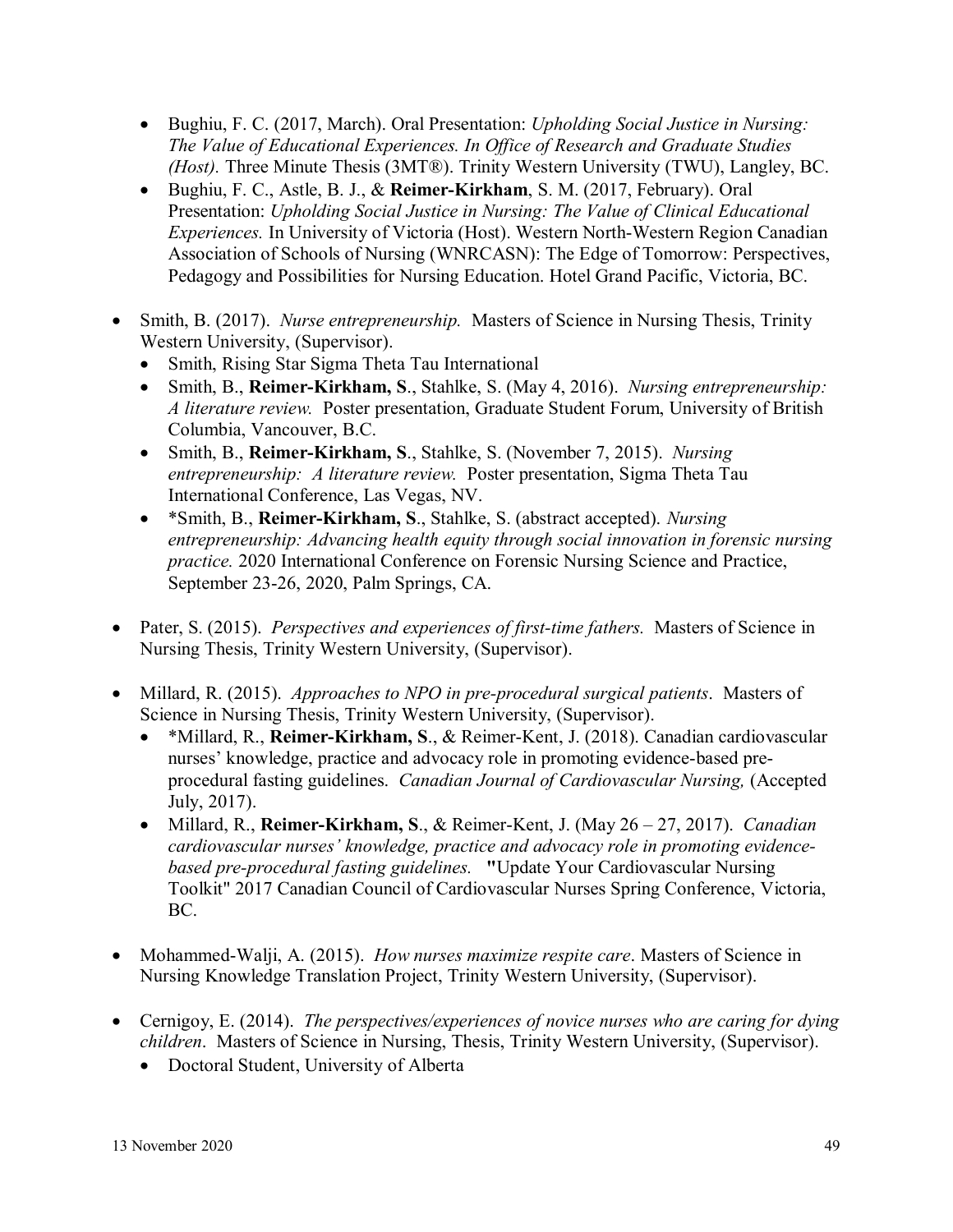- Kent, A. (2014). *Facilitating short breaks - a community response to the needs of local families with children living with ongoing complex health needs*. Masters of Science in Nursing Knowledge Translation Project, Trinity Western University, (Supervisor).
- Hampel, R. (2013). *Continuing competency in mental health nursing*. Masters of Science in Nursing Service Learning Project, Trinity Western University, (Supervisor).
- Niewidomski, S. (2013). *High school sexual education*. Masters of Science in Nursing Knowledge Translation Project, Trinity Western University, (Second Reader).
- Shytlla, V. (2013). *Self-directed learning in the use of complementary alternative medicine in cancer care: A knowledge translation project.* Masters of Science in Nursing, Capstone Project, Trinity Western University (Second Reader).
- Thomas, E. (2013). *An investigation of wound dressings during cancer radiotherapy*. Masters of Science in Nursing, Thesis, Trinity Western University, (Supervisor).
	- \*Thomas, S., **Reimer-Kirkham**, S., & Kohr, R. (2015). Wound dressings during cancer radiotherapy: A survey of Canadian practice*. Clinical Journal of Oncology Nursing*. (accepted October 14, 2014).
	- \*Thomas, S., **Reimer-Kirkham**, S., & Kohr, R. (2014). *Wound dressings during cancer radiotherapy: A survey of Canadian practice.* Poster presented Canadian Association of Nurses in Oncology, Ouebec City, October 26-29<sup>th</sup>, 2014.
- Boakye-Yiadom, B. (2012). *Exploring the learning experiences of undergraduate nursing students during an international experience*. Masters of Science in Nursing Thesis, Trinity Western University, (Supervisor).
	- Presentation: Canadian Association of Schools of Nursing (CASN) Conference, June 2013.
	- Publication: Afriyie Asenso, B., **Reimer-Kirkham**, S., & Astle, B. (2013). "In real time: Exploring nursing students' learning during an international experience. *International Journal of Nursing Scholarship. 10*(1), 1-10. doi: 10.1515/ijnes-2012-0045.
- Burgess, C. (2012). *Understanding motivation: Why undergraduate nursing students seek out international clinical placements.* Masters of Science in Nursing Thesis, Trinity Western University, (Supervisor).
	- Awards: TWU Graduating Student Speaker 2012; MSN Outstanding Student Award.
	- Presentations: TWU SON Faith & Nursing Symposium, May 2012; WNRCASN Conference, Edmonton, AB, Feb 2013; Burgess, C., **Reimer-Kirkham, S**., & Astle, B. UVic School of Nursing Biennial Research Conference, Victoria, BC., May 10, 2013 Canadian Conference on Global Health (CCGH), Burgess, C., Reimer-Kirkham, S., Astle, B. Ottawa, OT, October 2013.
	- Publication: Burgess, C., **Reimer-Kirkham**, S., & Astle, B. (2014). Motivation and international clinical placements: Shifting nursing students to a global citizenship perspective. 11(1), 1-8. doi: 10.1515/ijnes-2013-006.56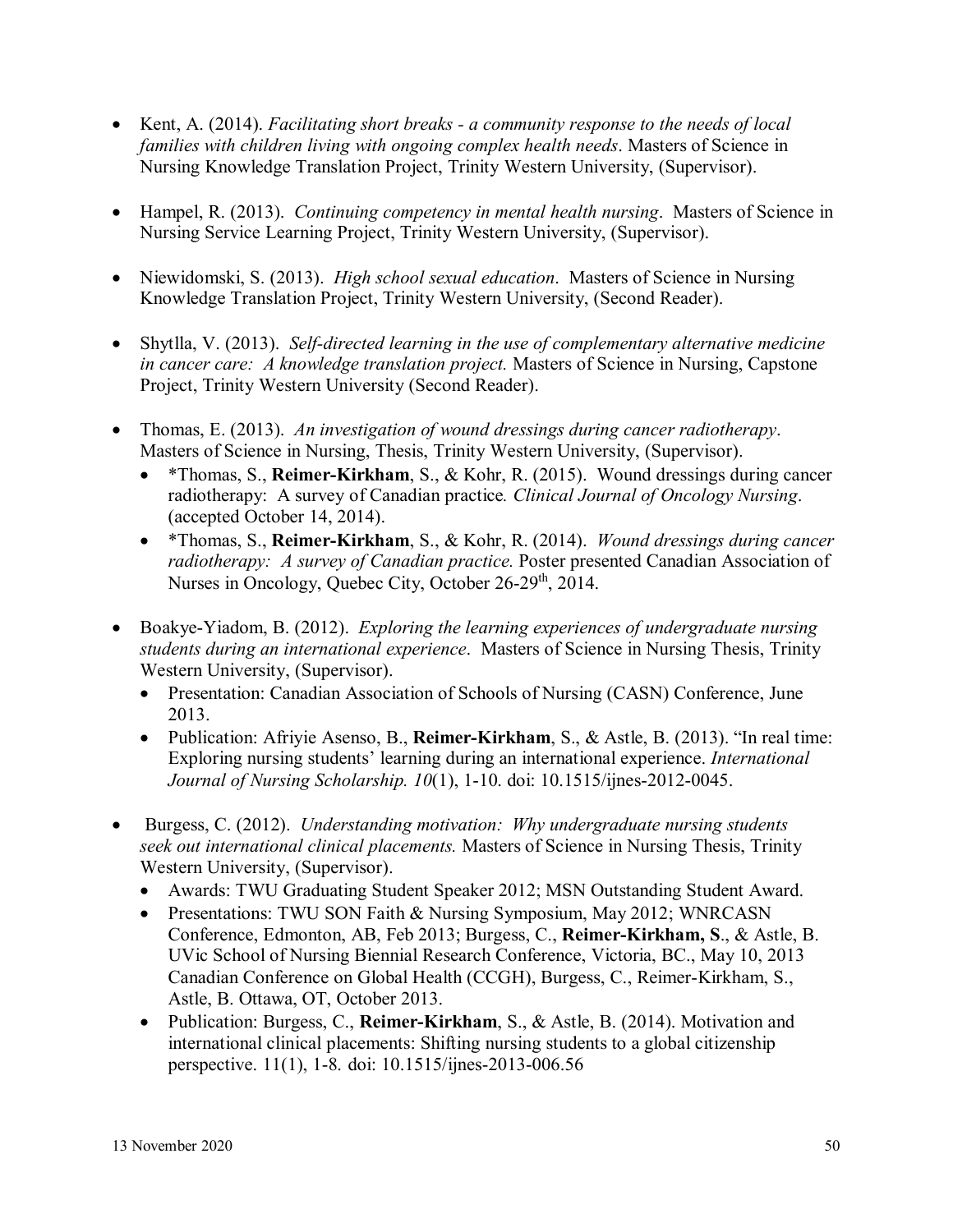- Dada, E. (2012). *Older immigrants' perspectives of the influence of spirituality on their health and illness.* Masters of Science in Nursing Thesis, Trinity Western University, (Supervisor).
- Janzen, K. (2012). *Extending the spirit: A qualitative secondary analysis on nurses' perspectives on spirituality.* Masters of Science in Nursing Thesis, Trinity Western University, (Co-Supervisor).
	- Presentations: Janzen, K., Astle, B., & **Reimer-Kirkham**, UVic School of Nursing Biennial Research Conference, Victoria, BC., May 2013 (Accepted).
	- Janzen, K., **Reimer-Kirkham, S**., & Astle, B. (accepted). Extending the spirit: A qualitative secondary analysis on nurses' perspectives on spiritual caregiving. Journal of Christian Nursing. (Accepted, with revisions, January 24, 2018).
- Dsouza, E. (2011). *Servant leadership communication in longterm care facilities*. Master of Arts Leadership, Major project, Trinity Western University, (Supervisor).
- Sannassey, R. (2011). *Nursing management of patients with borderline personality disorders*. Masters of Science in Nursing Service Learning Project, Trinity Western University, (Supervisor).
- Townsend, B. (2011). *Embodiment and ethics in nursing curricula*. Masters of Science in Nursing Service Learning Project, Trinity Western University, (2nd reader, Supervisor: L.Terblanche).
- Cochrane, M. (2010). *Embodiment and nursing education*. Masters of Science in Nursing Major Paper, University of British Columbia, (Committee Member, Chair: M. Clauson).
- Jacobi, G. (2010). *Moral distress in residential care: Implications for education*. Masters of Arts Leadership, Major project, Trinity Western University, (Supervisor).
- Walker, S. (2010). *Promoting the measurement of client satisfaction in Fraser Health Home Support.* Major project, Masters of Arts Leadership, Trinity Western University, (Supervisor).
- Folkins, J. (2009). *Theory and practice for volunteerism*. Masters of Arts Leadership, Major project, Trinity Western University, (Supervisor).
- Boettcher, O. (2008). *Servant leadership and the clinical nurse educator*. Masters of Arts Leadership, Major project, Trinity Western University, (Supervisor).
- Cochrane, M. (2008). Online teaching. Masters of Science in Nursing, University of British Columbia, (Practicum supervisor).
- Gaerney, C. (2008). *The contribution of servant leadership in the retention of graduate nurses*. Masters of Arts Leadership, Major project, Trinity Western University, (Supervisor).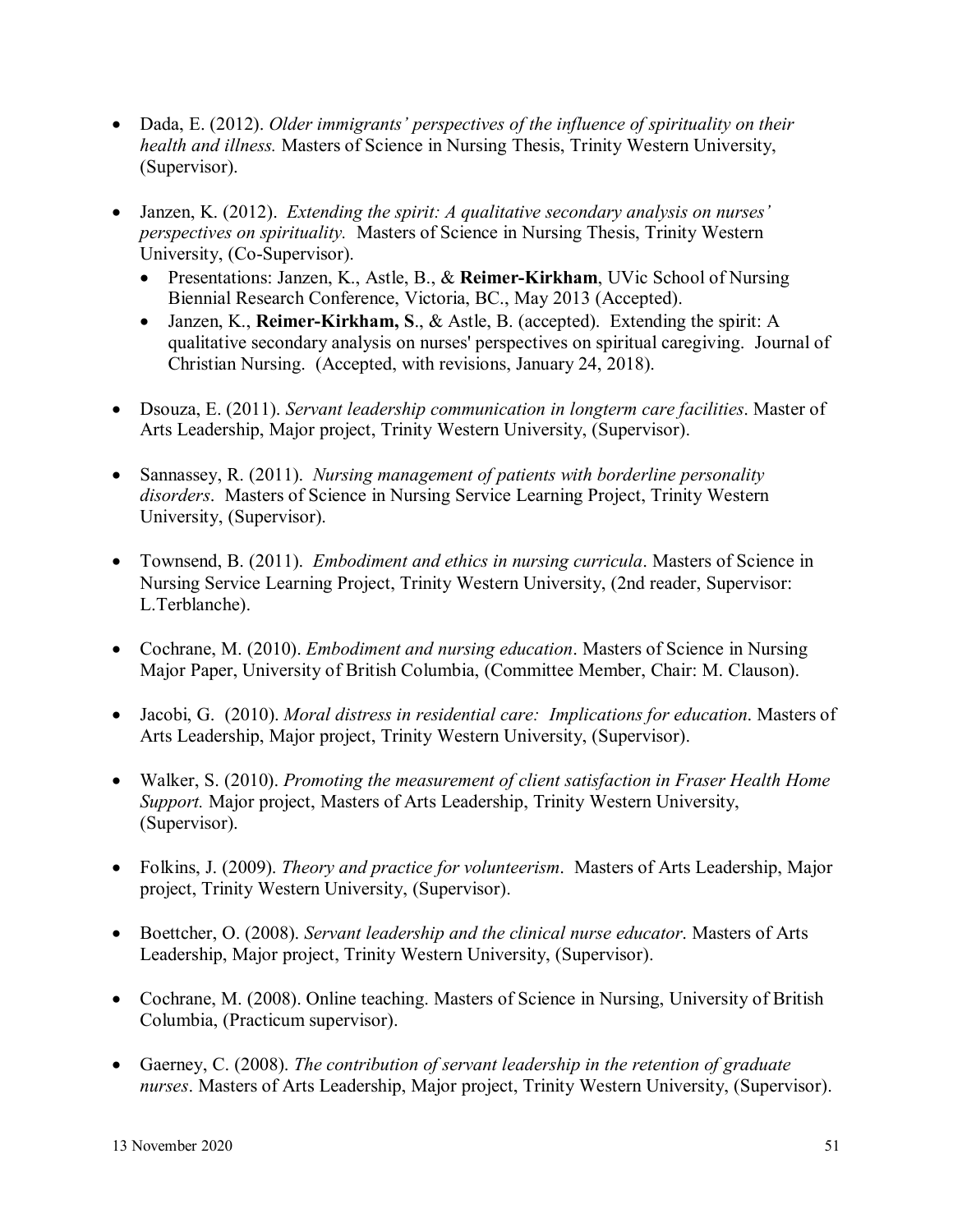- Lawes, J.E. (2008). *Internationally educated nurses*. Masters of Arts Leadership, Major project, Trinity Western University, (Supervisor).
- McColgan, K. (2008). *The meaning of spirituality for nurses who work in community health nursing in First Nations communities in British Columbia*. Masters of Science in Nursing Thesis, University of British Columbia, (Committee Member. Chair: L. Chiu).
- Cochrane, M. (2007). Classroom teaching. Masters of Science in Nursing, University of British Columbia, (Practicum supervisor).
- Ducklow, M. (2007). *Preferred futures: The impact of peer support on exit from the commercial sex trade*. Masters Counseling Psychology, Thesis, Trinity Western University, (Committee Member, Chair: F. Auton-Cuff).
- Taylor-Hughes, K. (2007). *Founder's syndrome and co-dependency within an organization*. Masters of Arts Leadership, Major project, Trinity Western University, (Supervisor).
- McCall, J. (2007). *Aboriginal women and HIV/AIDS*. Masters of Science in Nursing, Thesis, University of British Columbia, (Committee Member. Chair: A. Browne).
- Pankratz, D. (2006). *Considering the process of learning through international clinical immersion for baccalaureate nursing students.* Masters of Science in Nursing, Masters Essay, University of British Columbia, (Committee Member. Chair: M. Clauson).
- Henry, A. (2005). *Producing organizational effectiveness within the community nursing service-St. Lucia.* Masters of Arts Leadership, Major project, Trinity Western University, (Supervisor).
- Sheppard, G. (2005). *Faculty development for teachers of internationally educated nurses*. Masters of Science in Nursing, Essay, University of British Columbia, (Committee Member. Chair: M. Osborne).
- Vanderhaage, M. (2004). *Spirituality, palliative care, and servant leadership*. Masters of Arts Leadership, Major project, Trinity Western University, (Supervisor).
- Zhu, M. (2004). *Servant leadership in the context of the Chinese health care system*. Masters of Arts Leadership, Major project, Trinity Western University, (Supervisor).
- Bergen, J. (2002). *Servant leadership in parish nurse settings*. Masters of Arts Leadership, Major project, Trinity Western University, (Supervisor).

# **Other Research Supervision**

Hahn, T. (2007). *Patients' perspectives of nurse practitioners*. Duquesne University, Pittsburgh, (External Expert Advisor).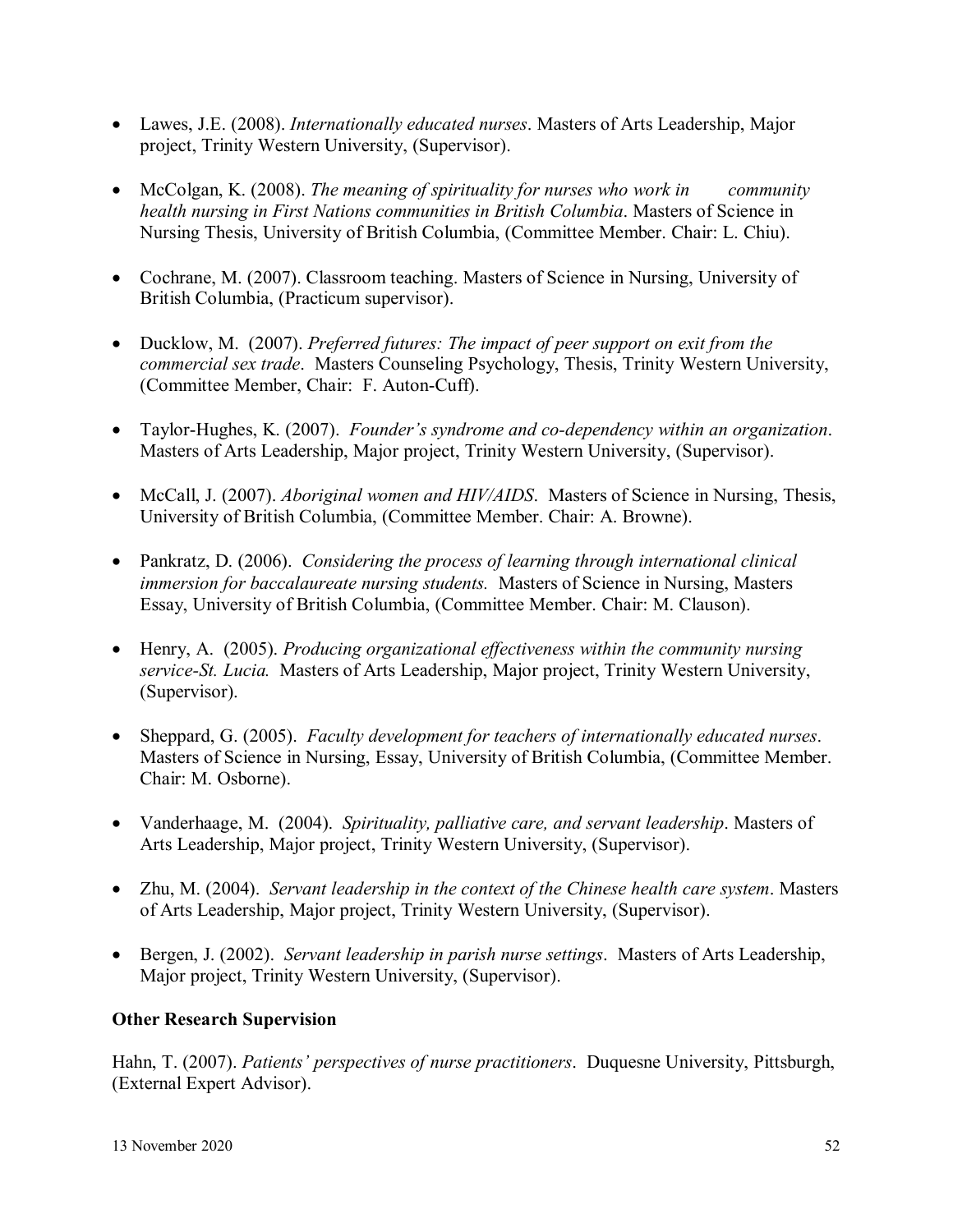## **Editorial Roles**

| Co-editor. Fowler, M., Reimer-Kirkham, S., Sawatzky, R. & Johnston-Taylor, E. (eds.). |               |
|---------------------------------------------------------------------------------------|---------------|
| (2012). Religion, religious ethics, and nursing. New York: Springer                   | $2010 - 2012$ |
| Editor, Scholarship Update Newsletter, TWU School of Nursing                          | 2006 - 2015   |

#### **Book Endorsement**

Astle, B., & **Reimer-Kirkham**, S. (June 2016) for: Bryant, T. (2016). *Health policy in Canada*  (2<sup>nd</sup> ed.). Toronto, OT: Canadian Scholar's Press. [Expected publication late December 2016).

# **Committee Memberships**

| Senator, TWU Senate (Dean's Council Representative)         | $2019$ – present |
|-------------------------------------------------------------|------------------|
| Member, TWU Research Advisory Senate Sub-committee          | $2019$ – present |
| Chair, TWU Senate Nominating Committee                      | $2019$ - present |
| Chair, School of Nursing Full Faculty                       | $2018$ – present |
| Co-Chair, School of Nursing Communications                  | $2016$ – present |
| Chair, Doctoral Planning Committee                          | 2018 - present   |
| Chair, New Faculty Orientation                              | $2018$ – present |
| Dean's Advisory Council                                     | $2018$ – present |
| Chair, School of Nursing Leadership Team                    | $2018$ – present |
| Chair, School of Nursing Tenure and Promotion Advisory      | $2018$ – present |
| Co-Chair, BSN Curriculum Committee                          | $2018$ – present |
| Member, MSN Curriculum Committee                            | $2018$ – present |
| Member, MSN Admissions and Progressions                     | $2018$ - present |
| Chair, MSN Curriculum Committee                             | $2015 - 2018$    |
| Member, SON Communications                                  | $2015 - 2018$    |
| Member, ad hoc Provost's Reading Group Inclusive Classrooms | $2017$ - present |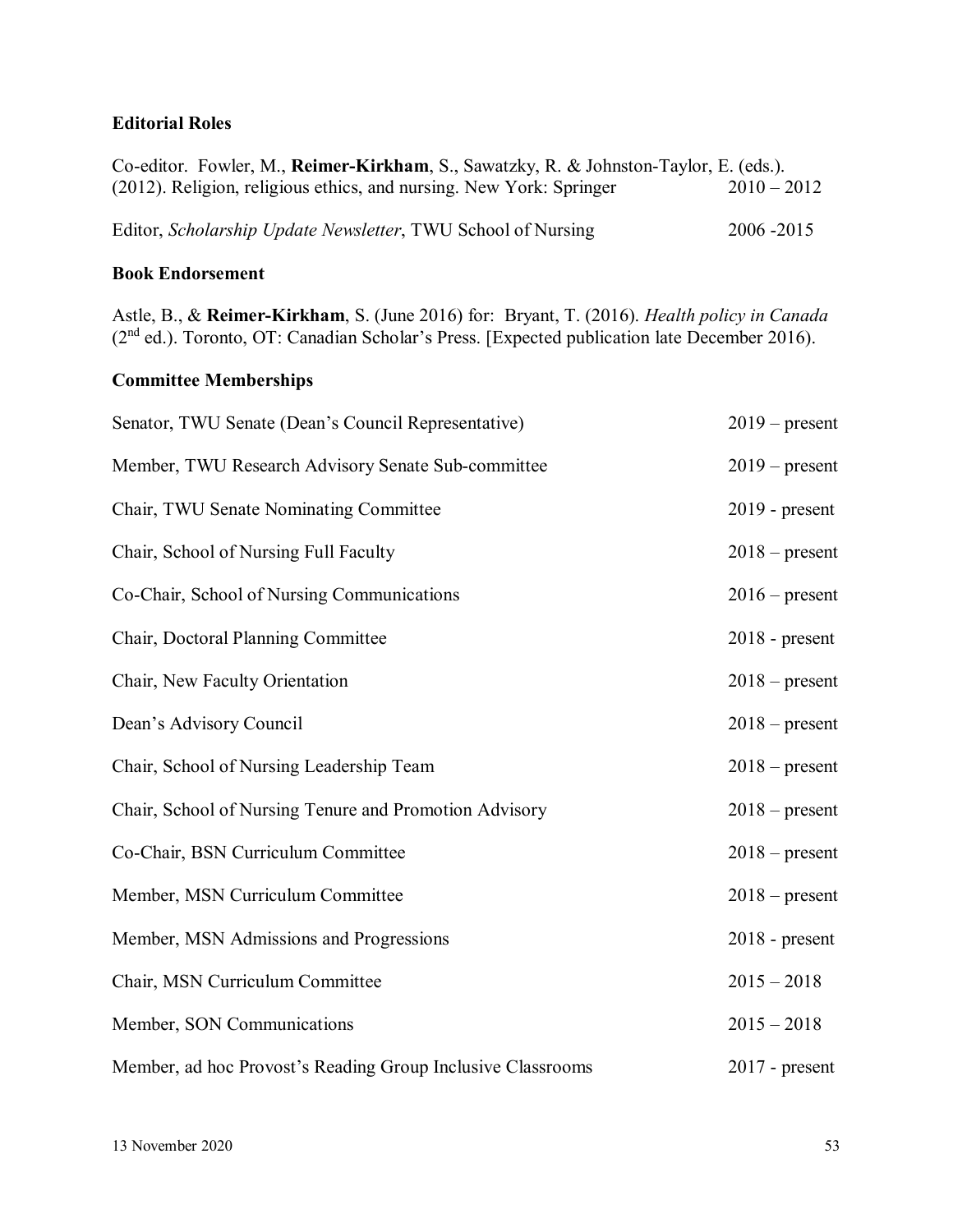| Member, Academic Freedom Joint Taskforce, TWU                                                                                                   | $2016 - 2018$    |
|-------------------------------------------------------------------------------------------------------------------------------------------------|------------------|
| Member, TWU Faith and Reason Taskforce "Freedom"                                                                                                | $2015 - 2016$    |
| Chair, Graduate Academic Council                                                                                                                | $2012 - 2013$    |
| Chair, MSN Marketing Taskforce                                                                                                                  | $2012 - 2015$    |
| Chair, MSN Admissions and Progressions                                                                                                          | $2009 - 2018$    |
| Member, Graduate Academic Council                                                                                                               | $2009 - 2018$    |
| Chair, MSN Committee                                                                                                                            | $2009 - 2018$    |
| Faculty of Graduate Studies, Directors<br><b>Trinity Western University</b>                                                                     | $2008 - 2018$    |
| First Nations - Metis Task Force                                                                                                                | 2009-2010        |
| <b>Educational Assembly Senate Taskforce</b>                                                                                                    | $2008 - 2011$    |
| Planning Committee, MSN Program                                                                                                                 | $2006 - 2009$    |
| Member, Research Committee, School of Nursing                                                                                                   | $2009$ - present |
| Partnership Committee, School of Nursing                                                                                                        | $2008 - 2012$    |
| Chair, Research and Resources Committee, Nursing Department                                                                                     | $2000 - 2009$    |
| Member, Culture Committee                                                                                                                       | $2000 - 2005$    |
| Master of Arts in Leadership, Leadership Team                                                                                                   | 2001-2009        |
| Chair of Planning Committee, Faith and Nursing Symposium                                                                                        | $2009$ - present |
| <b>Event Participation</b>                                                                                                                      |                  |
| Moderator, "Still Standing Strong". International Albinism Awareness Day,<br>New York                                                           | June, 2019       |
| Co-Lead, 4 <sup>th</sup> Annual Full Professor Dinner, Trinity Western University                                                               | April 2020       |
| Conference Co-Chair, Spirituality-the Missing Ingredient in Healthcare<br>Providence Health and Trinity Western University, May $8 - 10$ , 2019 | May 2018 - 2019  |
| Co-Lead, 3 <sup>rd</sup> Annual Full Professor Dinner, Trinity Western University                                                               | May, 2019        |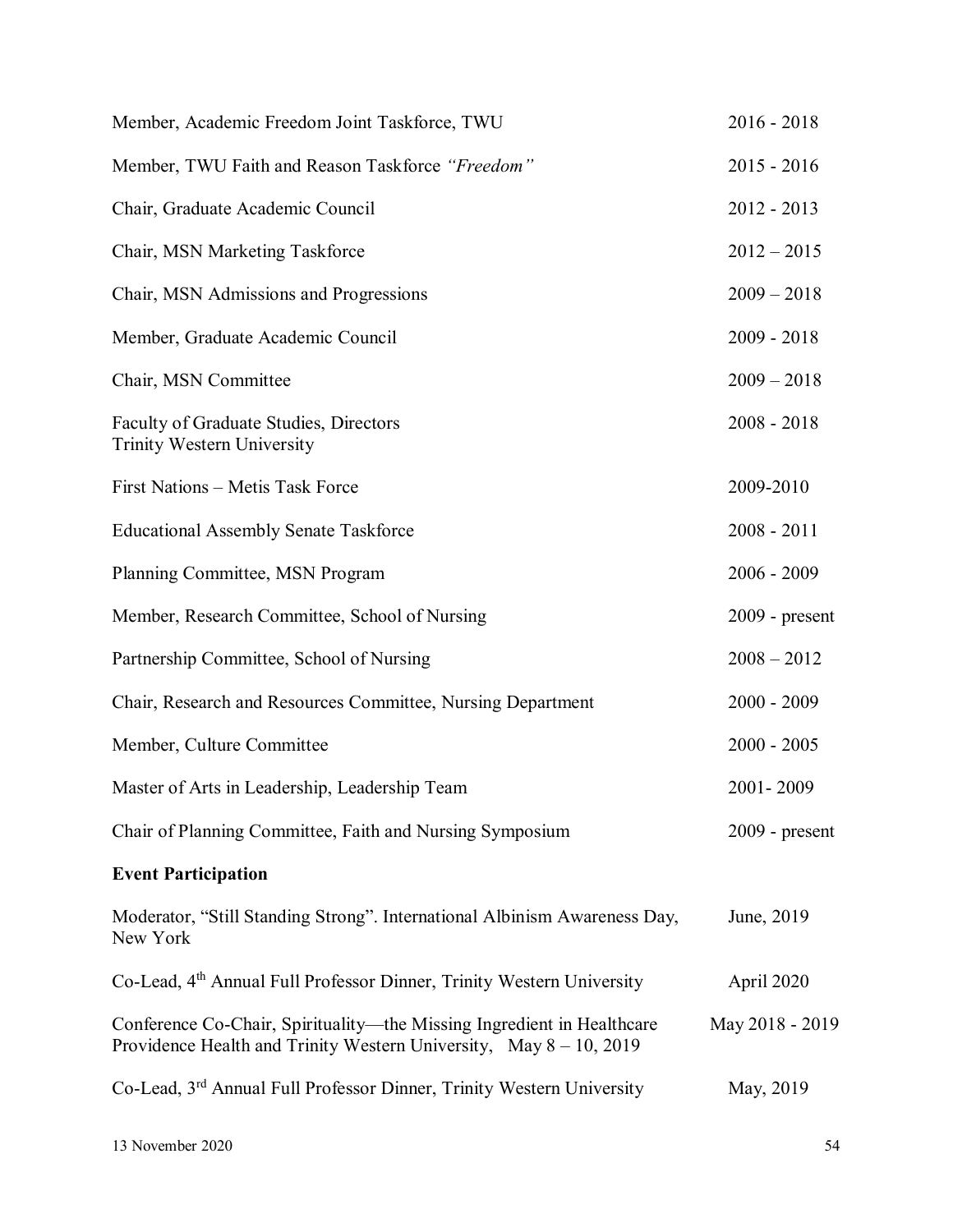| Co-Lead, 2 <sup>nd</sup> Annual Full Professor Dinner, Trinity Western University                                                                       | May, 2018        |
|---------------------------------------------------------------------------------------------------------------------------------------------------------|------------------|
| Member, Critical Inquiry in Nursing Think Tank, Vancouver, B.C.                                                                                         | November, 2017   |
| Co-Lead, 1st Annual Full Professor Dinner, Trinity Western University                                                                                   | May, 2017        |
| Member, Critical Inquiry in Nursing Think Tank, Vancouver, B.C.                                                                                         | November, 2016   |
| Member, Critical Inquiry in Nursing Think Tank, Vancouver, B.C.                                                                                         | December, 2015   |
| Conference Chair, Faith and Nursing Symposium, Trinity Western University, November, 2015                                                               |                  |
| Chair, Planning Committee, TWU-UVic Dialogue                                                                                                            | October 2015     |
| Chair, Nursing Networking Cafés, Trinity Western University                                                                                             | $2009$ - present |
| Co-chair, Scientific Review Committee, Critical Perspectives in Nursing Conference,<br>Vancouver, B.C. June, 2013                                       | 2012 - 2013      |
| Conference Chair, Religion, ethics, and nursing in pluralistic societies, Faith and Nursing<br>Symposium, Trinity Western University, May 10 – 12, 2012 | $2011 - 2012$    |
| Conference Chair, TWU-NCF Faith & Nursing Symposium, Ottawa                                                                                             | 2010             |
| Conference Chair, Faith and Nursing Symposium, Trinity Western University, January, 2009                                                                |                  |
| Member, Planning Committee, 14th Critical and Feminist Perspectives in Nursing Conference,<br>Vancouver, B.C. September 2007                            | $2006 - 2007$    |
| <b>Memberships in Scholarly/Research and Professional Societies</b>                                                                                     |                  |
| European Spirituality in Nursing/ Midwifery Care Research Network                                                                                       | $2020$ - present |
| BCNNP – Registered Nurse, British Columbia                                                                                                              | $2018$ - present |
| Co-Director and Founding Member<br>TWU Centre for Equity & Global Engagement                                                                            | $2012$ - present |
| Advisory Member, Taskforce on Graduate Nursing Education,<br>Canadian Association Schools of Nursing, Ottawa, ON.                                       | $2012 - 2015$    |
| Advisory Member, Taskforce on Cultural Competence and Safety.<br>Canadian Association Schools of Nursing, Ottawa, ON.                                   | $2012 - 2014$    |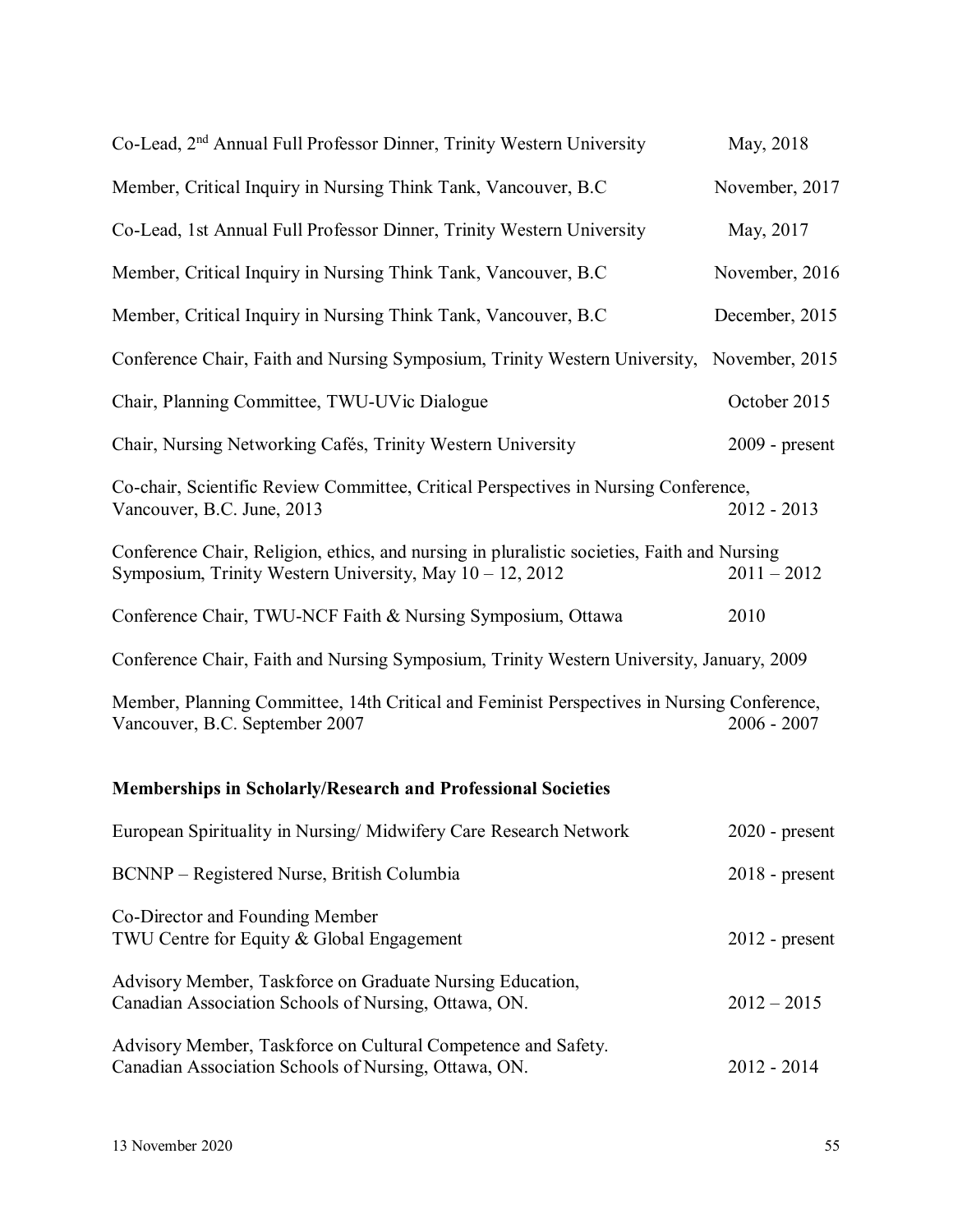| Investigator, Critical Research in Health and Health Inequities Research Unit, School of Nursing,<br>University of British Columbia | $2009$ - present |
|-------------------------------------------------------------------------------------------------------------------------------------|------------------|
| Founding Member, Religion in Canada Institute, Trinity Western University                                                           | $2008$ - present |
| Founding Member, Gender Studies Institute, Trinity Western University                                                               | $2008$ - present |
| <b>Founding Member</b><br>International Academy of Critical and Feminist Action in Nursing                                          | $2007$ - present |
| Member, Committee for International Student Placements ad hoc Working Group,<br>B.C. Health Academic Council                        | $2007 - 2010$    |
| Member-at-Large<br>Western Region Canadian Association Schools of Nursing                                                           | $2001 - 2005$    |
| Member, Western Region Canadian Association of Schools of Nursing                                                                   | $2000$ – present |
| Investigator, Culture, Gender, and Health Research Unit, School of Nursing, University of<br>British Columbia                       | $2000$ - present |
| Member, Sigma Theta Tau International                                                                                               | 1996 - $present$ |
| Member, Canadian Bioethics Society                                                                                                  | $1995 - 2003$    |
| Member, College of Registered Nurses of BC.                                                                                         | 1986 - 2018      |

# **Professional Service**

| Member, Advisory Board for Chair in Indigenous Health Nursing (Lisa Bourque Bearskin)                             | $2019$ - present |
|-------------------------------------------------------------------------------------------------------------------|------------------|
| Member, CASN National Education Framework Advisory                                                                | $2019$ - present |
| Member, BC Health Deans and Directors                                                                             | $2018$ - present |
| Member, Nurses Education Council of British Columbia (NECBC)                                                      | $2018$ – present |
| Reviewer, College Selection Committee<br>Royal Society of Canada, College of New Scholars, Artists and Scientists | 2017, 2019       |
| Reviewer, CIHR, Program Grants                                                                                    | 2018, 2019       |
| Editor, Special Issue, Religion and Gender                                                                        | 2019             |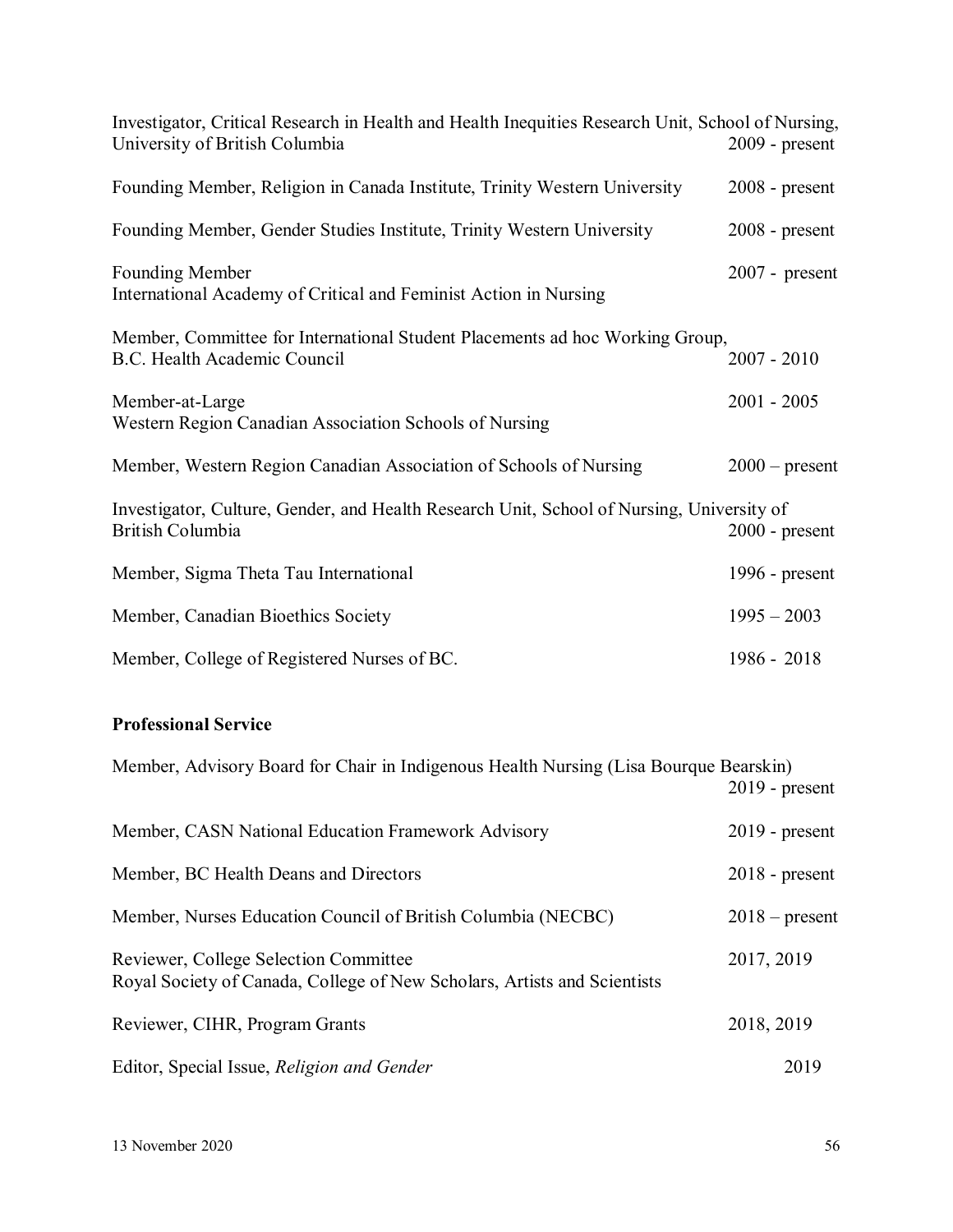| Reviewer, UBC Press.                                                                           | 2017             |
|------------------------------------------------------------------------------------------------|------------------|
| Reviewer, Journal of Nursing Leadership                                                        | 2015             |
| Reviewer, Health policy in Canada $(2^{nd}$ ed)                                                | 2016             |
| Reviewer, Project Competition, Canadian Institutes of Health Research (CIHR)                   | 2016             |
| Reviewer, Canada Graduate Scholarships TWU                                                     | 2012, 2016, 2019 |
| Reviewer, Religions                                                                            | 2015             |
| Reviewer, Social Sciences and Medicine                                                         | 2013, 2014, 2020 |
| Reviewer, Journal of Clinical Nursing                                                          | $2015$ - present |
| Reviewer, Journal of Nursing Philosophy                                                        | 2012             |
| Reviewer, <i>Nursing Inquiry</i>                                                               | $2009$ - present |
| Reviewer, Canadian Journal of Nursing Research,<br>Special issue on Aboriginal Peoples' Health | 2012             |
| Reviewer, Health and Place Journal                                                             | 2010             |
| Reviewer, Clinical Nursing Research                                                            | 2010             |
| Reviewer, Applied Research in Quality of Life                                                  | 2008             |
| Reviewer, Qualitative Health Research Journal                                                  | $2008$ - present |
| Reviewer, International Journal of Nursing Education Scholarship                               | $2008$ - present |
| Reviewer, Journal of International Migration and Integration.                                  | 2007             |
| Reviewer, Lippincott Publishers                                                                | 2006             |
| Reviewer, Canadian Journal of Nursing Research                                                 | $2001$ - present |
| Consultant, College of Nursing, Research Committee, University of<br>Saskatchewan              | 2012             |
| <b>External Reviewer, Promotion Application</b><br>Dr. M.McIntyre, University of Victoria      | 2012             |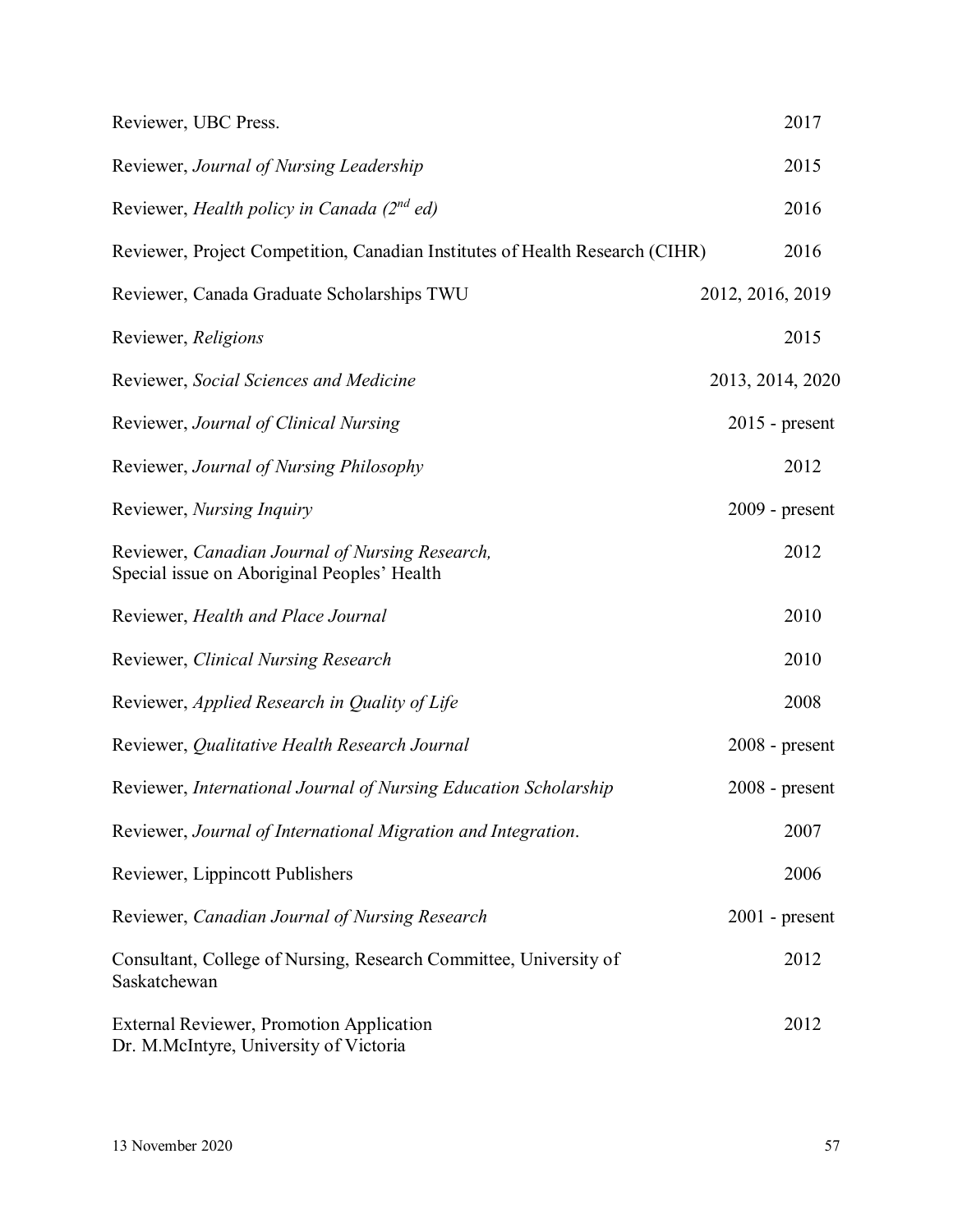| External Reviewer, Tenure Application,<br>Dr. C.Caufield, University of Edmonton                                                                                                                           | 2012                     |
|------------------------------------------------------------------------------------------------------------------------------------------------------------------------------------------------------------|--------------------------|
| External Reviewer, Promotion to Associate Professor,<br>Dr. J.Choiniere, York University                                                                                                                   | 2012                     |
| External Reviewer, Graduate Program Proposal (MSN),<br>Thompson Rivers University                                                                                                                          | 2012                     |
| External Reviewer, Promotion to Full Professor, Dr. Tracy Carr,<br>University of New Brunswick                                                                                                             | 2010                     |
| Reviewer, Aboriginal People's Health Committee, Canadian Institutes of Health Research<br>(CIHR)                                                                                                           | $2009 - 2014$            |
| Reviewer, Scholar Program, Michael Smith Health Research Foundation 2011 – 2013, 2017                                                                                                                      |                          |
| Reviewer, Scholar Program, Michael Smith Health Research Foundation                                                                                                                                        | 2007                     |
| Reviewer, Scientific Review Panel, International Philosophy of Nursing Conference,<br>Vancouver, B.C.                                                                                                      | 2010                     |
| Reviewer, Abstract review committee for 14th International Critical and Feminist Perspectives in<br>Nursing Research Conference, Vancouver, September, 2007.<br>Reviewer, Internal Grants Competition, TWU | 2007<br>$2008$ - present |
| Reviewer, Abstract review committee for CASN conference,<br>Victoria, B.C. November 2007.                                                                                                                  | 2006                     |
| Hiring Taskforce, Dean, School of Nursing                                                                                                                                                                  | 2012                     |
| Hiring Taskforce, Associate Provost                                                                                                                                                                        | $2012$ - present         |
| Hiring Taskforce, Faculty                                                                                                                                                                                  | $2010 - 2011$            |
| <b>Task Force on International Student Placements</b><br>B.C. Academic Health Council                                                                                                                      | $2006$ - present         |
| Reviewer, Entry-level Registered Nurse Competencies, College of<br>Registered Nurses British Columbia                                                                                                      | 2006                     |
| <b>Community Service</b>                                                                                                                                                                                   |                          |
| <b>Canvasser Canadian Cancer Society</b>                                                                                                                                                                   | $2008$ - present         |
| Leadership Team, Coast Hills Community Church                                                                                                                                                              | $2016 - 2019$            |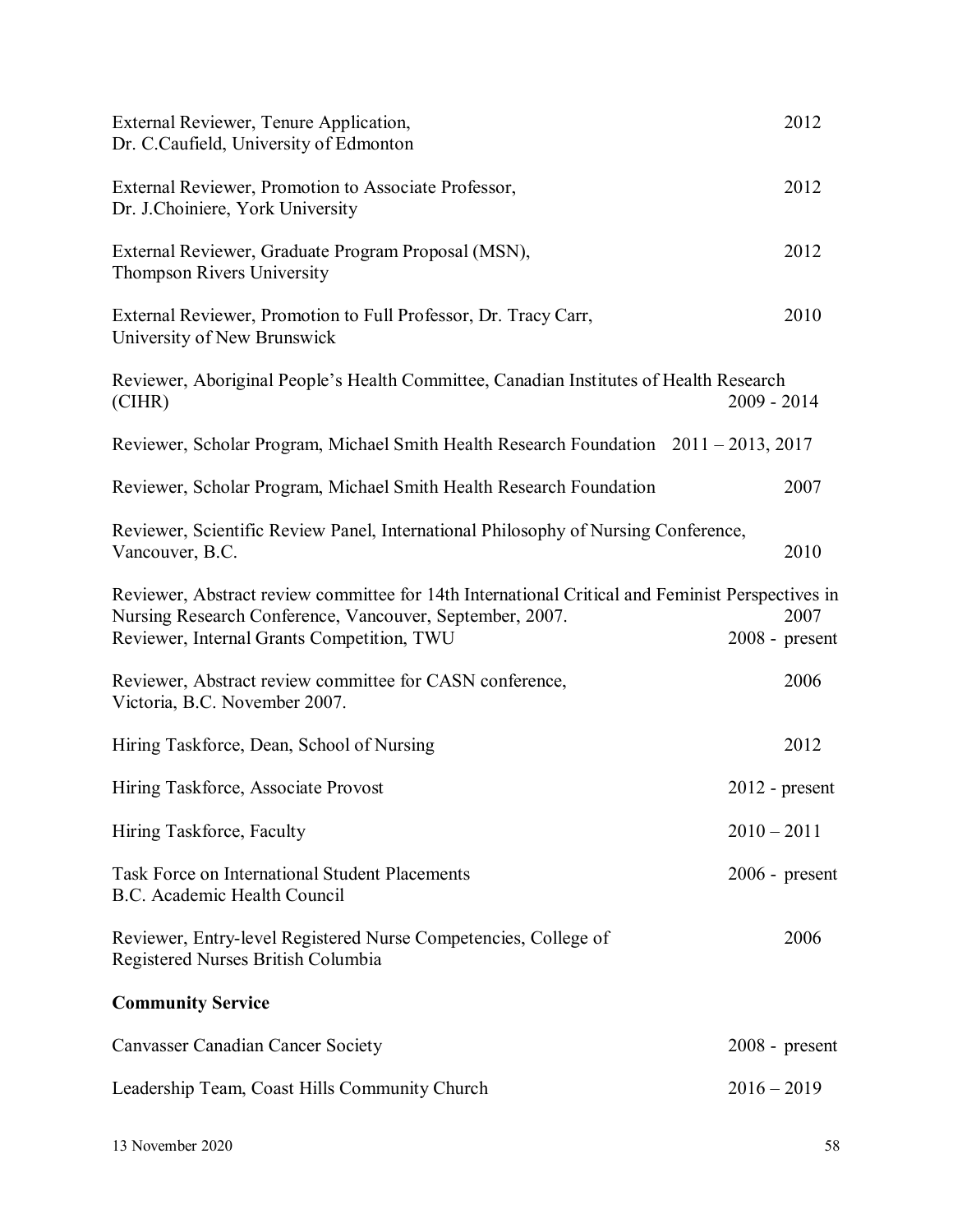| Search Committee Lead Pastor, Coast Hills Community Church                                | 2016                              |
|-------------------------------------------------------------------------------------------|-----------------------------------|
| Greeter, Coast Hills Community Church<br>KidzLife Volunteer, Coast Hills Community Church | $2013$ - present<br>$2006 - 2011$ |
| <b>Block Watch Captain</b>                                                                | $2000$ - present                  |

# **TEACHING**

# **Directed Studies (Graduate)**

Trinity Western University, School of Nursing Graduate Studies. *NURS 607: Directed Studies, Global Health* with Amanda Egert (Fall 2017)

University of Calgary, Faculty of Graduate Studies. *Critical Perspectives in Nursing and Healthcare*. Directed Studies with Jane Werunga.

University of Victoria, Faculty of Graduate Studies. *Critical Methodologies in Health Research*. Directed Studies with Sherin Jamal

## **Graduate Courses**

#### **Trinity Western University**

| NURS 510: Foundations of Nursing Knowledge<br>NURS 692/N693: Knowledge Translation<br>NURS 607: Spirituality and the Helping Professions        | $2020 - 2021$ |
|-------------------------------------------------------------------------------------------------------------------------------------------------|---------------|
| NURS 510 Online: Foundations of Nursing Knowledge<br>NURS 692/N693: Knowledge Translation<br>NURS 607: Spirituality and the Helping Professions | $2019 - 2020$ |
| NURS 510: Foundations of Nursing Knowledge                                                                                                      | $2018 - 2019$ |
| NURS 607: Spirituality and the Helping Professions<br>(including course development and course lead)                                            | $2017 - 2018$ |
| NURS 550: Health Policy                                                                                                                         | $2017 - 2018$ |
| NURS 621 Perspectives on Nursing Leadership<br>NURS 550: Health Policy                                                                          | $2016 - 2017$ |
| NURS 621 Perspectives on Nursing Leadership<br>NURS 550: Health Policy                                                                          | $2015 - 2016$ |
| NURS 692/N693: Knowledge Translation                                                                                                            | $2014 - 2015$ |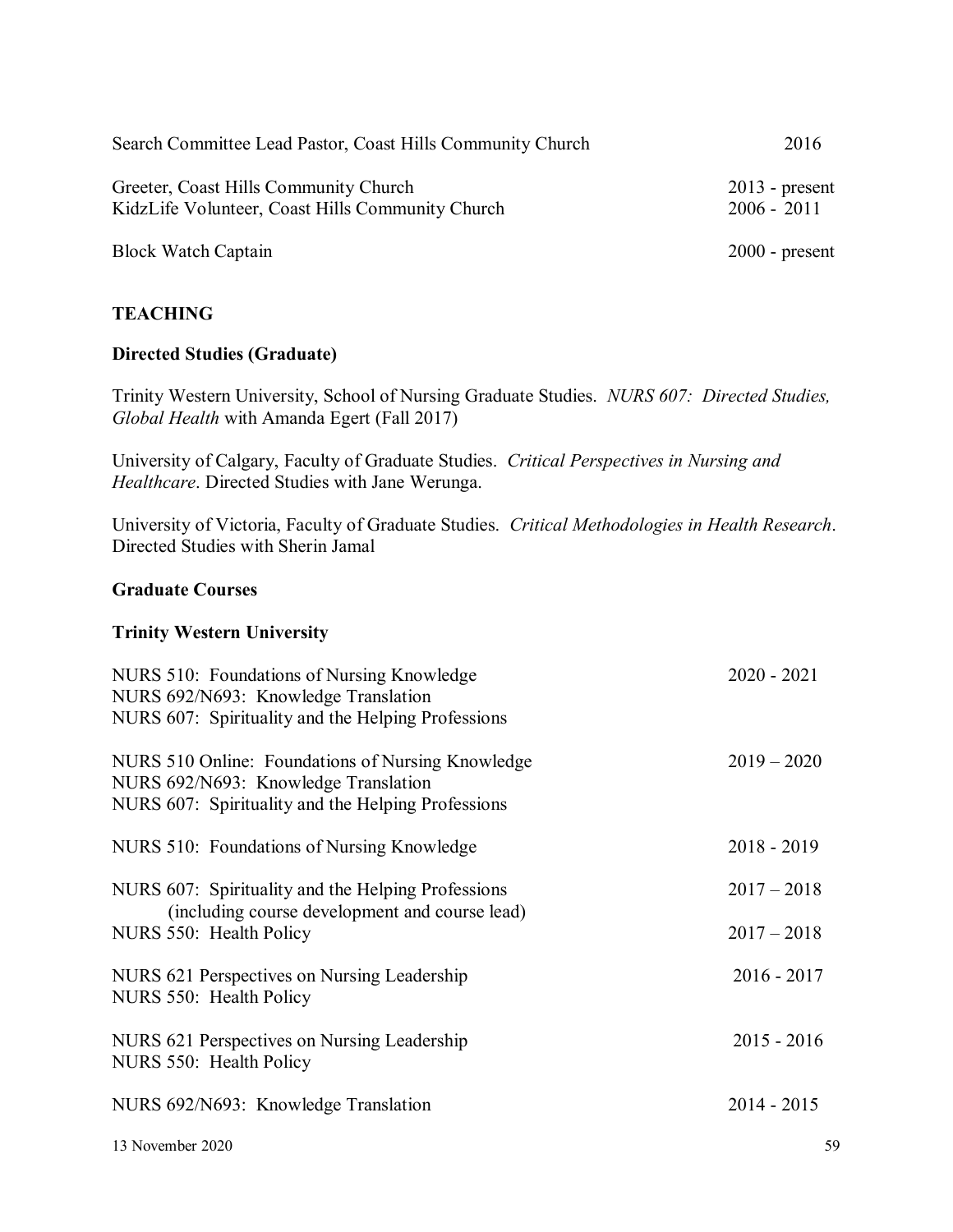| (including course development)<br>NURS 550: Health Policy<br>NURS 621 Perspectives on Nursing Leadership                                                                                                                                        |               |
|-------------------------------------------------------------------------------------------------------------------------------------------------------------------------------------------------------------------------------------------------|---------------|
| Sabbatical                                                                                                                                                                                                                                      | $2013 - 2014$ |
| NURS 633: Health Care Ethics                                                                                                                                                                                                                    | $2012 - 2013$ |
| NURS 633: Health Care Ethics                                                                                                                                                                                                                    | $2011 - 2012$ |
| NURS 530: Nursing Inquiry I<br>NURS 633: Health Care Ethics<br>NURS 550: Health Policy                                                                                                                                                          | $2010 - 2011$ |
| NURS 530: Nursing Inquiry I<br>(including course development)<br>NURS 633: Health Care Ethics<br>(including course development)<br>LDR 633: Health Care Ethics and Decision-making<br>NURS 550: Health Policy<br>(including course development) | $2009 - 2010$ |
| LDR 590: Scholarly Inquiry and Research Methods<br>(course coordinator)                                                                                                                                                                         | $2008 - 2009$ |
| LDR 633: Health Care Ethics and Decision-making<br>LDR 590: Scholarly Inquiry and Research Methods<br>(course coordinator)                                                                                                                      | $2007 - 2008$ |
| Sabbatical                                                                                                                                                                                                                                      | $2006 - 2007$ |
| LDR 633: Health Care Ethics<br>LDR 590: Scholarly Inquiry and Research Methods<br>(course coordinator)                                                                                                                                          | $2005 - 2006$ |
| LDR 590: Scholarly Inquiry and Research Methods<br>(including course development)                                                                                                                                                               | $2004 - 2005$ |
| LDR 633: Health Care Ethics<br>LDR 635: Culture, Health, and Leadership                                                                                                                                                                         | $2003 - 2004$ |
| LDR 634: Issues and Theories in Health Care                                                                                                                                                                                                     | $2002 - 2003$ |
| LDR 633: Health Care Ethics<br>(including course development)                                                                                                                                                                                   | $2001 - 2002$ |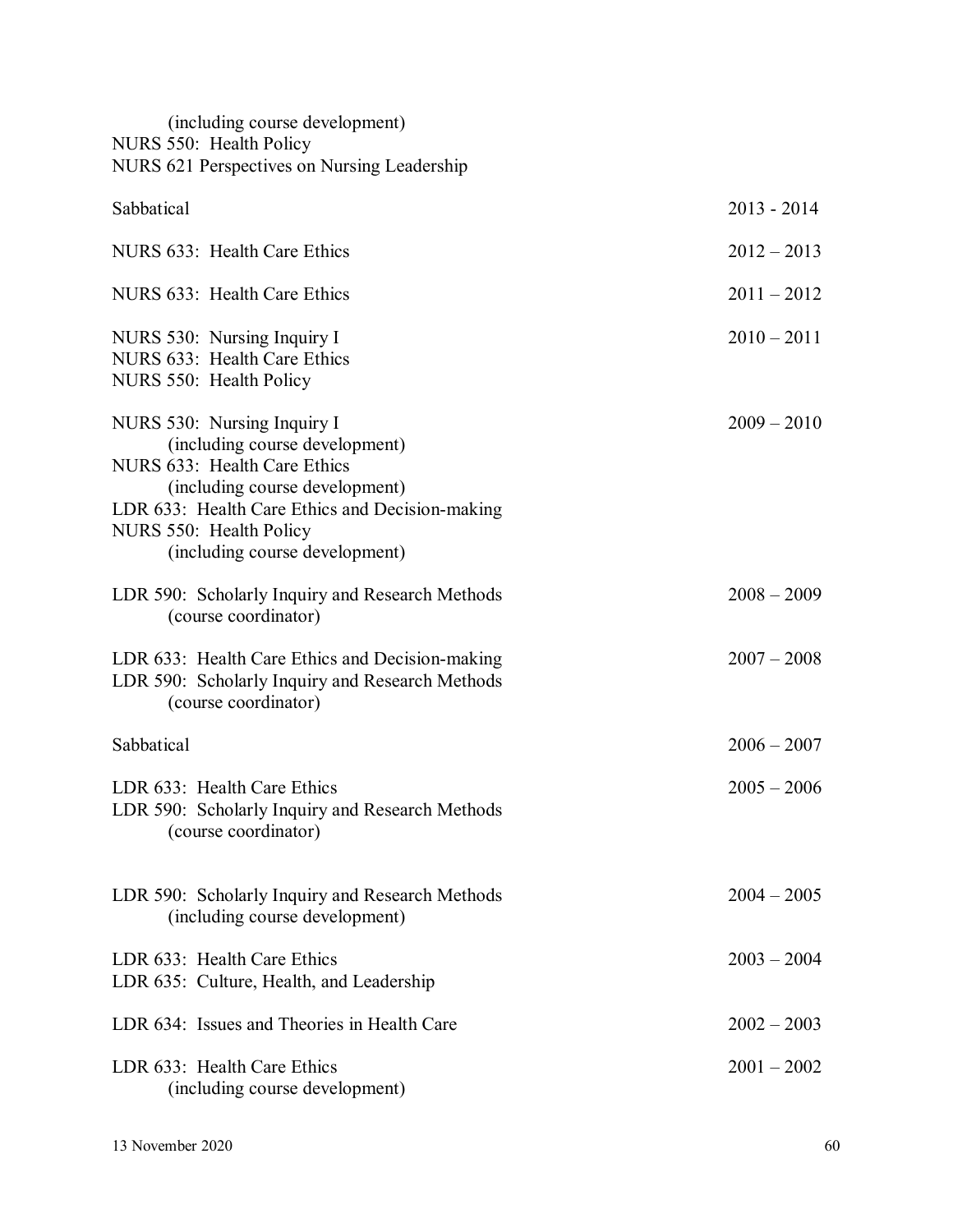| LDR 635: Culture, Health, and Leadership<br>(including course development)                                                               |               |
|------------------------------------------------------------------------------------------------------------------------------------------|---------------|
| LDR 634: Issues and Theories in Health Care<br>(including course development)                                                            | $2000 - 2001$ |
| <b>Undergraduate Courses</b><br><b>Trinity Western University</b>                                                                        |               |
| Nursing 350: Spirituality and the Helping Professions                                                                                    | 2019, 2020    |
| Nursing 437: Nursing Issues and Theories                                                                                                 | $2012 - 2013$ |
| Nursing 437: Nursing Issues and Theories                                                                                                 | $2011 - 2012$ |
| Nursing 437: Nursing Issues and Theories                                                                                                 | $2010 - 2011$ |
| Nursing 437: Nursing Issues and Theories                                                                                                 | $2009 - 2010$ |
| Nursing 437: Nursing Issues and Theories                                                                                                 | $2008 - 2009$ |
| Nursing 437: Nursing Issues and Theories (campus)<br>Nursing 437: Nursing Issues and Theories (on-line)                                  | $2007 - 2008$ |
| Nursing 437: Nursing Issues and Theories (online)                                                                                        | $2006 - 2007$ |
| Sabbatical                                                                                                                               |               |
| Nursing 332: Nursing Research<br>Nursing 437: Nursing Issues and Theories (campus)<br>Nursing 437: Nursing Issues and Theories (on-line) | 2005-2006     |
| Nursing 332: Nursing Research<br>Nursing 437: Nursing Issues and Theories (campus)<br>Nursing 437: Nursing Issues and Theories (on-line) | 2004-2005     |
| Nursing 332: Nursing Research<br>Nursing 437: Nursing Issues and Theories (campus)<br>Nursing 437: Nursing Issues and Theories (on-line) | 2003-2004     |
| Nursing 332: Nursing Research<br>Nursing 437: Nursing Issues and Theories                                                                | 2002-2003     |
| Nursing 332: Nursing Research<br>Nursing 437: Nursing Issues and Theories<br>Preceptorship                                               | 2001-2002     |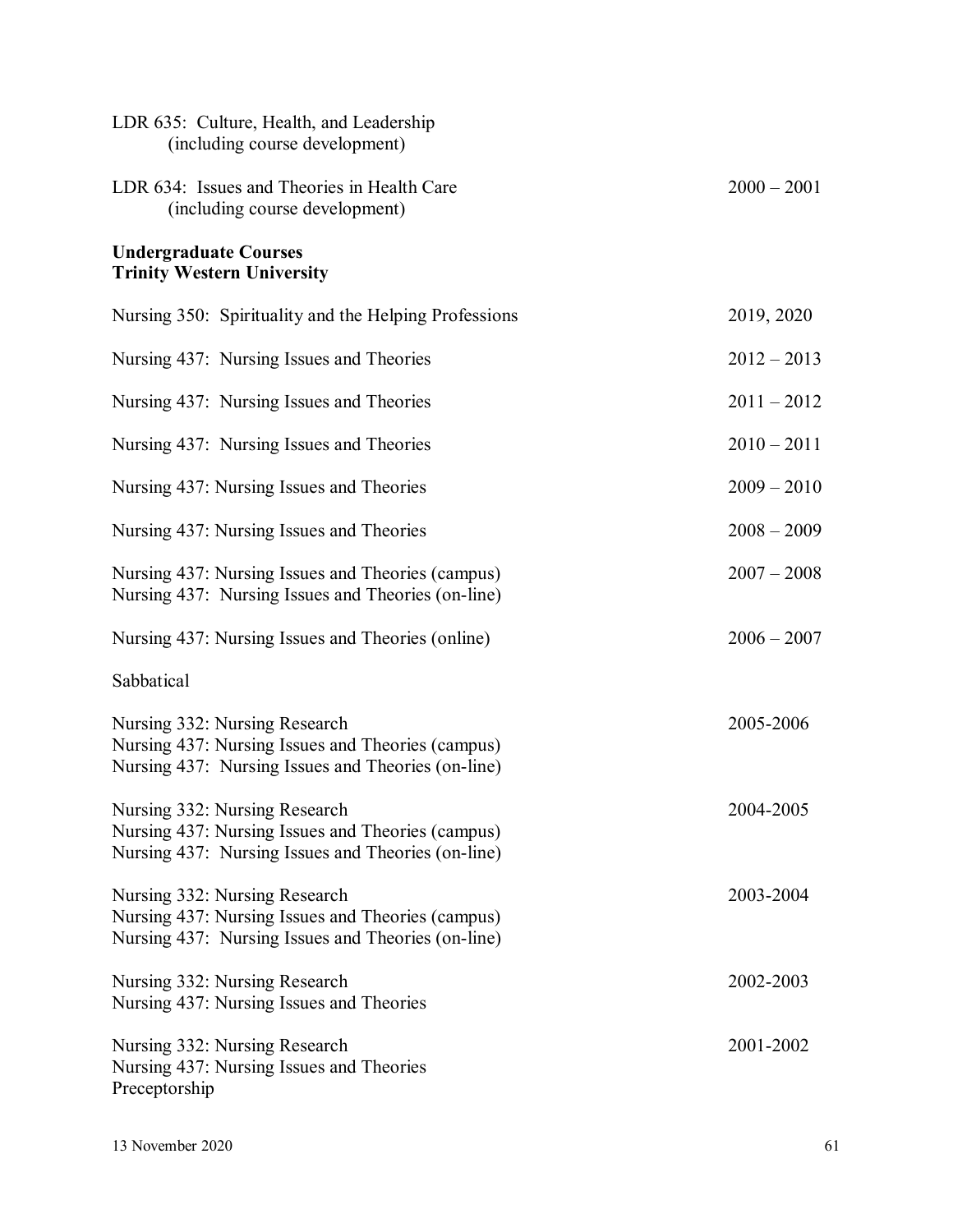Nursing 332: Nursing Research 2000-2001 Nursing 437: Nursing Issues and Theories

## **Clinical Teaching**

Preceptor supervision Spring 2002 Preceptor supervision Spring 2001

**Guest Lectures (selected)**

**Reimer-Kirkham, S. (**November 2, 2020). *Spirituality and nursing.* NURS 114 School of Nursing, Trinity Western University.

**Reimer-Kirkham, S. (**November 5, 7, 2018). *Spirituality and nursing.* NURS 114 School of Nursing, Trinity Western University.

**Reimer-Kirkham, S. (**November 14, 16, 2017). *Spirituality and nursing.* NURS 114 School of Nursing, Trinity Western University.

**Reimer-Kirkham, S. (**November 21, 23, 2016). *Spirituality and nursing.* NURS 114 School of Nursing, Trinity Western University.

**Reimer-Kirkham, S.** (September 16, 2015). *Knowledge translation*. Graduate Students. Simon Fraser University, Burnaby, B.C.

**Reimer-Kirkham**, S. (March 6, 2015). *Genealogies of caring, spirituality, and religion in nursing.* Invited Lecture. Doctoral students. N581 Genealogy of Nursing Science. University of British Columbia, Vancouver, B.C.

**Reimer-Kirkham**, S. (February 7, 2014). *Genealogies of caring, spirituality, and religion in nursing.* Invited Lecture. Doctoral students. N581 Genealogy of Nursing Science. University of British Columbia, Vancouver, B.C.

**Reimer-Kirkham**, S. & Wikjord, N. (January 21, 2014). *Integrated knowledge translation.*  SPPH 581N Knowledge Translation. University of British Columbia, Vancouver, B.C.

**Reimer-Kirkham**, S. (June 27, 2013). *Knowledge translation.* Invited Presentation. Masters students. N520 Knowledge Synthesis. Trinity Western University, Langley, B.C.

**Reimer-Kirkham**, S. (March 6, 2013). *Genealogies of caring, spirituality, and religion in nursing.* Invited Presentation. Doctoral students. N581 Genealogy of Nursing Science. University of British Columbia, Vancouver, B.C.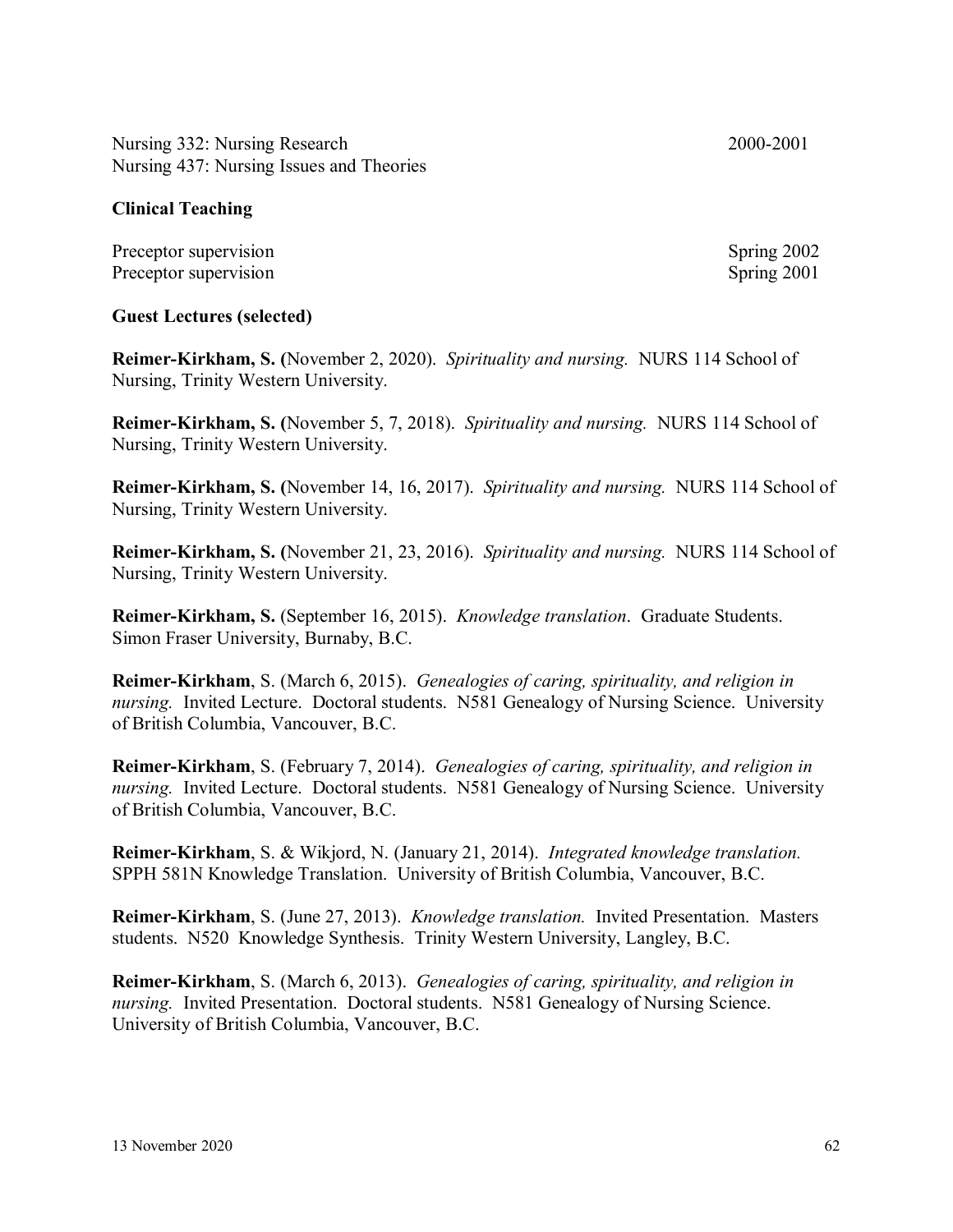**Reimer-Kirkham**, S. (February 16, 2012). *Genealogies of caring, spirituality, and religion in nursing.* Invited Presentation. Doctoral students. N581 Geneology of Nursing Science. University of British Columbia, Vancouver, B.C.

**Reimer-Kirkham**, S. (September 20, 2011). *How critical is critical*? Invited presentation. Doctoral students, N533 Qualitative fieldwork. University of British Columbia, Vancouver, B.C.

**Reimer-Kirkham**, S. (February 15, 2010). Qualitative research methods. Guest Presentation, N332 Nursing Research, Trinity Western University.

**Reimer Kirkham**, S. (May 29, 2008). *Religion, spirituality, and culture: Through the lens of critical inquiry*. Graduate student seminar, School of Nursing, University of British Columbia.

**Reimer Kirkham**, S. (2003). *Postcolonialism as theoretical framework*. N608. University of British Columbia, BC.

## **Work in Review**

Drake, B., Shivji, N., Heyn, M., **Reimer-Kirkham, S**., Dirksen, D., Garzouzie, A., Kortje, J. (in review). Compassion care after code blue: A mixed-methods study of a psychological-based group debriefing tool on a medical unit*. Journal of Clinical Nursing* (Submitted October 13, 2020).

Wolff, A., Dresselhuis, A., Hejazi, S., Dixon, D., Gibson, D., Howard, F., Liva, S., Astle, B., **Reimer-Kirkham**, S., Noonan, V., Edwards, L. (in review). Healthcare providers' implementation of patient-centred outcome measures (PROMS) and patient-reported experience measures (PREMs) in practice: A protocol for a mixed method systematic review. *Systematic Review*. (Submitted October 4, 2020).

Kang-Dhillon, B., Varcoe, C., **Reimer-Kirkham, S**., & Thobani, S. (in review). Equity, antiracism and social justice: Mission statements, vision and values of British Columbia's health delivery system. *International Journal for Equity in Health.* (Submitted, April 28, 2020)

Bughiu, F., Astle, B. & **Reimer-Kirkham**, S. (in revision). Upholding social justice in nursing: Toward a transformational learning approach in nursing education*. Quality Advancement in Nursing Education (QANE) - Avancées en formation infirmière*. (Submitted, August 2019)

#### **Work in Preparation**

**Reimer-Kirkham, S.,** Astle, B., Ero, IK., Beaman, L., Ibhawoh, B., Sawatzky, R., Tettey, W., Strobell, E., Buyko, M., Panchuk, K. (in progress). Clarifying priorities on human rights and albinism through a research-policy-advocacy network: A mixed methods meta-narrative synthesis. For submission to *Social Sciences and Medicine.*